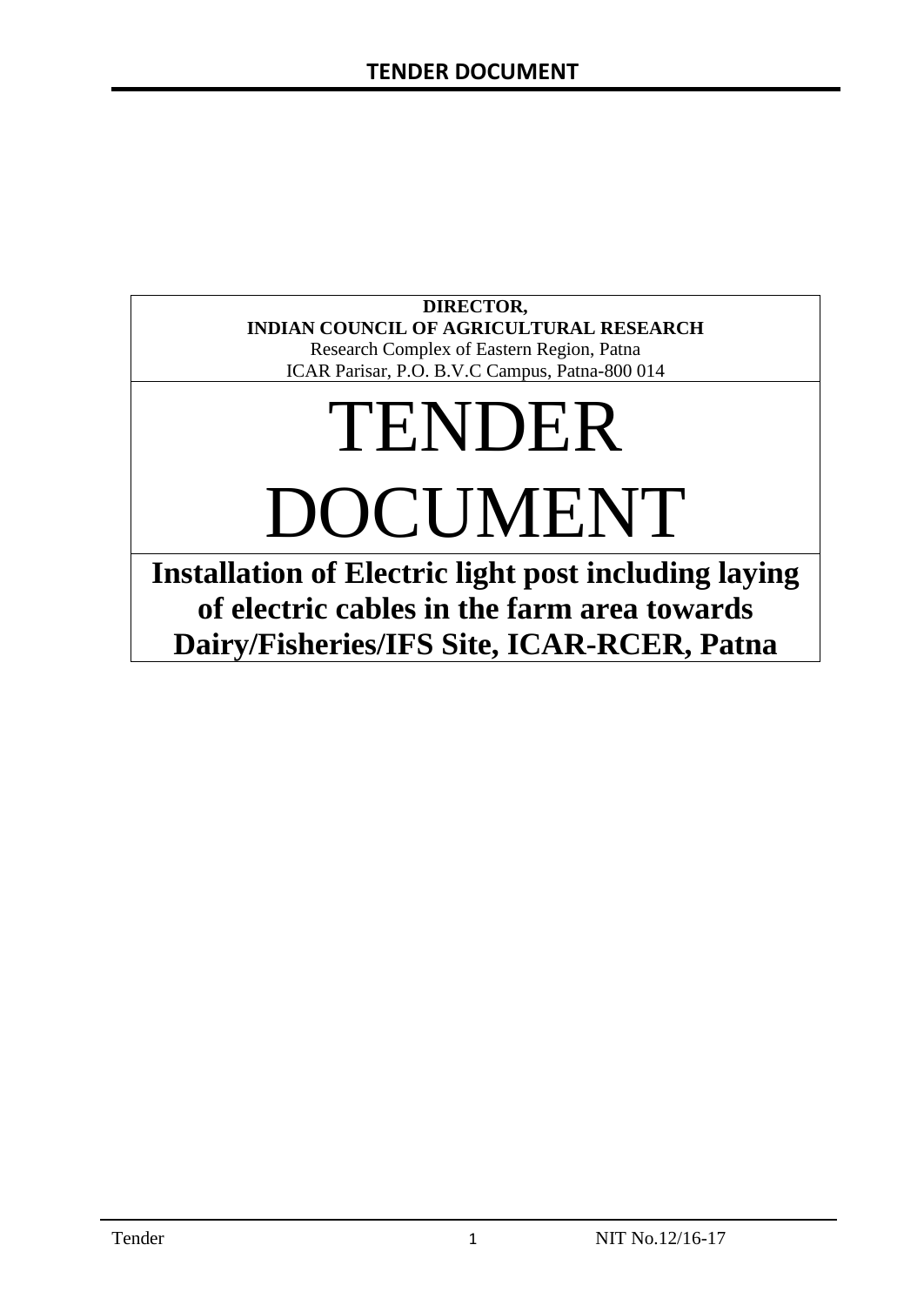# **INDIAN COUNCIL OF AGRICULTURAL RESEARCH RESEARCH COMPLEX OF EASTERN REGION PATNA**

# **TENDER DOCUMENT**

**Installation of Electric light post including laying of electric cables in the farm area towards Dairy/Fisheries/IFS Site, ICAR-RCER, Patna**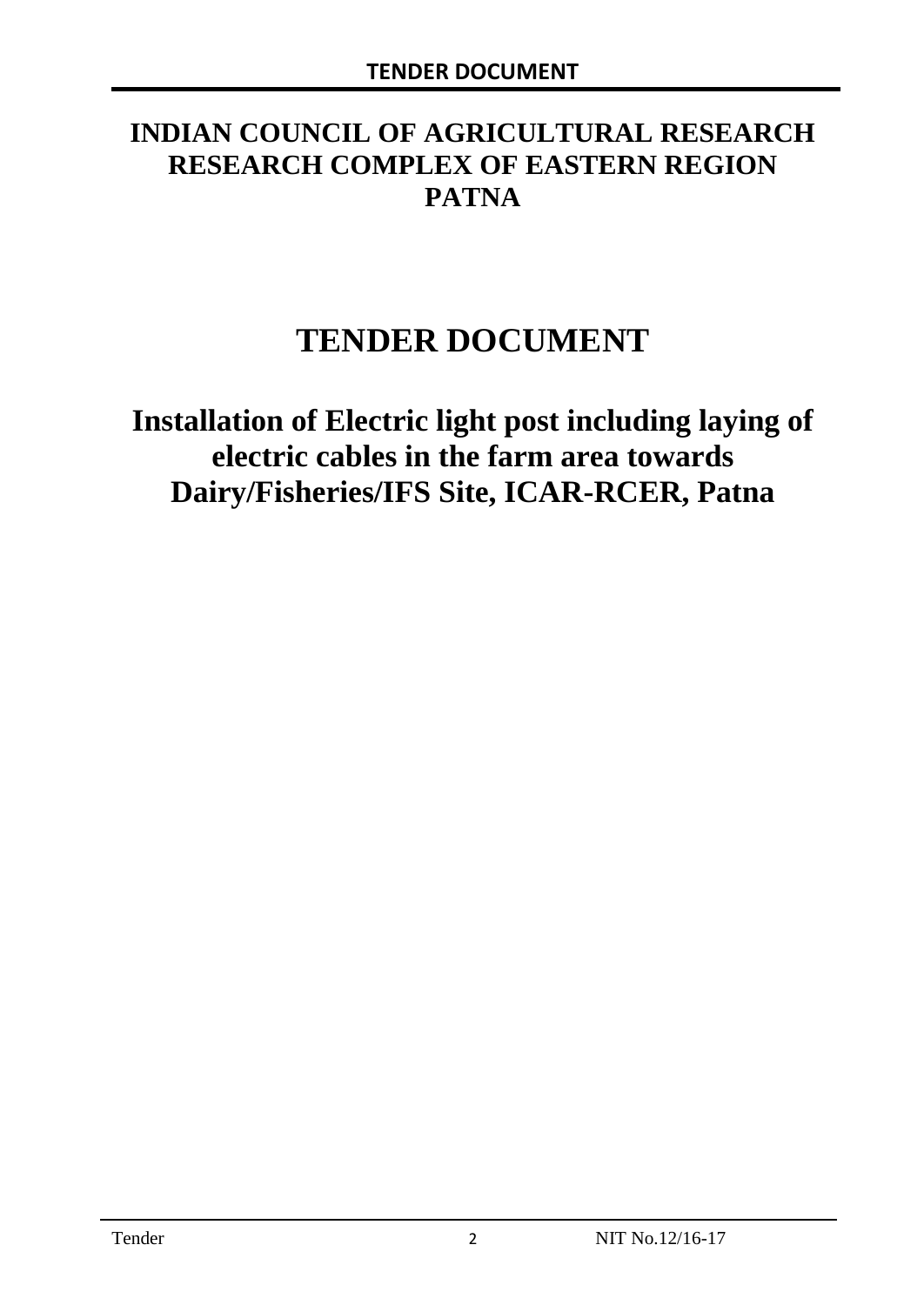# **INDEX**

| Sl. No.                 | <b>Details</b>                                    |                |  |  |
|-------------------------|---------------------------------------------------|----------------|--|--|
| 1.                      | <b>NOTICE INVITING TENDERS</b>                    |                |  |  |
| 2.                      | <b>INSTRUCTIONS TO TENDERERS</b>                  |                |  |  |
| A)                      | General                                           | 6              |  |  |
| B)                      | Tender document                                   | 7              |  |  |
| $\mathcal{C}$           | Preparation of tenders                            | $\overline{7}$ |  |  |
| D)                      | Submission of tenders                             | 9              |  |  |
| E)                      | Tender opening and evaluation                     | 10             |  |  |
| F)                      | Award of contract                                 | 11             |  |  |
| $\overline{\mathbf{3}}$ | <b>QUALIFICATION INFORMATION (ANNEXURE-I)</b>     | 12             |  |  |
|                         | <b>CHECKLIST TO ACOMPANY THE TENDER</b>           |                |  |  |
| 4                       | <b>CONDITIONS OF CONTRACT</b>                     | 13             |  |  |
|                         | <b>TENDER</b>                                     | 13             |  |  |
| $\overline{A}$          | General                                           | 16             |  |  |
| B                       | Time for completion                               | 19             |  |  |
| $\overline{C}$          | Quality control                                   | 21             |  |  |
| D                       | Cost control                                      | 22             |  |  |
| E                       | Finishing the contract                            | 25             |  |  |
| $\mathbf{F}$            | Special conditions                                | 26             |  |  |
| 5                       | <b>ADDITIONAL CONDITIONS TO TENDER NOTICE</b>     | 38             |  |  |
| 6                       | <b>GENERAL SPECIFICATIONS</b>                     | 39             |  |  |
| $\overline{7}$          | <b>DRAWINGS</b>                                   | 40             |  |  |
| 8                       | <b>BILL OF QUANTITIES</b>                         | 41             |  |  |
| 9                       | SCHEDULE - A: PRICE SCHEDULE & BILL OF QUANTITIES | 45             |  |  |
| A)                      | Price schedule of contract                        | 46             |  |  |
| B)                      | Price summary                                     | 48             |  |  |
| $\mathcal{C}$           | Price schedule and Plan/Layout                    | 49             |  |  |
| 10                      | <b>Contract Form</b>                              | 50             |  |  |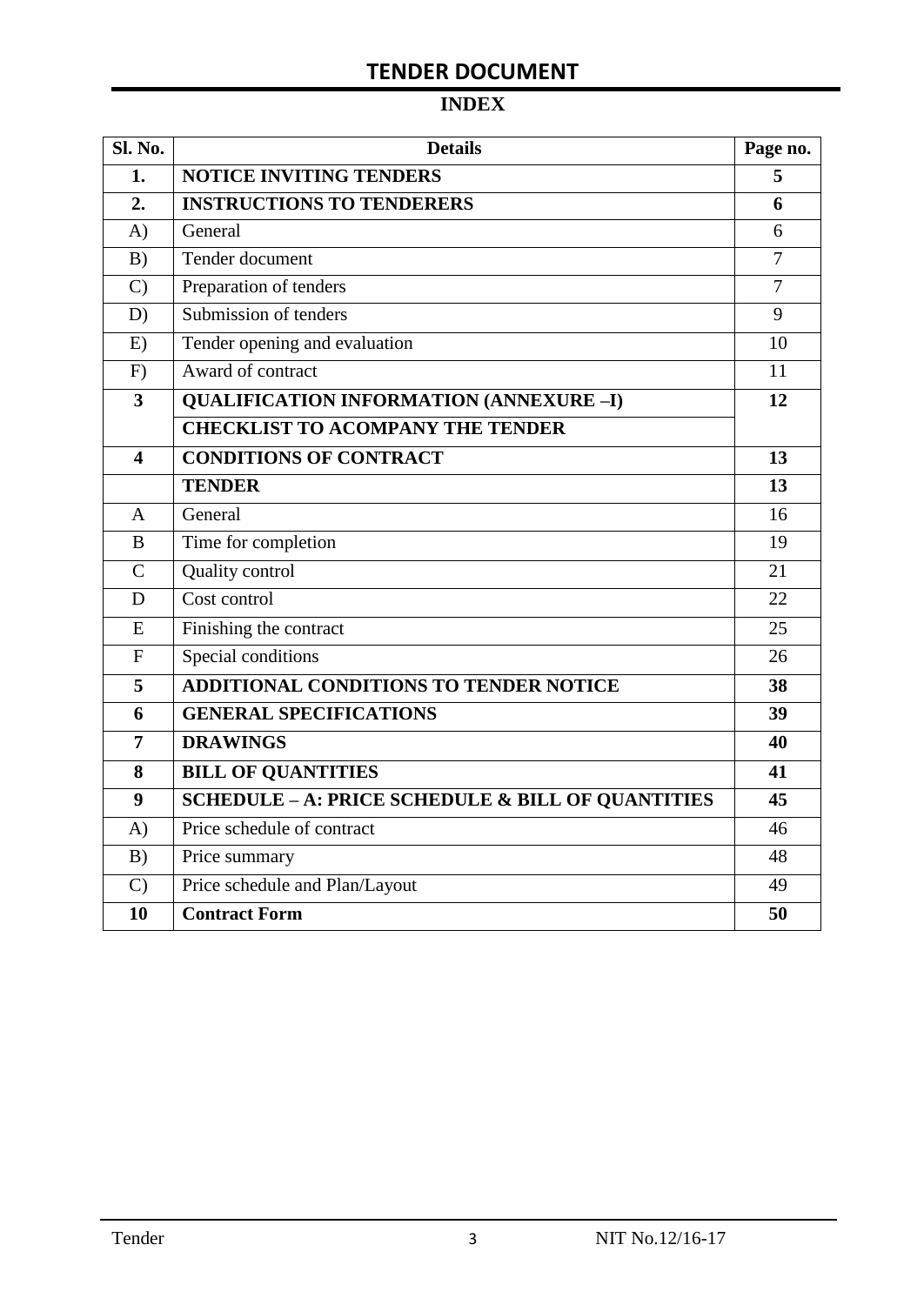# **NOTICE INVITING TENDERS**

# **No. 12/16-17**

# **INDIAN COUNCIL OF AGRICULTURAL RESEARCH RESEARCH COMPLEX OF EASTERN REGION PATNA**

**Name of Work: Installation of Electric light post including laying of electric cables in the farm area towards Dairy/Fisheries/IFS Site, ICAR-RCER, Patna**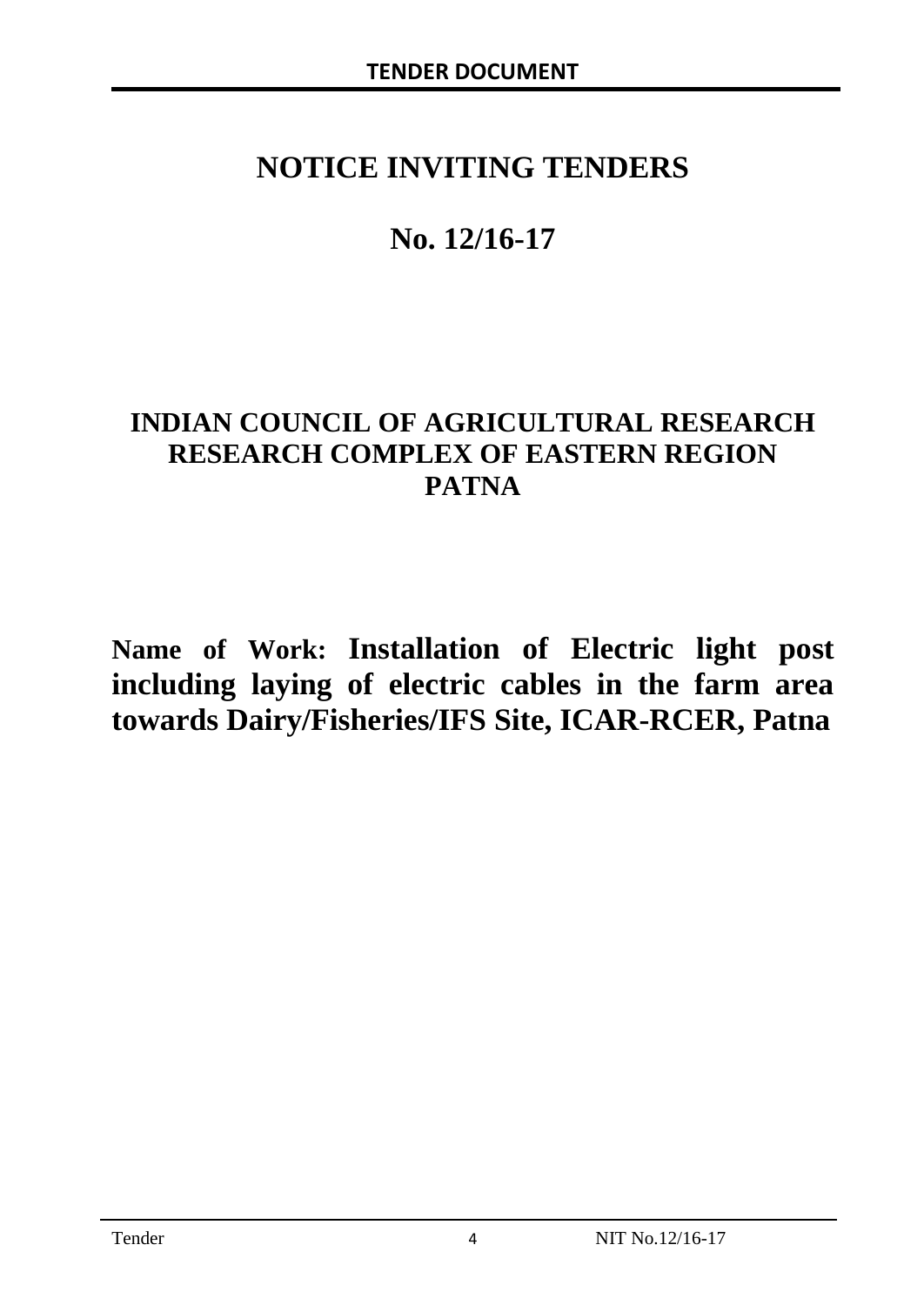# **Notice Inviting Tenders No. 12/16-17**

I) Tenders are invited from eligible Contractors for the work mentioned below:-

| 1.               | <b>Name of the Work</b>                                      | Installation of Electric light post including laying of |
|------------------|--------------------------------------------------------------|---------------------------------------------------------|
|                  |                                                              | electric cables in the farm<br>area towards             |
|                  |                                                              | Dairy/Fisheries/IFS Site, ICAR-RCER, Patna              |
| 2.               | <b>Estimated cost of the work</b>                            | <b>Rs. 2.51 lakhs</b>                                   |
| 3.               | Period of completion of work                                 | 30 days from the award of the work                      |
| $\overline{4}$ . | Form of contract / class of firms                            | contractor<br>CCW/<br>Registered<br>PWD/<br>from        |
|                  | eligible.                                                    | CPWD/RWD and similar govt. agencies undertaking         |
|                  |                                                              | construction work of similar nature.                    |
| 5.               | E.M.D to be paid in the shape of                             | Rs. 6300.00 (Rs. Six thousand three hundred only)       |
|                  | Demand Draft obtained from                                   |                                                         |
|                  | Nationalized Bank only.                                      |                                                         |
| 6.               | Issue of tender document                                     | Tender documents can be purchased on payment of         |
|                  |                                                              | Rs.500/- for the work which estimated cost is less than |
|                  |                                                              | Rs.3.0 lakhs and Rs. 1000/- for the work which          |
|                  |                                                              | estimated cost is higher than 3.0 lakhs) in shape of    |
|                  |                                                              | demand draft towards cost of tender document or         |
|                  |                                                              | down loaded from website: www.icarreer.in in which      |
|                  |                                                              | case, a demand draft for Rs.500/- or Rs.1000/- per      |
|                  |                                                              | work to be enclosed alongwith tender in favour of       |
|                  |                                                              | "ICAR Unit-ICAR-RCER, Patna", payable at Patna.         |
| 7.               | date<br>time<br>for <sub>1</sub><br>Last<br>and              | 25.08.2016 up to 11.00 A.M.                             |
|                  | submission of tender.                                        |                                                         |
| 8.               | Date and time of opening of $\vert 25.08.2016$ at 11.30 A.M. |                                                         |
|                  | tender.                                                      |                                                         |

#### II) **Eligibility criteria for tenderer.**

- a) Registered contractor from CCW/CPWD/ PWD/ RWD and similar govt. agencies undertaking construction work of similar nature.
- b) Any type of single civil work of not less than Rs.3.50 lakhs in preceding three years.
- c) Should have a net worth of at least Rs.3.50 lakhs
- d) Certificates in support of existing Commitments.
- e) Valid Labour license and Income Tax Clearance certificate for last Financial Year must be submitted alongwith tender document.
- III) To purchase tender documents by paying an amount of Rs. 500/- or Rs. 1000/- (as applicable) towards cost of tender document including VAT etc. Those not able to purchase tender document can down load the application from web site www.icarrcer.in and submit the D.D for Rs.500/- or Rs. 1000/- (as applicable) along with EMD in the shape of Demand Draft @ 2.5% on Tender Value issued by any Nationalized Bank/Scheduled Commercial bank in favour of "**ICAR Unit: ICAR-RCER, Patna**" to be valid for 3 months from the date of NIT along with bid. The tenderer shall invariably furnish original DD towards EMD to the tender inviting authority along with the Tender Document.
- IV) The tenders will be opened by the Tender Cum Works committee, ICAR-RCER, Patna in the presence of tenderers/or their authorized representatives on the date mentioned above.
- V) If the office happens to be closed on the dates specified above, the respective activity will be performed at the designated time on the next working day without any notification.
- VI) Any other details can be obtained from the Office of the **AAO, ICAR-RCER, Patna or www.icarrcer.in**.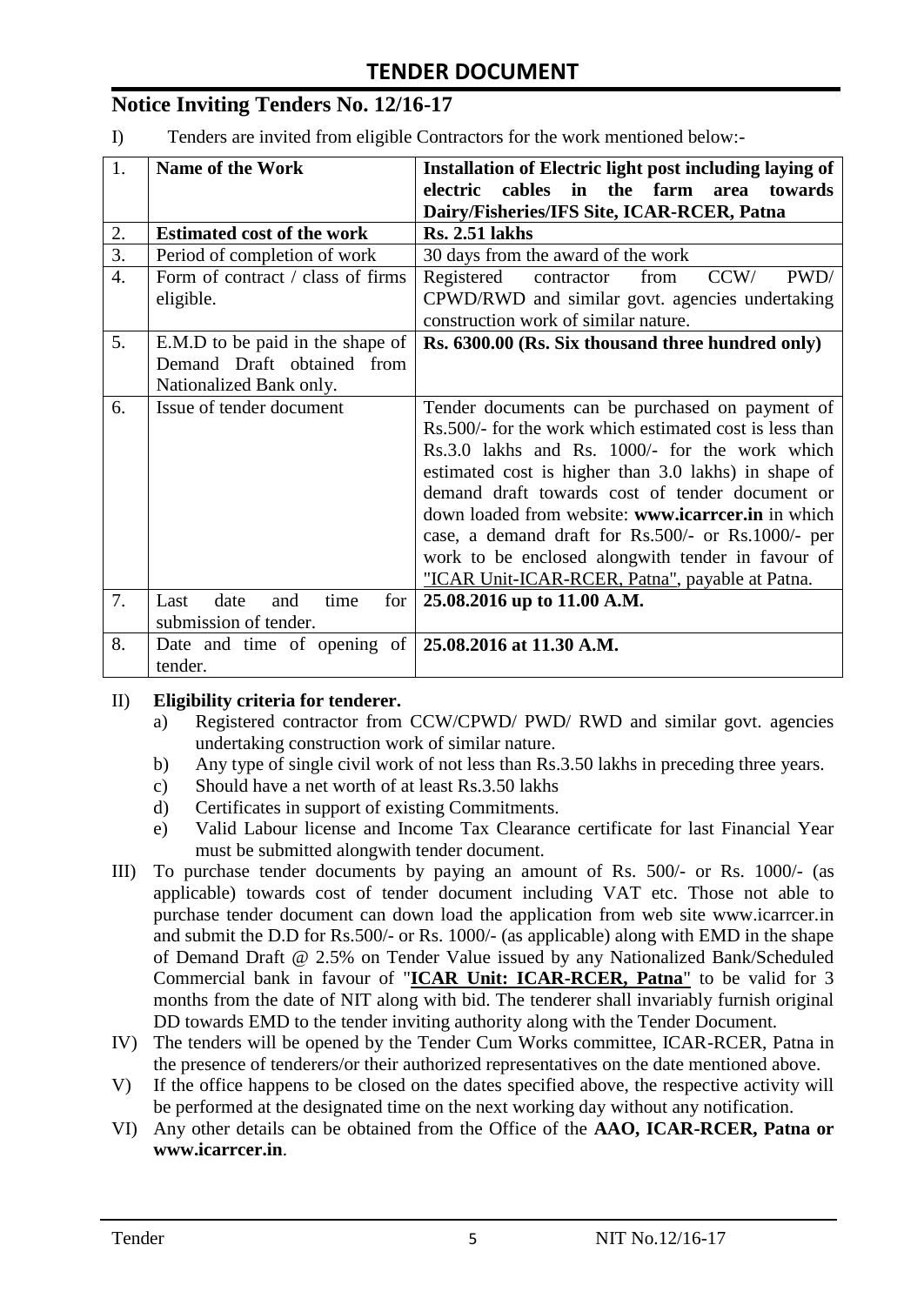#### **INSTRUCTIONS TO TENDERERS A – GENERAL**

#### **1. Name & Scope of work:**

1.1 Brief details of the work are as follows:

|        | location of work | A   Brief description and   Installation of Electric light post including laying of electric<br>cables in the farm area towards Dairy/Fisheries/IFS Site,<br><b>ICAR-RCER, Patna</b> |
|--------|------------------|--------------------------------------------------------------------------------------------------------------------------------------------------------------------------------------|
| B      | Scope of work:   | Civil work                                                                                                                                                                           |
| $\cap$ | Period           | of 30 days from the award of the work                                                                                                                                                |
|        | Completion       |                                                                                                                                                                                      |

- **1.2** The Director, ICAR-RCER, Patna invites tenders along with EMD of Rs. 6300/- in the shape of Demand Draft issued by any Nationalized Bank**, Payable at Patna** to be valid for 3 months from the date of NIT along with bid. Bids without EMD will be summarily rejected.
- **1.3** The successful tenderer is expected to complete the work within the stipulated time period, as specified in 1.1 C.

#### **2. Firms Eligible to Tender:**

- 2.1 The Firms who are having;
	- a) Registered contractor from CCW/PWD/CPWD/RWD and similar govt. agencies undertaking construction work of similar nature.
	- b) Any type of single civil work of not less than **Rs.3.50** lakhs in preceding the years.
	- c) Should have net worth of at least **Rs.3.50** Lakhs.
	- d) Experience in any type of civil work.
	- e) Certificates in support of Existing Commitments.
	- f) Valid Labour license and Income Tax Clearance certificate for last Financial Year must be submitted alongwith tender document.

#### **3. Qualification data of the Tenderers:**

- 3.1 The tenderer shall furnish the following particulars in the formats enclosed, supported by documentary evidence as specified in the formats.
	- a) Check slip to accompany the tender **(in Annexure-I)**.
	- b) Attested copies of documents relating to experience in the similar type of works.
- 3.2 Even though the tenderers meet the above qualifying criteria, they are liable to be disqualified / debarred / suspended / blacklisted if they have
	- Furnished false / fabricated particulars in the forms, statements and /annexure submitted in proof of the qualification requirements and/or
	- Not turned up for entering into agreement, when called upon.
	- Record of poor progress such as abandoning the work, not properly completing the contract, inordinate delays in completion, litigation history or financial failures etc. and/or
	- Participated in the previous bidding for the same work and had quoted unreasonably high tender rate and
	- Even while execution of the work, if found that the work was awarded to the Contractor based on false / fake certificates of experience, the Contractor will be blacklisted and work will be taken over invoking relevant standard rules of GOI.
- 3.3 **A tenderer submitting a Tender which the tender accepting authority considers excessive and or indicative of insufficient knowledge of current prices or definite attempt of profiteering will render him liable to be debarred permanently from tendering or for such period as the tender accepting authority may decide. The tenderer overall quote should be based on the controlled prices for the materials, if**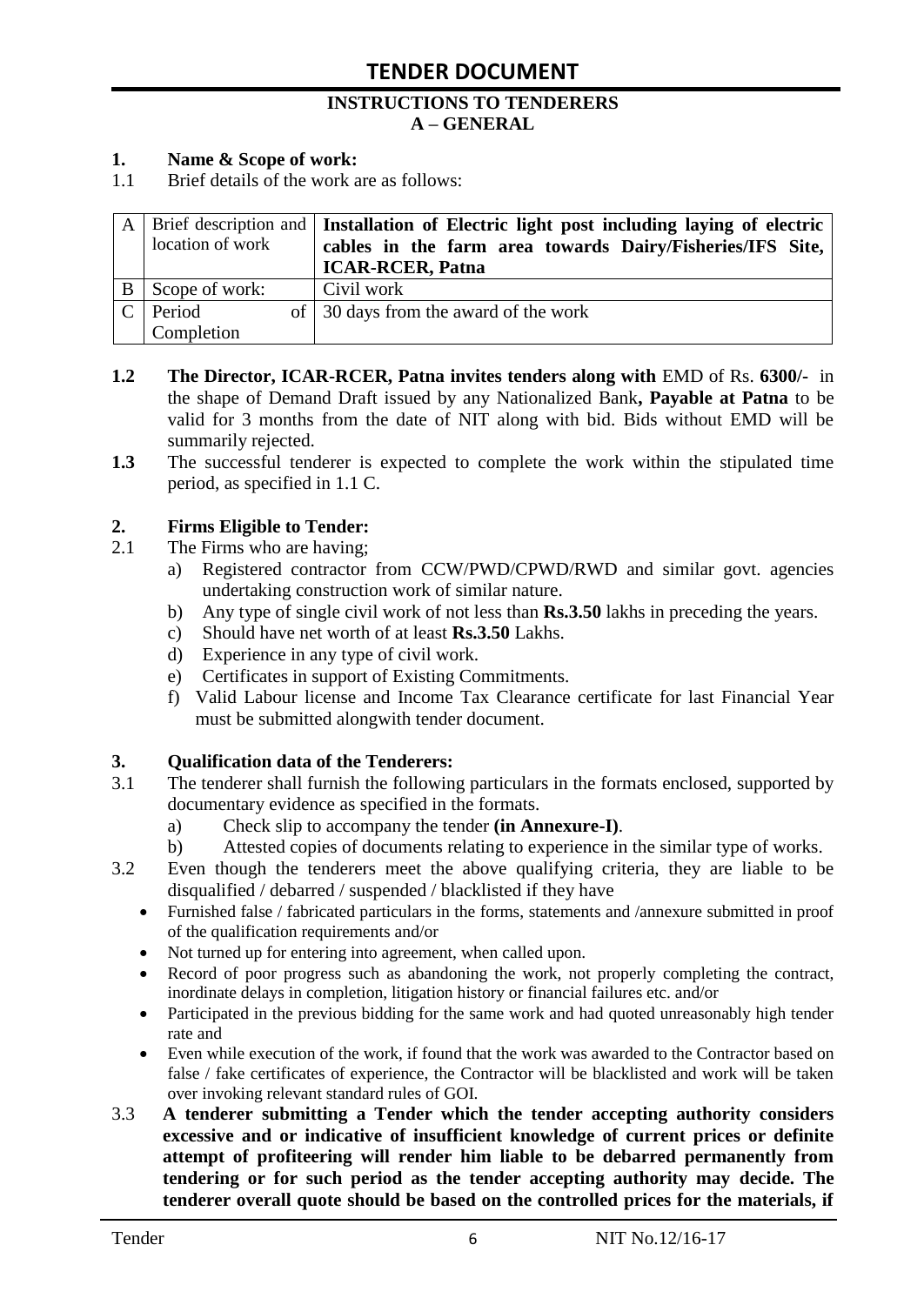**any, fixed by the Government or the reasonable prices permissible for the tenderer to charge a private purchaser under the provisions of clause-6 of the hoarding and profiteering prevention ordinance of 1943 as amended from time to time and on similar principle in regard to labour supervision on the construction.**

#### **4. One Tender per Tenderer:**

4.1 Each Tenderer shall submit only one Tender for the work. A Tenderer who submits more than one Tender will cause disqualification of all the Tenders submitted by the Tenderer.

#### **5. Cost of Tendering**

5.1 The Tenderer shall bear all costs associated with the preparation and submission of his Tender and the tender inviting authority will in no case be responsible and liable for those costs.

#### **6. Site Visit.**

6.1 The Tenderer, at the Tenderer"s own responsibility and risk is advised to visit and examine the Site of Work and its surroundings and obtain all information that may be necessary for preparing the Tender for entering into a contract, for construction of the work. The costs of visiting the site shall be at the Tenderer's own expenses.

# **B. TENDER DOCUMENT**

#### **7. Contents of Tender document.**

- 7.1 One set of Tender document, comprises of the following:
	- 1) **Notice Inviting Tenders (NIT)**
	- **2) Instruction to Tenderers**
	- **3) Forms of Tender and qualification information**
	- **4) Conditions of Contract.**
	- **5) Specifications.**
	- **6) Drawings.**
	- **7) Forms of Securities. i.e., EMD, Additional Security etc.**
	- **8) Bill of quantities and Price.**

#### **8. Clarification on Tender Documents.**

8.1 A prospective Tenderer requiring any clarification on Tender documents may contact the Administrative Officer at the address **indicated in the NIT**. The Administrative Officer will also respond to any request for clarification, received through post.

#### **9. Amendment to Tender Documents.**

- 9.1 Before the last date for submission of Tenders, the Tender Inviting Officer may modify any of the Contents of the Tender Notice, Tender documents by issuing amendment / Addendum.
- 9.2 Any addendum/amendments issued by the Tender Inviting Officer shall be part of the Tender Document and it shall either be communicated in writing to all the purchasers of the Tender documents or notified in the News Papers in which NIT was published.
- 9.3 To give prospective Tenderers reasonable time to take an addendum into account in preparing their bids, the Tender Inviting Officer may extend if necessary, the last date for submission of tenders.

### **C. PREPARATION OF TENDERS**

**10. Language of the Tender:** All documents relating to the tender shall be in the English Language only.

#### **11. Documents comprising of the Tender.**

11.1 The bidders are requested to submit a proposal as detail in this document.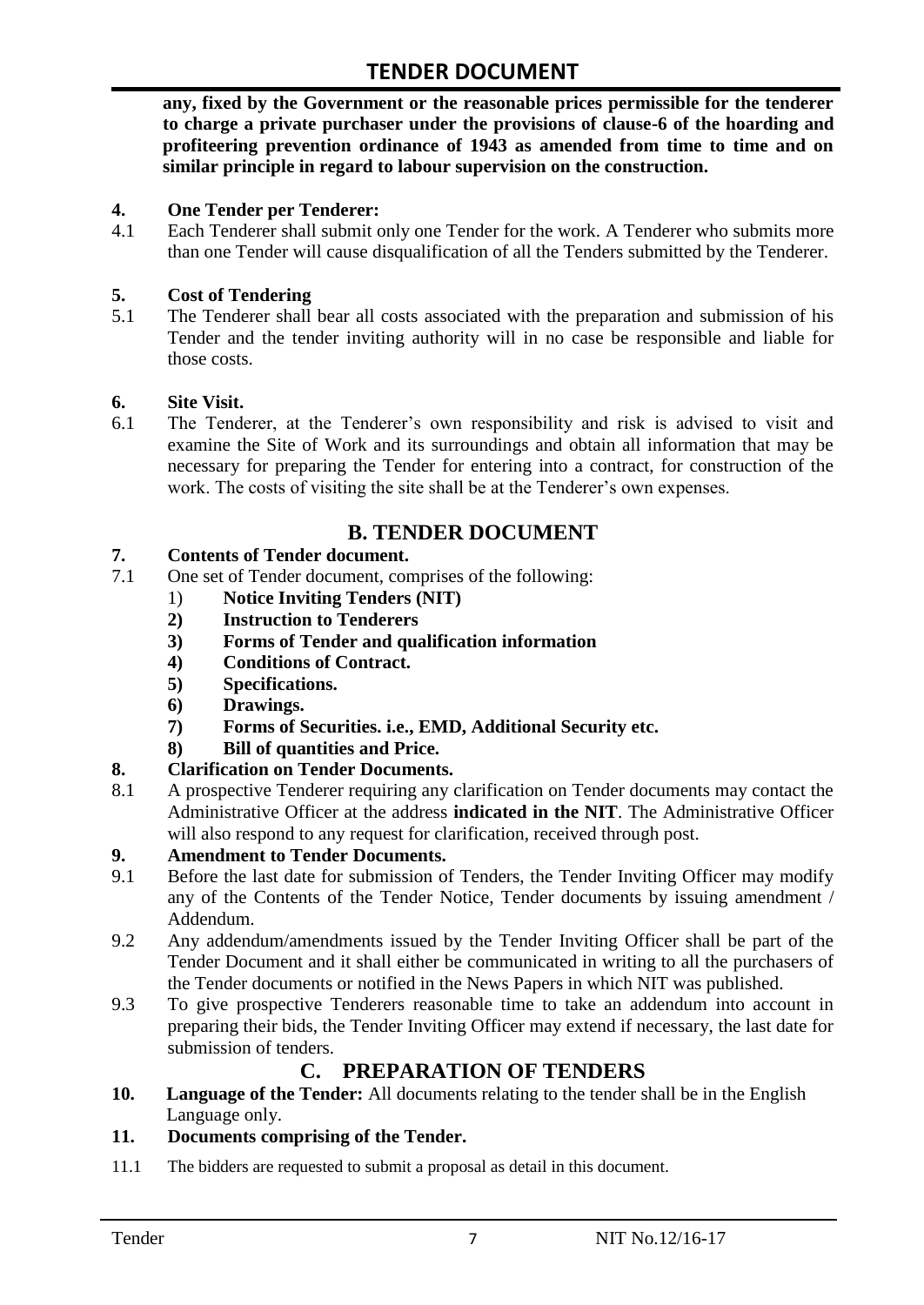- 11.2 The bidders, who are desirous of participating in the Tender, shall sign on all the statements, documents, certificates, tender document purchased by him, owning responsibility for their correctness/authenticity.
- 11.3 **Earnest Money Deposit (EMD):** The bidders shall submit EMD as indicated earlier along with the Proposal. The proposals without EMD are liable for rejection.
- **11.4 The tenderer should place two bids in separate envelopes namely;**
	- **a) Technical bid**
	- **b) Financial bid or Price bid Both the envelope should clearly mention the NIT No. and type of bid i.e. technical or financial or price bid.**

#### **11.5 Proposal of Technical Bid**

- a. In preparing the Technical bid, bidders are expected to examine the documents comprising this tender document in detail. Material deficiencies in providing the information requested may result in rejection of a Proposal.
- b. While preparing the Technical bid, bidders must give particular attention to the following:
	- I) If a bidder considers that they do not have all the expertise for the Assignment, it may obtain a full range of expertise by associating with other firms as appropriate.
	- II) The Technical Proposal should provide the following information using the attached Standard Forms, where ever applicable
	- III) A brief description of the bidder organization and an outline of recent experience on assignments of a similar nature. For each assignment, the outline should indicate, inter alia, duration of the assignment, contract amount, and bidder involvement.
	- IV) List of equipment make, model etc with technical brochures, if any equipment is to be supplied.
	- V) List of personnel who will be looking after the work execution.
	- VI) Any comments or suggestions on the proposed scope of work, list of services, and any facilities expected to be provided by the **ICAR-RCER, Patna**.
	- VII) Any additional comments/ remarks.
- c. The Technical Proposal shall not include any financial information.
- **11.6** The Technical proposal will be reviewed by Tender cum Works Monitoring Committee of the **ICAR-RCER, Patna** and the clarifications, particulars if any required from the bidders will be obtained or in the conventional method by addressing the bidders.
- **11.7 The Tender Document will be opened in front of Tender cum Works Monitoring Committee of the ICAR-RCER, Patna at the time and date as specified in the tender documents.**

#### **12. Price Offer:**

- 12.1 The tenderer should however quote his lump sum tender based on this schedule of quantities. He should quote his offer as an overall tender percentage. The over all tender percentage should be written both in words and figures. The bid offers i.e., percentage shall be written both in figures and words legibly and free from erasures, over writings or corrections of figures. Corrections where unavoidable should be made by crossing out, and rewriting duly initialising with date.
- 12.2 The Schedule A contains not only the quantities but also the rates worked out by the department and the amount for each item and total value of the estimated contract. The tenderer should workout his own rates keeping in view the work, site conditions and quote his overall tender percentage with which he intends to execute the work.
- 12.3 The bid offer shall be for the whole work and not for individual items / part of the work.
- 12.4 All duties, taxes, and other levies payable by the contractor as per State / Central Government rules, shall be included in the tender percentage quoted by the tenderer.
- 12.5 **The tendered contract amount as computed based on overall tender percentage is subject to variation during the performance of the Contract in accordance with variation in quantities etc.**
- **13. Validity of Tenders:**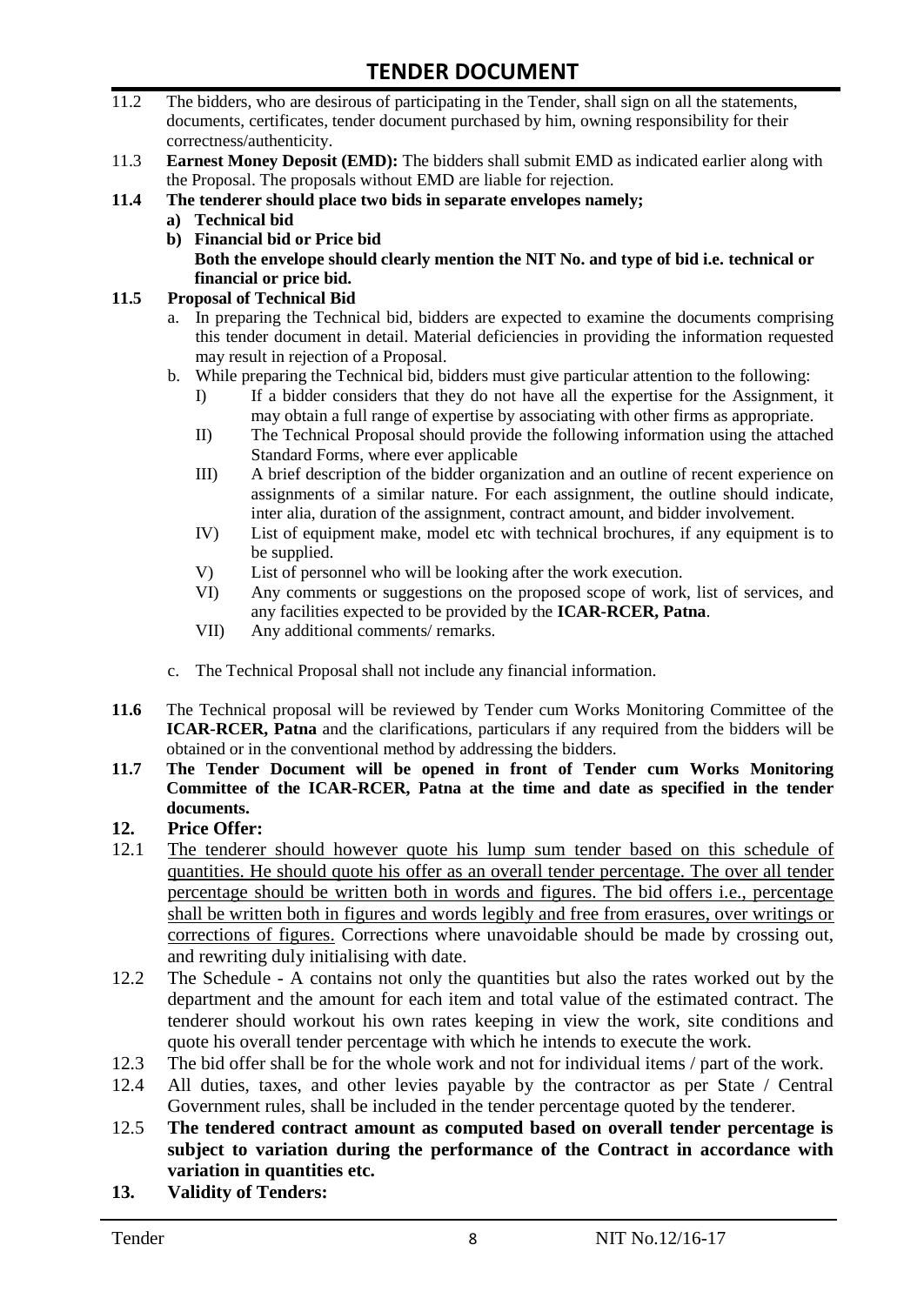- 13.1 Tenders shall remain valid for a period of not less than six months from the last date for receipt of Tender.
- 13.2 During the above mentioned period no plea by the tenderer for any sort of modification of the tender based upon or arising out of any alleged misunderstanding or misconceptions or mistake or for any reason will be entertained.
- 13.3 In exceptional circumstances, prior to expiry of the original time limit, the Tender Inviting Officer may request the bidders to extend the period of validity for a specified additional period. Such request to the Tenderers shall be made in writing. A Tenderer may refuse the request without forfeiting his E.M.D. A tenderer agreeing to the request will not be permitted to modify his Tender, but will be required to extend the validity of his E.M.D for a period of the extension.

# **14.** Signing of Tenders<br>14.1 If the tender is made

- If the tender is made by an individual, it shall be signed with his full name and his address shall be given. If it is made by a firm, it shall be signed with the co-partnership name by a member of the firm, who shall also sign his own name, and the name and address of each member of the firm shall be given, if the tender is made by a corporation it shall be signed by a duly authorized officer who shall produce with his tender satisfactory evidence of his authorization. Such tendering corporation may be required before the contract is executed, to furnish evidence of its corporate existence. Tenders signed on behalf of G.P.A holder will be rejected.
- 14.2 The tender shall contain no alterations or additions, except those to comply with instructions issued by the tender inviting officer, or as necessary to correct errors made by the tenderer, in which case all such corrections shall be initialled by the person signing the tender.
- 14.3 No alteration which is made by the tenderer in the contract form, the conditions of the contract, the drawings, specifications or statements / formats or quantities accompanying the same will be recognized, and, if any such alterations are made the tender will be void.

### **D. SUBMISSION OF TENDERS.**

#### **15. Submission of Tenders:**

- 15.1 The tenderer shall invariably ensure that the following are to be submitted along with tender document.
	- **a) Check slip**
	- **b) Copy of Experience Certificate in Similar type of Work.**
	- **c) Any type of single civil work of not less than Rs.3.50 lakhs in preceding three years.**
	- **d) DD towards EMD.**
	- **e) Declaration towards the genuineness of the certificates**
- 15.2 The successful tenderer shall furnish the original hard copies of all the documents/ EMD / certificates / statements by them before concluding the agreement.
- 15.3 Submit tenders in as explained above. The tender should be submitted in a water proof covers and duly sealed. The cover should clearly indicate the Tender Number, Name of work tendered, due date for opening, address of the bidder and the Bid schedule. The EMD should be enclosed prominently along with the BID.
- **16. Last date / time for submission of the tenders.**
- 16.1 Tenders must be submitted not later than the date and time specified in NIT. In the event of the specified date / time for the submission of bids declared as holiday, the bids will be received on the next working day.
- 16.2 The Director, ICAR-RCER may extend the dates for issue and receipt of Tenders by issuing an amendment in which case all rights and obligations of the Incharge and the Tenderers will remain same as previously.

#### **17. Late tenders**

17.1 Any tender received after the last date / time prescribed will be summarily rejected.

#### **18. Modification to the tender**

18.1 No tender shall be modified after the last date / time of submission of tenders.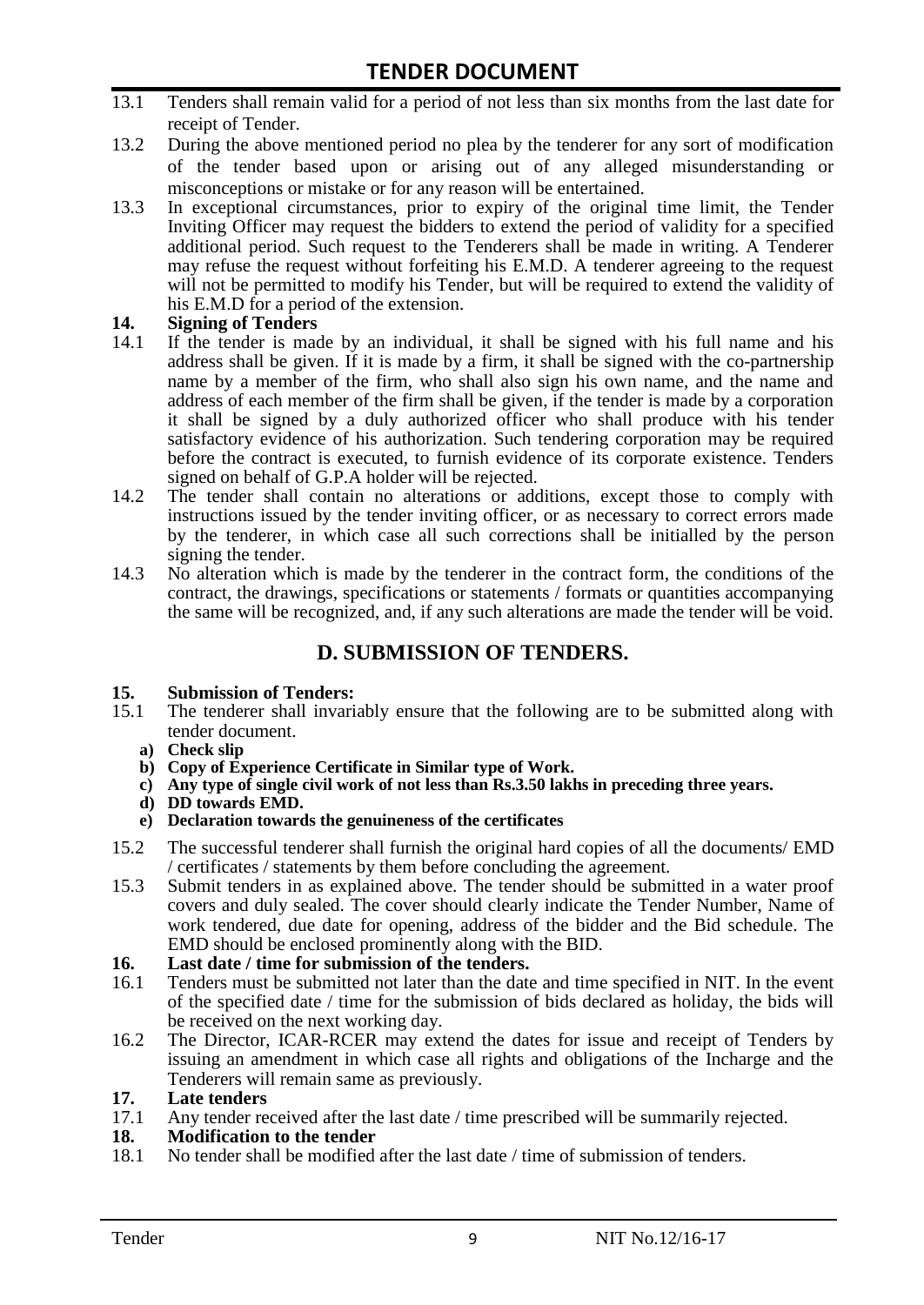### **E. TENDER OPENING AND EVALUATION**

- **19. Tender opening**
- 19.1 **The tenderers or their authorized representatives can be present at the time of opening of the tenders. Either the tenderer himself or one of his representative with proper authorization only will be allowed at the time of tender opening. If any of the tenderer is not present at the time of opening of tenders, the tender opening authority will, on opening the tender of the absentee tenderer, reads out and record the deficiencies if any, which shall be binding on the tenderer.**
- 19.2 **The technical bid containing qualification requirements as per Annexure: I and statement I to VII in 11:5 (b) will be evaluated by the tender opening authority and the minutes are recorded which will be signed by the tender opening authority as well as tenderers or their authorized representatives present.**

#### **20. Clarification of the Tender Document.**

- 20.1 The tender opening authority may call upon any tenderer for clarification on the statements, documentary proof relating to the Tender Document. The request for clarification and response thereto shall be in writing and it shall be only on the qualification information furnished by the tenderer. The clarification called for from the tenderers shall be furnished within the stipulated time, which shall not be more than a week.
- 20.2 The tenderer if so desirous, shall agree in writing to furnish the clarification called for within the stipulated time and, for disqualification and rejection of his tender in the event of failure to do so.

# **21. Examination of Tender Document and determination of responsiveness**

- 21.1 The Director, ICAR-RCER will evaluate whether each tenderer is satisfying the eligibility criteria prescribed in the tender document and declares them as a qualified tenderer.
- 21.2 If any alteration is made by the tenderer in the tender documents, the conditions of the contract, the drawings, specifications or statements / formats or quantities the tender will be rejected.
- 21.3 Tenders shall be scrutinized in accordance with the conditions stipulated in the Tender document. In case of any discrepancy of non-adherence conditions the tender accepting authority shall communicate the same which will be binding both on the tender opening authority and the tenderer. In case of any ambiguity, the decision taken by the tender accepting authority on tenders shall be final.
- 21.4 Those proposals which are found to meet the minimum standards as prescribed by the Director, ICAR-RCER will be treated as responsive bids.

# **22. Evaluation and comparison of price.**

- The committee will evaluate and compare the price of all the qualified tenderers.
- 22.2 Negotiations at any level are strictly prohibited. However, good gesture rebate, if offered by the lowest tenderer prior to finalization of tenders may be accepted by the tender accepting authority.
- 22.3 Selection of tenderer among the lowest and equally quoted tenderers will be in the following orders:
	- **a) The tenderer whose bid capacity is higher will be selected.**
	- **b) In case the bid capacity is also same the tenderer whose annual turnover is more will be preferred.**
	- **c) Even if the criteria incidentally become the same, the turnover on similar works and thereafter machinery available for the work and then the clean track record will be considered for selection.**

#### **23. Process to be confidential**

- 23.1 Information relating to the examination, clarification, evaluation and comparison of tenders and recommendations for the award of a contract shall not be disclosed to tenderers or any other persons not officially concerned with such process until the award to the successful tenderer has been announced by the tender accepting authority. Any effort by a tenderer to influence the processing of tenders or award decisions may result in the rejection of his tender.
- 23.2 No Tenderer shall contact the Director, ICAR-RCER or any authority concerned with finalisation of tenders on any matter relating to its Tender from the time of the Tender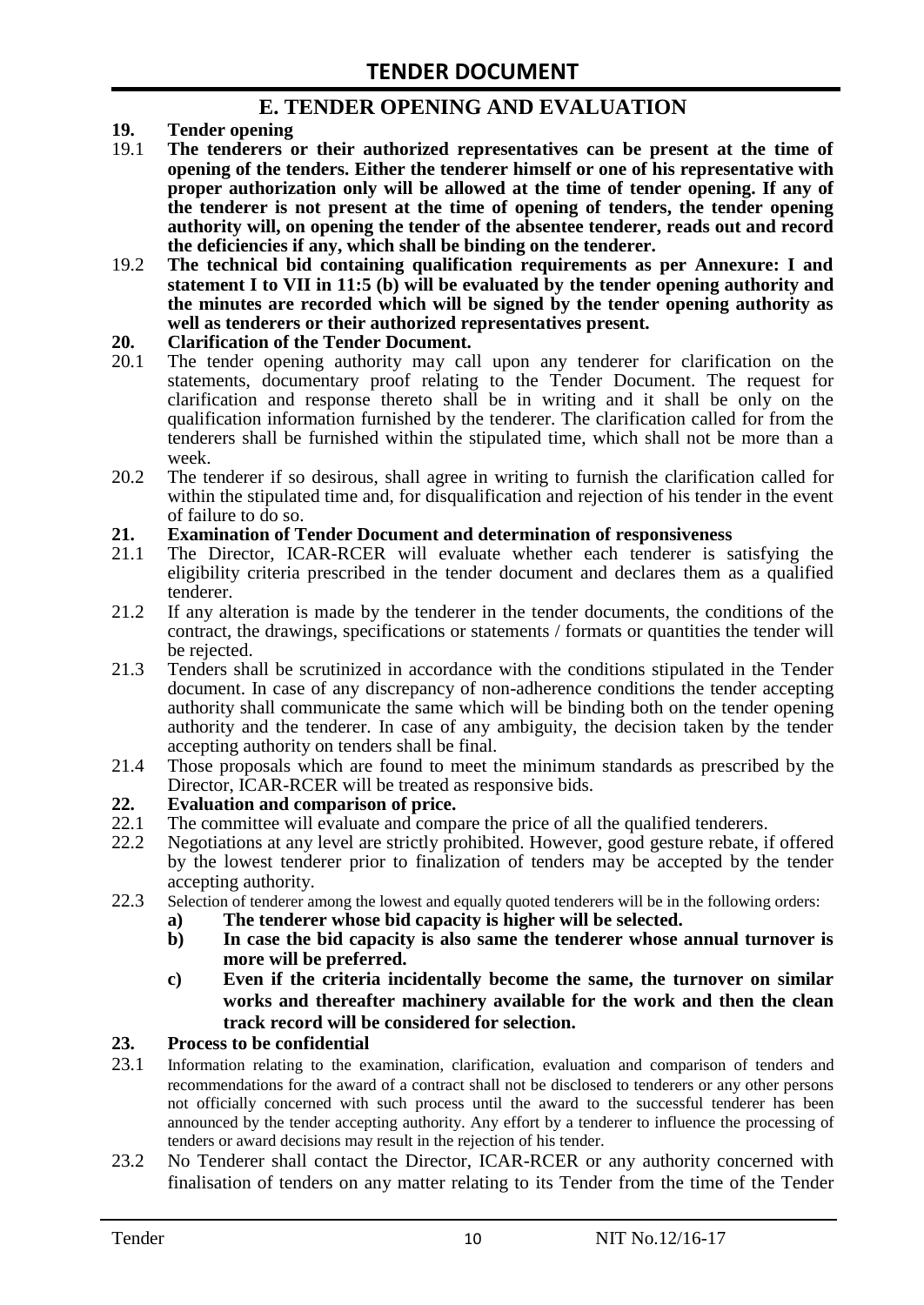opening to the time the Contract is awarded. If the Tenderer wishes to bring additional information to the notice of the Director, it should do so in writing.

23.3 Before recommending / accepting the tender, the tender recommending / accepting authority shall verify the correctness of certificates submitted to meet the eligibility criteria and specifically experience. The authenticated agreements of previous works executed by the lowest tenderer shall be called for.

# **F. AWARD OF CONTRACT**

#### **24. Award Criteria**

- 24.1 The Director, ICAR-RCER will award or recommend to the competent tender accepting authority for award of the contract to the tenderer who is found technically qualified as per the tender conditions and whose price is lowest.
- 24.2 The tender accepting authority reserves the right to accept or reject any tender or all tenders and to cancel the tendering process, at any time prior to the award of contract, without thereby incurring any liability to the affected tenderer or tenderers or any obligation to inform the affected tenderer or tenderers of the reasons for such action.
- 25. Notification of award and signing of agreement
- 25.1 **The Tenderer whose Tender has been accepted will be notified of the award of the work by The Director ICAR-RCER prior to expiration of the Tender validity period by registered letter. This letter (hereinafter and in the Conditions of Contract called "Letter of Acceptance") will indicate the sum that the Government will pay the Contractor in consideration of the execution, completion, and maintenance of the Works by the Contractor as prescribed by the Contract (hereinafter and in the Contract called the "Contract Amount").**
- 25.2 The successful tenderer has to sign an agreement within a period of 15 days from the date of receipt of communication of acceptance of his tender. On failure to do so his tender will be cancelled duly forfeiting the E.M.D., paid by him without issuing any further notice and action will be initiated for black listing the tenderer.

#### **26. Corrupt or fraudulent practices**

- 26.1 The Government requires that the bidders / suppliers / contractors under Government financed contracts, observe the highest standard of ethics during the procurement and execution of such contracts. In pursuance of this policy, the Government
- (a) Define for the purposes of the provision, the terms set forth below as follows:
- (i) "corrupt practices" means the offering, giving, receiving or soliciting of anything of value to influence the action of a Government official in procurement process or in contract execution: and
- (ii) "fraudulent practice" means a misrepresentation of facts in order to influence a procurement process or the execution of a contract to the detriment of the Government and includes collusive practice among Tenderers (prior to or after Tender submission) designed to establish in Tender prices at artificial noncompetitive levels and to deprive the Government of the benefits of free and open competition.
- (b) Will reject a proposal for award if it determines that the tenderer recommended for award has engaged in corrupt or fraudulent practices in competing for the contract in question.
- (c) Will blacklist / or debar a firm, either indefinitely or for a stated period of time, if at any time determines that the firm has engaged in corrupt or fraudulent practices in competing for, or in executing a Government contract.
- (d) Further more, tenderers shall be aware of the provisions stated in the general conditions of contract.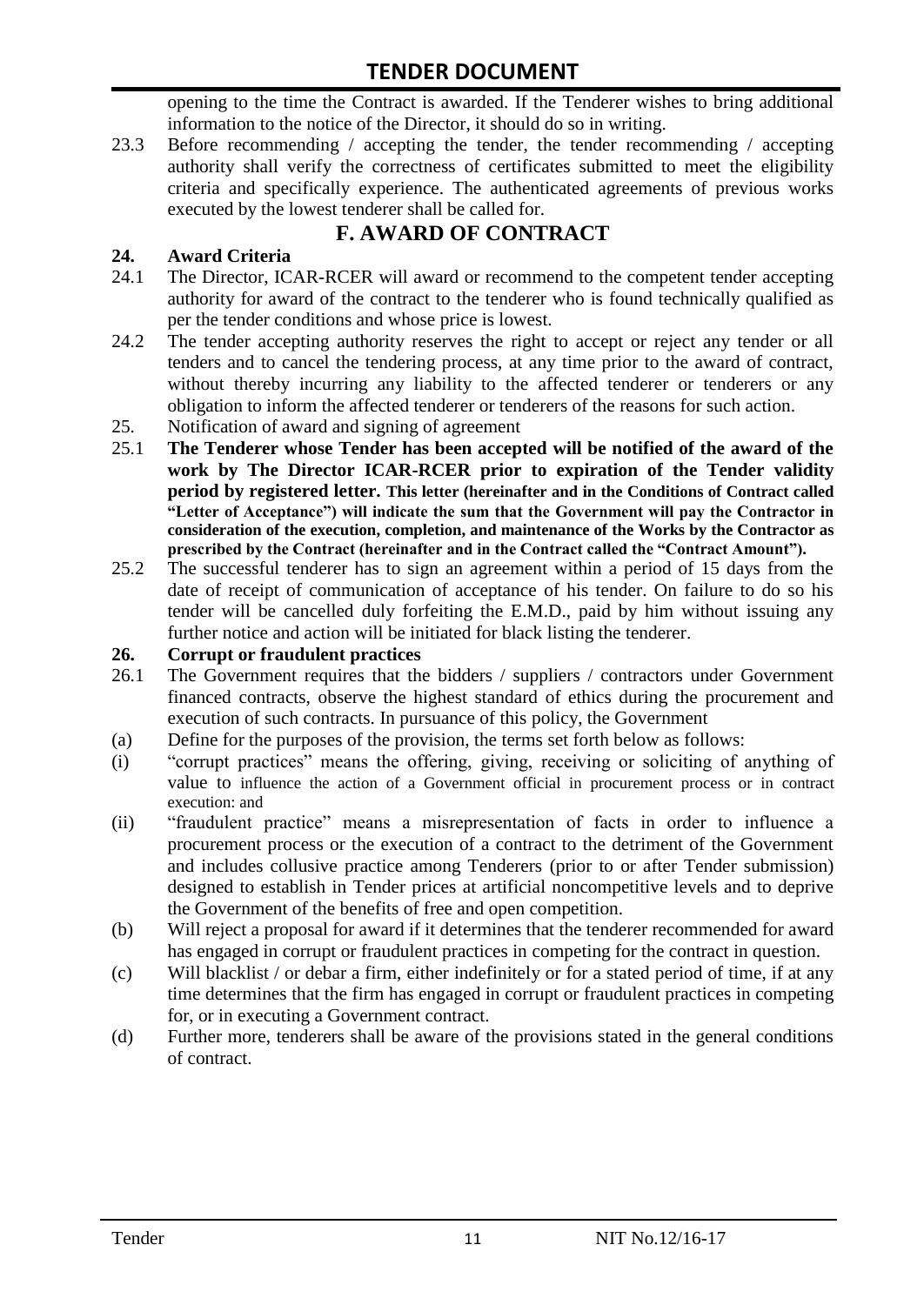# **QUALIFICATION INFORMATION Annexure –I**

|  | <b>CHECKLIST TO ACOMPANY THE TENDER</b> |  |
|--|-----------------------------------------|--|
|  |                                         |  |

| SI.            | <b>Description</b>                                       | <b>Submitted</b> | Page No.  |
|----------------|----------------------------------------------------------|------------------|-----------|
| No.            |                                                          | Yes/No           | (see Note |
|                |                                                          |                  | below)    |
| $\mathbf{1}$   | 2                                                        | 3                | 4         |
| 1              | Attested photocopy of Registered contractor from         | Yes / No         |           |
|                | CCW/CPWD/ PWD/ RWD and similar govt. agencies            |                  |           |
|                | undertaking construction work of similar nature.         |                  |           |
| $\overline{2}$ | Any type of single civil work of not less than Rs.3.50   | Yes / No         |           |
|                | lakhs in preceding three years.                          |                  |           |
| 3              | Certificates in support of Existing Commitments.         | Yes / No         |           |
| 4              | DD towards EMD.                                          | Yes / No         |           |
| 5              | Declaration towards the genuineness of the certificates  | Yes / No         |           |
| 6              | <b>Experience :</b> Experience in any type of civil work | Yes / No         |           |
| $\tau$         | Valid Labour license and Income Tax Clearance            | Yes / No         |           |
|                | certificate for last Financial Year must be submitted    |                  |           |
|                | alongwith tender document.                               |                  |           |

#### **Notes:-**

- 1) All the statements copies of the certificates, documents etc., enclosed to the Tender Document shall be given page numbers on the right corner of each certificate, which will be indicated in column (4) against each item. The statements furnished shall be in the formats appended to the tender document.
- 2) The information shall be filled-in by the Tenderer in the checklist and **statements VI & VII** of section 11.5 (b) and shall be enclosed to the Technical bid for the purposes of verification as well as evaluation of the tenderer"s Compliance to the qualification criteria as provided in the Tender document. All the Certificates, documents, statements as per check-list shall be submitted by the tenderer.
- 3) The bidder shall sign all the statements/documents/certificates received by him owing responsibility for their correctness/authenticity. The successful tenderer shall furnish the original hard copies of all the documents / certificates / statements received by them before concluding the Agreement.

#### **DECLARATION**

I / WE ………………………………………………………………. have gone through carefully all the Tender conditions and solemnly declare that the certificates or the documents uploaded by me/us are genuine and I/We will abide by any penal action such as disqualification or black listing or determination of contract or any other action deemed fit, taken by, the Institute against us, if it is found that the statements, documents, certificates produced by me/us are false/fabricated.

I / WE hereby declare that, I / WE have not been blacklisted / debarred / Suspended / demoted in any department in any State due to any reasons.

Signature of the Tenderer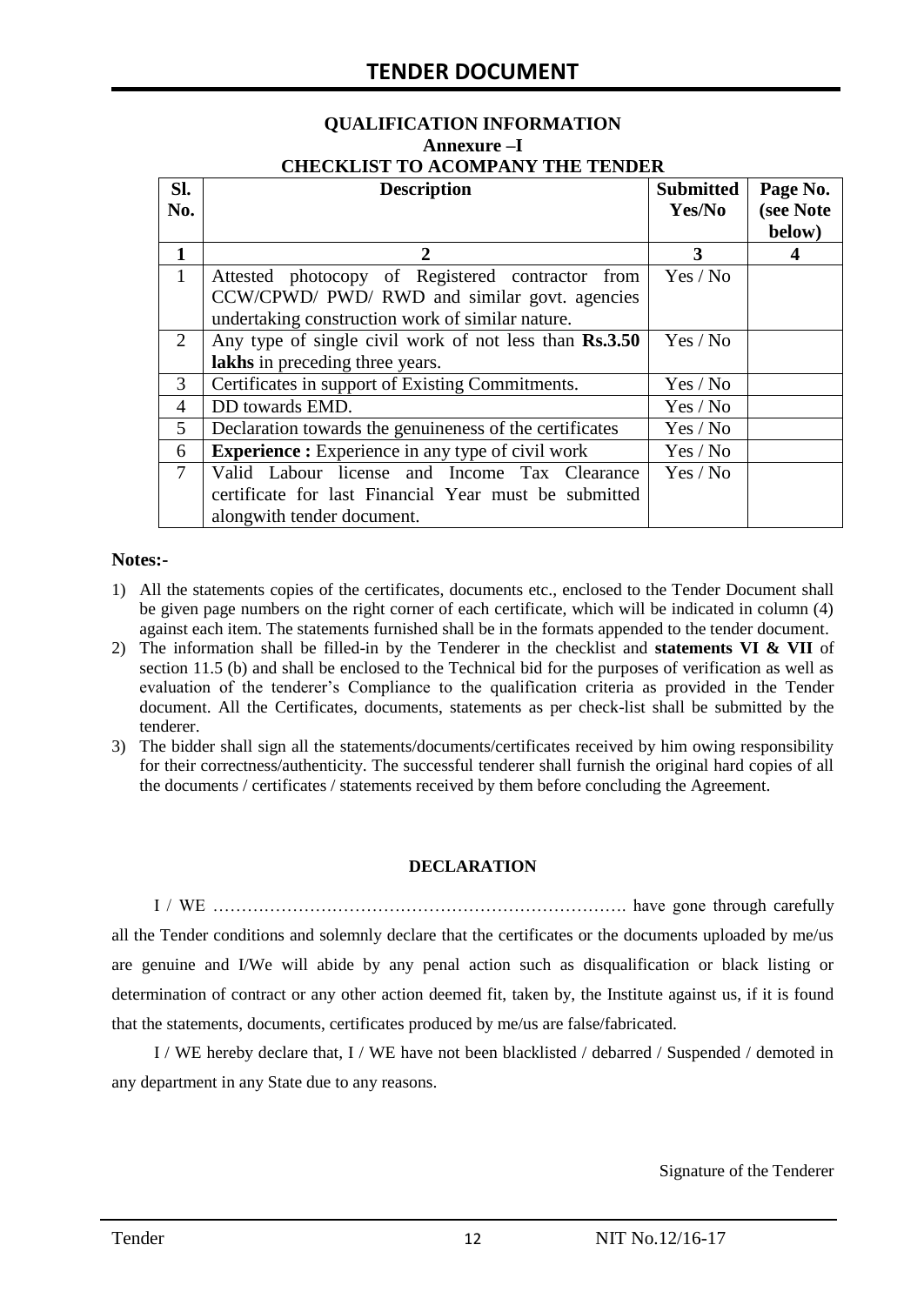### **CONDITIONS OF CONTRACT**

#### **TENDER**

Date: ……………

To The Director, ICAR-RCER, Patna

Sir,

I / We do hereby tender and if this tender be accepted, under take to execute the work entitled "**Installation of Electric light post including laying of electric cables in the farm area towards Dairy/Fisheries/IFS Site, ICAR-RCER, Patna"** as shown in the drawings and as per specifications described in this document of ICAR-RCER, Patna for the sum of **Rs. 2.51 lakhs** or such other sum as may be arrived under the clause of the standard preliminary specifications relating to "Payment by final measurement at unit rates"

I/WE have also quoted rates in Schedule "A", annexed (in words and figures) for which I/We agree to execute the work when the lumpsum payment under the terms of the agreement is varied by payment on measurement quantities.

I/WE have quoted rates in Schedule "A" both in words & figures. In case of any discrepancy between the Percentage excess or less on E.C.V., in words and figures, the rates quoted words only shall prevail.

I/WE agreed to keep the offer in this tender valid a period of six month(s) mentioned in the tender notice and not to modify the whole or any part of it for any reason within above period. If the tender is withdrawn by me/us for any reasons whatsoever, the earnest money paid by me/us will be forfeited to Government

I/WE hereby distinctly and expressly, declare and acknowledge that, before the submission of my/our tender I/We have carefully followed the instructions in the tender notice and have read the preliminary specifications and that I/We have made such examination of the contract documents and the plans, specifications and quantities and of the location where the said work is to be done, and such investigation of the work required to be done, and in regard to the material required to be furnished as to enable me/us to thoroughly understand the intention of same and the requirements, covenants, agreements, stipulations and restrictions contained in the contract, and in the said plans and specifications and distinctly agree that I/We will not hereafter make any claim or demand upon the Government based upon or arising out of any alleged misunderstanding or misconception /or mistake on my/or our part of the said requirement, covenants, agreements, stipulations, restrictions and conditions.

I / WE enclosed to my/our application for tender schedule a crossed demand draft (No.

dated:  $\qquad \qquad$  ) for Rs: as earnest money not to bear interest.

I / WE shall not assign the contractor or sublet any portion of the same. In case if it becomes necessary such subletting with the permission of the shall be limited to (1) Labour contract, (2) Material contract, (3) Transport contract and (4) Engaging specialists for special item of work.

IF MY / OUR tender is not accepted the sum shall be returned to me/us on application when intimation is sent to me/us of rejection or at the expiration of three months from last date of receipt of this tender, whichever is earlier. If my/our tender is accepted the earnest money shall be retained by the Government as security for the due fulfilment of this contract. If upon written intimation to me/us by the Office, I/We fail to attend the said office on the date herein fixed or if upon intimation being given to me/us or acceptance of my/our tender, and if I/We fail to make the additional security deposit or to enter into the required agreement as defined in tender document, then I/We agree the forfeiture of the earnest money. Any notice required to be served on me/us here under shall be sufficiently served on me/us if delivered to me/us hereunder shall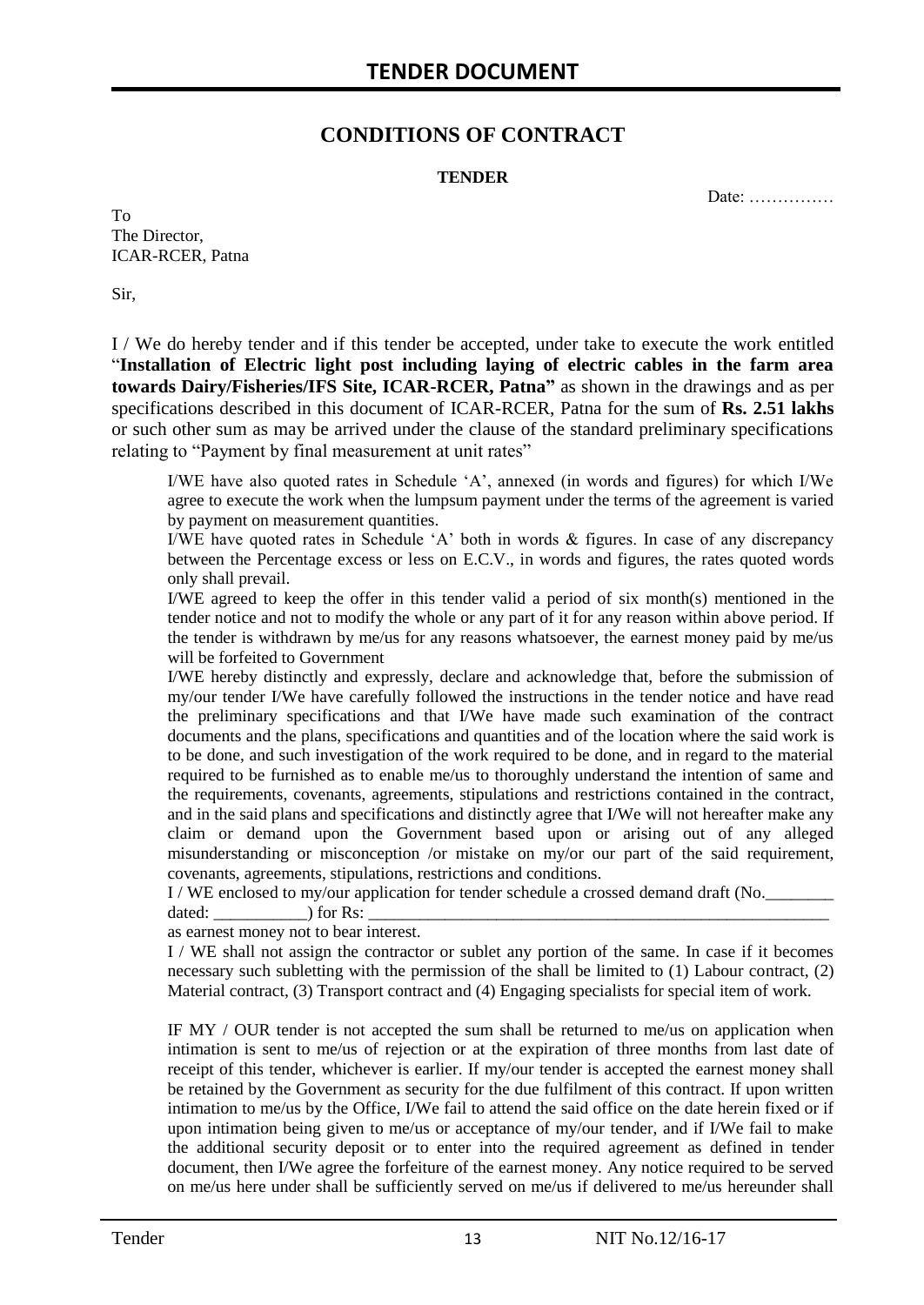be sufficiently served on me/us if delivered to me/us personally or forwarded to me/us by post to (registered or ordinary) or left at my/our address given herein. Such notice shall if sent by post be deemed to have been served on me/us at the time when in due course of post it would be delivered at the address to which it is sent.

I/WE fully understand that the written agreement to be entered into between me/us and Government shall be the foundation of the rights of the both the parties and the contract shall not be deemed to be complete until the agreement has first been signed by me/us and then by the proper officer authorized to enter into contract on behalf of Government.

I AM/WE ARE professionally qualified and my/our qualifications are given below:

| S. No. | Name | Qualification |
|--------|------|---------------|
|        |      |               |
|        |      |               |
|        |      |               |
|        |      |               |
|        |      |               |
|        |      |               |
|        |      |               |
|        |      |               |

I/WE will employ the following technical staff for supervising the work and will see that one of them is always at site during working hours, personally checking all items of works and paint extra attention to such works as required special attention (eg) Main panel boards, Cable connections etc.,

| S. No. | Name | Qualification |
|--------|------|---------------|
|        |      |               |
|        |      |               |
|        |      |               |
|        |      |               |
|        |      |               |
|        |      |               |

I / WE declare that I / WE agree to recover the salaries of the technical staff actually engaged on the work by the department, from the work bills, if I / We fail to employ technical staff as per the tender condition.

#### **TENDERERS / CONTRACTOR'S CERTIFICATE.**

- (1) I/WE hereby declare that I/We have perused in detail and examined closely the Indian Standard Specifications, all clauses of the preliminary specifications with all amendments and have either examined all the standards specifications or will examine all the standard specifications for items for which I/We tender, before I/We submit such tender and agree to be bound and comply with all such specifications for this agreement which I/We execute in the different Government Departments.
- (2)I/WE certify that I/We have inspected the site of the work before quoting my price, I /We have satisfied about the quality, availability and transport facilities for all the materials.
- (3)I / WE am/are prepared to furnish detailed data in support of all my quoted rates, if and when called upon to do so without any reservations.
- $(4)$  I / WE hereby declare that I / We will not claim any price escalation.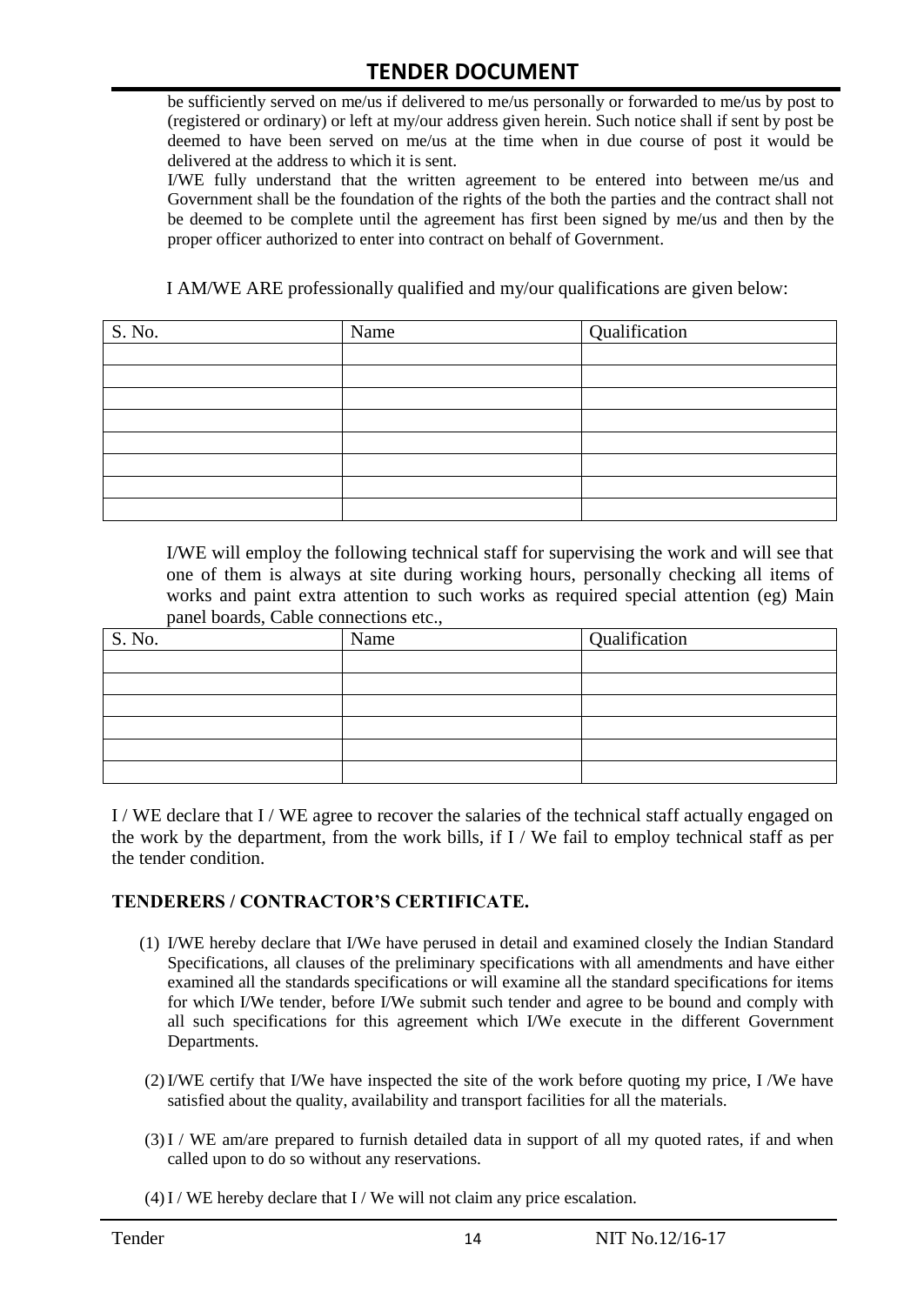- (5)I / WE hereby declare that I am / We are accepting for the defect liability period as 24 months.
- (6)I / WE declare that I / WE will not claim any extra amount towards any material used for the work other than the quoted works for respective schedule 'A' items.
- $(7)$ I / WE declare that I / WE will execute the work as per the mile stone programme, and if I / WE fail to complete the work as per the mile stone programme I abide by the condition to recover liquidated damages as per the tender conditions.
- $(8)$  I / WE declare that I / WE will abide for settlement of disputes as per the tender conditions.

#### **DECLARATION OF THE TENDERER**

- 1) I/WE have not been black listed in any department due to any reasons.
- 2) I/We declare that all the Certificates/Documents submitted by Me/US are Genuine.
- 3) I/WE agree to disqualify me/us for any wrong declaration in respect of the above and to summarily reject my/our tender.

Address of the Tenderer:

Phone No.: Fax No.: CONTRACTOR.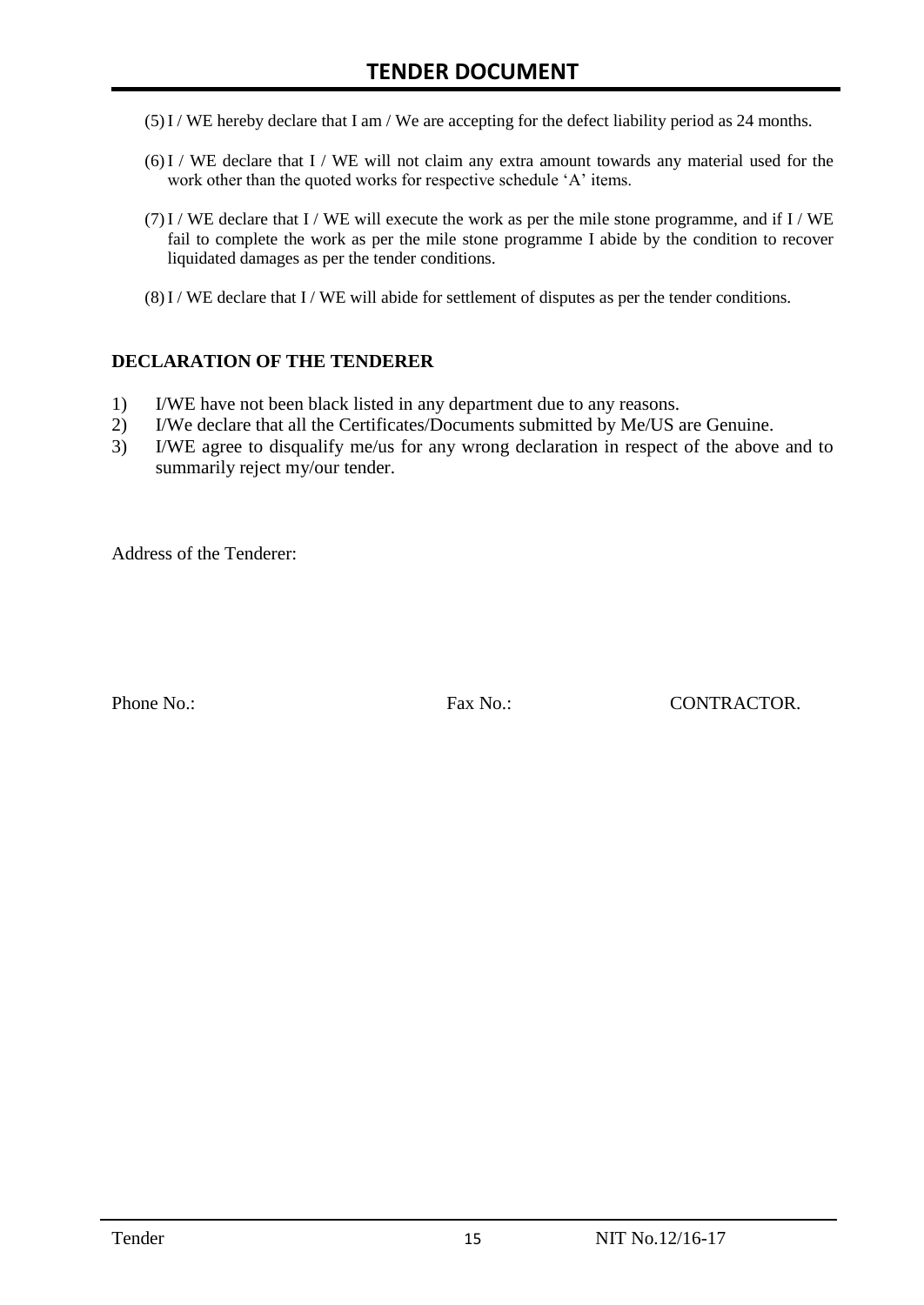# **CONDITIONS OF CONTRACT**

# **A. GENERAL**

#### **1. Interpretation:**

- 1.1 In interpreting these Conditions of Contract, singular also means plural, male also means female, and vice-versa. Headings have no significance. Works have their normal meaning under the language of the contract unless specifically defined. The Incharge will provide instructions clarifying queries about the conditions of Contract.
- 1.2 The documents forming the Contract shall be interpreted in the following order of priority:
- **1) Agreement**
- **2) Letter of Acceptance, notice to proceed with the works**
- **3) Contractor's Tender**
- **4) Conditions of contract**
- **5) Specifications**
- **6) Drawings**
- **7) Bill of quantities**
- **8) Any other document listed as forming part of the Contract.**

#### **2. Decisions:**

2.1 Except where otherwise specifically stated, the Director will decide the contractual matters between the Department and the Contractor in the role representing the Department.

#### **3. Delegation:**

3.1 The Director may delegate any of his duties and responsibilities to other officers and may cancel any delegation by an official order issued.

#### **4. Communications:**

4.1 Communications between parties, which are referred to in the conditions, are effective only when in writing. A notice shall be effective only when it is delivered **(in terms of Indian Contract Act)**

#### **5. Sub-contracting:**

**5.1 If the prime contractor desires to sub-let a part of the work, he should submit the same at the time of filing tenders itself or during execution, giving the name of the proposed Sub-contractor, along with details of his qualification and experience. The Tender Accepting Authority should verify the experience of the Sub-contractor and if the Sub-contractor satisfies the qualification criteria in proportion to the value of work proposed to be sub-let, he may permit the same. The total value of works to be awarded on sub-letting shall not exceed 50% of contract value. The extent of subletting shall be added to the experience of the sub-contractor and to that extent deducted from that of the main contractor.**

#### **6. Other Contractors:**

6.1 The Contractor shall cooperate and share the Site with other contractors, Public authorities, utilities, and the Department. The Contractor shall also provide facilities and services for them as directed by the Incharge.

#### **7. Personnel:**

- 7.1 The Contractor shall employ the required Key Personnel named in the Schedule of Key Personnel to carry out the functions stated in the Schedule or other personnel approved by the Incharge. The Incharge will approve any proposed replacement of Key Personnel only if their qualifications, abilities, and relevant experience are substantially equal to or better than those of the personnel listed in the Schedule.
- 7.2 Failure to employ the required technical personnel by the contractor the institute will depute its own technical person and expenditure of salary will be recovered from contractor.
- 7.3 The technical personnel should be on full time and available at site whenever required by Incharge to take instructions.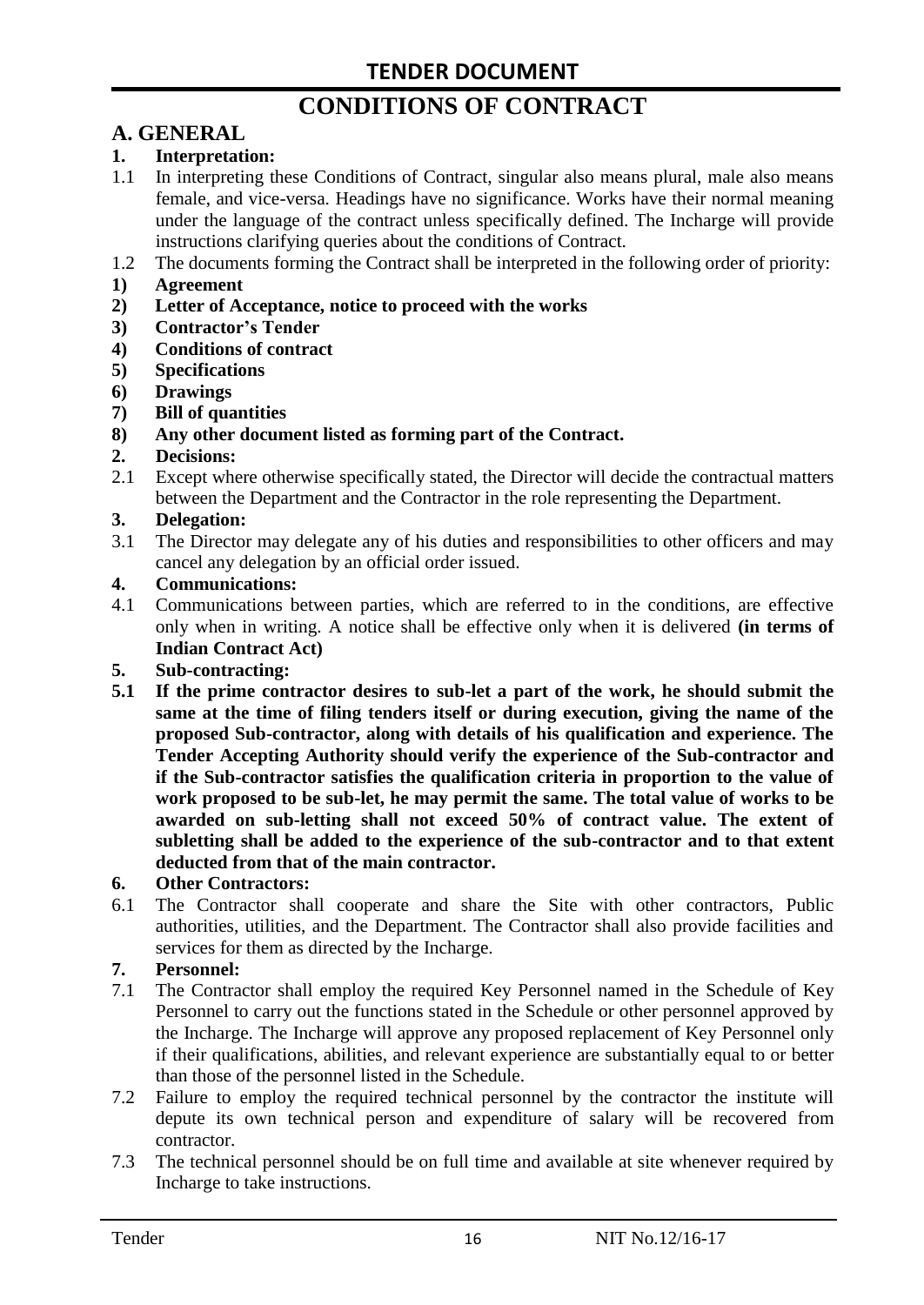- 7.4 The names of the technical personnel to be employed by the contractor should be furnished in the statement enclosed separately.
- 7.5 In case the contractor is already having more than one work on hand and has undertaken more than one work at the same time, he should employ separate technical personnel on each work.
- 7.6 If the contractor fails to employ technical personnel the work will be suspended or department will engage a technical personnel and recover the cost thereof from the contractor.
- 7.7 If the Incharge asks the Contractor to remove a person who is a member of Contractor"s staff or his work force stating the reasons the Contractor shall ensure that the person leaves the site forthwith and has no further connection with the work in the contract.

#### **8. Contractor's Risks:**

- 8.1 All risks of loss of or damage to physical property and of personnel injury and death, which arise during and in consequence of the performance of the Contract are the responsibility of the Contractor.
- **9. Insurance:**
- **9.1 The Contractor shall provide, in the joint names of the Department and the contractor, insurance cover from the Start Date to the end of the Defects Liability Period i.e., 24 months after completion for the following events which are due to the Contractor's risks.**
- **a) loss of or damage to the Works, Plant and Materials;**
- **b) loss of or damage to the Equipment;**
- **c) loss of or damage of property in connection with the Contract; and**
- **d) Personal injury or death of persons employed for construction.**
- **9.2 Policies and certificates of insurance shall be delivered by the Contractor to the Incharge at the time of concluding Agreement. All such insurance shall provide for compensation to be payable to rectify the loss or damage incurred.**
- **i) The contractor shall furnish insurance policy in force in accordance with proposal furnished in the Tender and approved by the Department for concluding the agreement.**
- **ii) The contractor shall also pay regularly the subsequent insurance premia and produce necessary receipt to the Incharge well in advance.**
- **iii) In case of failure to act in the above said manner the department will pay the premium and the same will be recovered from the Contractors payments.**
- **9.3 Alterations to the terms of insurance shall not be made without the approval of the Incharge.**

#### **10. Site Inspections:**

- 10.1 The contractor should inspect the site and also proposed quarries of choice for materials source of water and quote his rate including quarrying, conveyance and all other charges etc.
- 10.2 The responsibility for arranging the land for borrow area rests with the Contractor and no separate payment will be made for procurement or otherwise. The contractor's quoted rate will be inclusive of land cost.

#### **11. Contractor to Construct the Works:**

11.1 The Contractor shall construct and Commission the Work in accordance with the specifications and Drawings.

#### **12. Power Supply.**

- 12.1 The contractor shall make his own arrangements for obtaining power from the Electricity dept., at his own cost. The contractor will pay the bills of Electricity Department for the cost of power consumed by him till the **(Name of work**) is handed over to ICAR-RCER.
- 12.2 **The contractor shall satisfy all the conditions and rules required as per Indian Electricity Act 1910 and under Rule-45(I) of the Indian Electricity Rules, 1956 as amended from time to time and other pertinent rules.**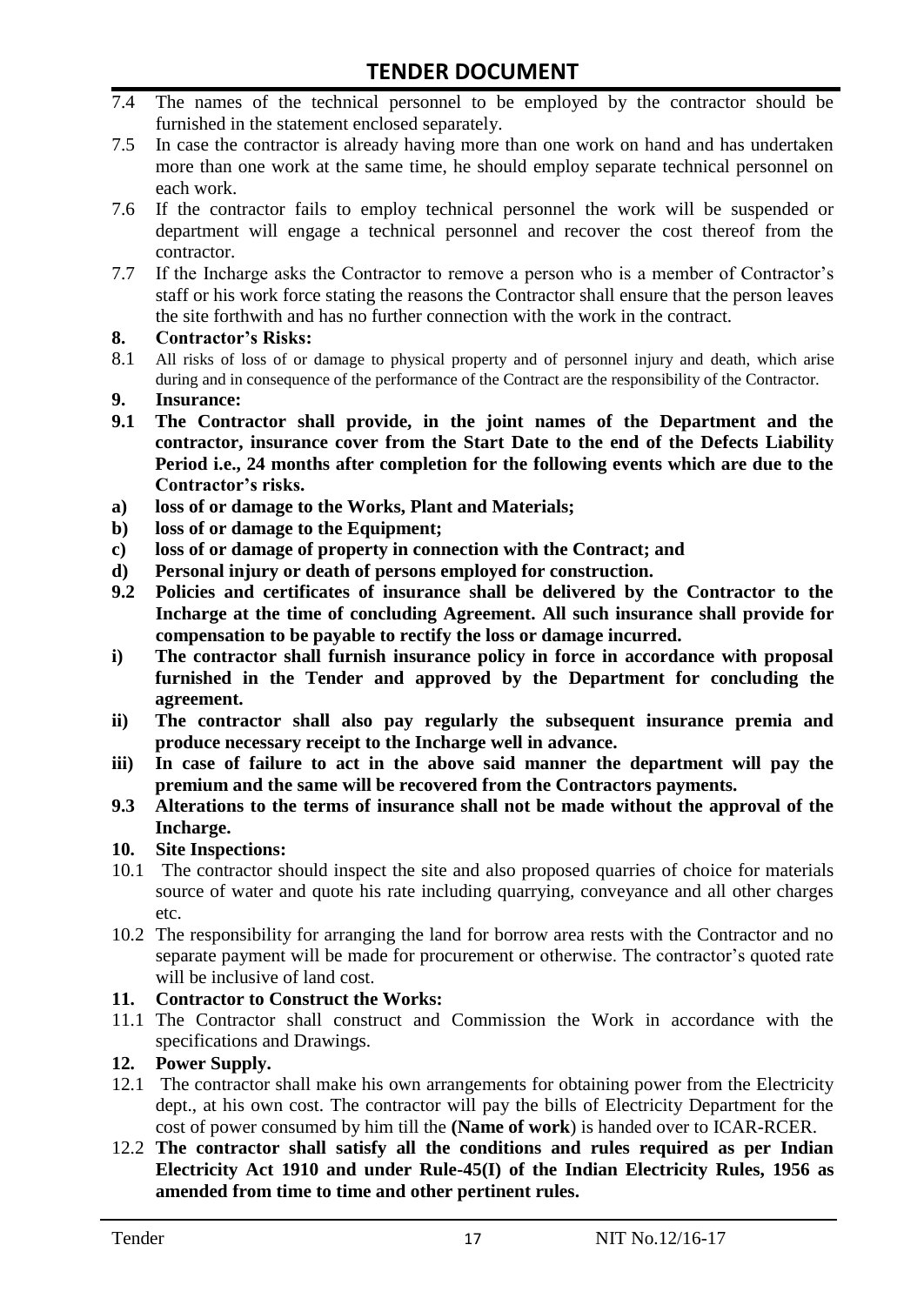12.3 The power shall be used for bonafide Departmental work only.

#### **13. Monsoon Damages:**

Damages due to rain or flood shall have to be made good by the contractor till the work is handed over to the Department. The responsibility of damages making good the damages due to rain or flood rests with the contractor. **No extra payment is payable** for such operations and the contractor shall therefore, have to take all necessary precautions to protect the work done during the construction period.

#### **14. The works to be Completed by the Intended Completion Date:**

14.1 The Contractor may commence execution of the Works on the Start Date and shall carry out the Works in accordance with the programme submitted by the Contractor, as updated with the approval of the Incharge, and complete the work by the Intended Completion Date.

#### **15. Safety:**

15.1 The Contractor shall be responsible for the safety of all activities on the Site.

#### **16. Discoveries:**

16.1 Anything of historical or other interest or of significant value unexpectedly discovered on the Site is the property of the Government. The Contractor is to notify the Incharge of such discoveries and carry out the Incharge instructions for dealing with them.

#### **17. Possession of the Site.**

17.1 The Department shall give possession of the site to the Contractor.

#### **18. Access to the Site:**

18.1 The Contractor shall provide the Incharge and any person authorised by the Incharge, access to the site and to any place where work in connection with the Contract is being carried out or is intended to be carried out.

#### **19. Instructions:**

- 19.1 The Contractor shall carry out all instructions of the Incharge and comply with all the applicable local laws where the Site is located.
- **20. Settlement of disputes:**
- 20.1 **If any dispute of difference of any kind whatsoever arises between the department and the Contractor in connection with, or arising out of the Contract, whether during the progress of the works or after their completion and whether before or after the termination, abandonment or breach of the Contract, it shall in the first place, be referred to and settled by the Incharge who shall, within a period of thirty days after being requested by the Contractor to do so, give written notice of his decision to the Contractor. Upon receipt of the written notice of the decision of the Incharge the Contractor shall promptly proceed without delay to comply with such notice of decision.**
- 20.2 **If the Incharge fails to give notice of his decision in writing within a period of thirty days after being requested or if the Contractor is dissatisfied with the notice of the decision of the Incharge the Contractor may within thirty days after receiving the notice of decision appeal to the Department who shall offer an opportunity to the contractor to be heard and to offer evidence in support of his appeal, the Department shall give notice of his decision within a period of thirty days after the Contractor has given the said evidence in support of his appeal, subject to arbitration, as hereinafter provided. Such decision of the Department in respect of every matter so referred shall be final and binding upon the Contractor and shall forthwith be given effect to by the Contractor, who shall proceed with the execution of the works with all due diligence whether he requires arbitration as hereinafter provided, or not. If the Department has given written notice of his decision to the Contractor and no claim to arbitration, has been communicated to him by the Contractor within a period of thirty days from receipt of such notice the said decision shall remain final and binding upon the Contractor. If the Department fail to give notice of his decision, as**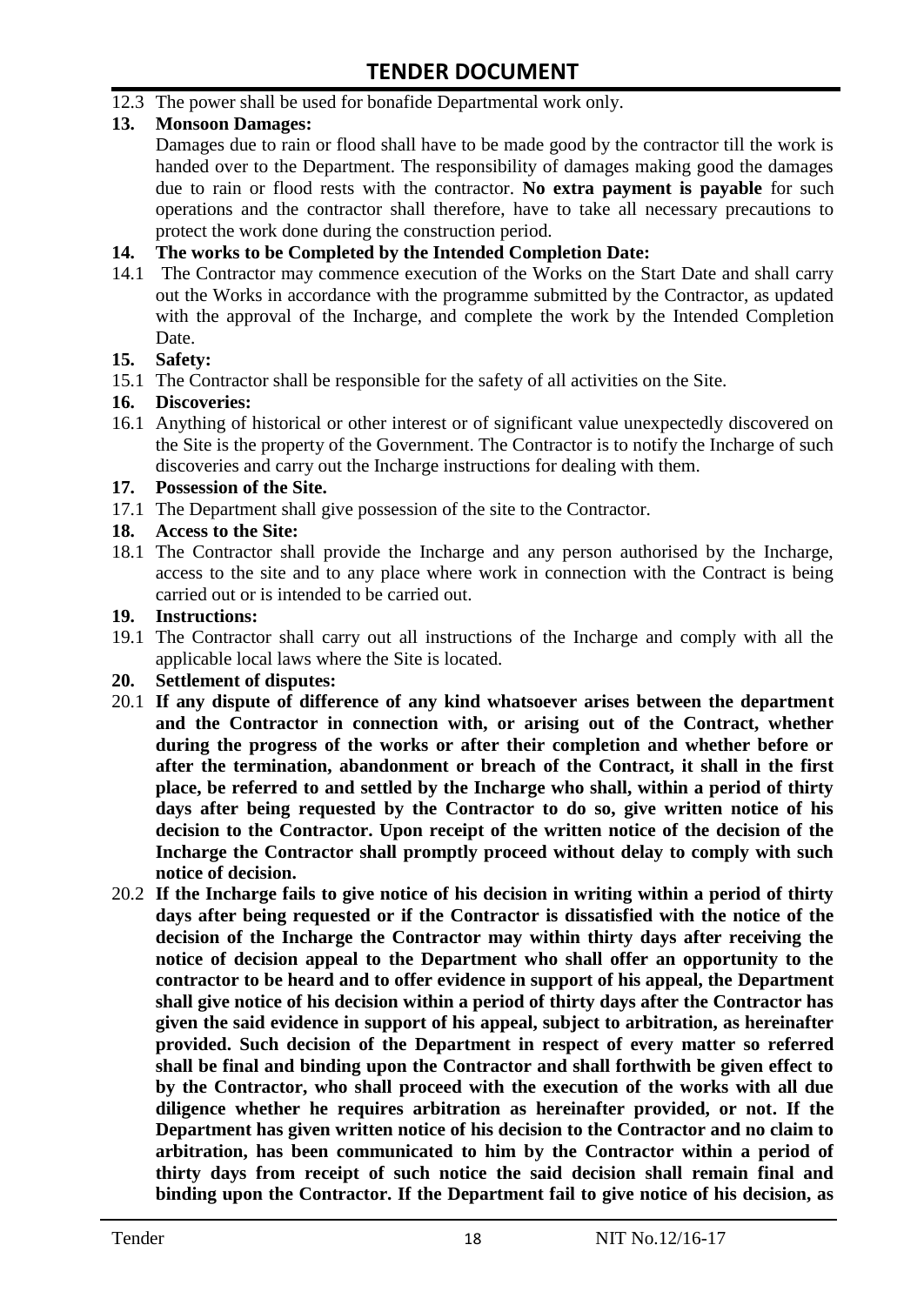**aforesaid within a period of thirty days after being requested as aforesaid, or if the Contractor be dissatisfied with any such decision, then and in any such case the contractor within thirty days after the expiration of the first named period of thirty days as the case may be, require that the matter or matters in dispute be referred to arbitration: jurisdiction of Patna limits.**

### **B. TIME FOR COMPLETION**

#### **21. Program:**

- 21.1 The total period of completion is (**duration of 30 days**) from the date of receipt of Work Order.
- 21.2 The attention of the tenderer is directed to the contract requirement at the time of beginning of the work. The rate of progress and proportionate value of work done from time to time as will be indicated by the Certificate for the value of work done will be required. Date of commencement of their programme will be the date for concluding agreement but not the date of handing over site.
- 21.3 After signing the agreement, the contractor shall forthwith begin the work, shall regularly and continuously proceed with them.
- 21.4 The contractor shall commence the works on site within the period specified under condition 23.1 to 23.2 after the receipt by him of a written order to this effect from the concerned authority and shall proceed with the same with due expedition and without delay, except as may be expressly sanctioned or ordered.
- 21.5 Save in so far as the contractor may prescribe, the extent of portions of the site of which the contractor is to be given possession from time to time and the order in which such portions shall be made available to him and, Subject to any requirement in the contract as to the order in which the works shall be executed, the "s written order to commence the works, give to the contractor possession of so much of the site as may be required to enable the contractor to commence proceed with the execution of the works in accordance with the programme if any, and otherwise in accordance with such reasonable proposals of the contractor as he shall by written notice to the Incharge, make and will from time to time as the works proceed, give to the contractor possession of such further portions of the site as may be required to enable the contractor to proceed with the execution of the works with due dispatch in accordance with the said programme or proposals as the case maybe; if the contractor suffers delay or incurs cost from failure on the part of the Concerned authority to give possession in accordance with the terms of this clause, the Concerned authority shall grant an extension of time for the completion of works.
- 21.6 The contractor shall bear all costs and charges for special or temporary way leases required by him in connection with access to the site. The contractor shall also provide at his own cost any additional accommodation outside the site required by him for the purposes of the work.
- 21.7 Subject to any requirement in the contract as to completion of any section of the works before completion of the whole of the works shall be completed in accordance with provisions of clauses in the Schedule within the time stated in the contract calculated from the last day of the period named in the statement to the tender as that within which the works are to be commenced or such extended time as may be allowed.

#### 21.8 **Delays and extension of time:**

No claim for compensation on account of delays or hindrances to the work from any cause whatever shall lie, except as hereafter defined. Reasonable extension of time will be allowed by the or by the office competent to sanction the extension, for unavoidable delays, such as may result from causes, which in the opinion of the , are undoubtedly beyond the control of the contractor. The shall assess the period of delay or hindrance caused by any written instructions issued by him, at twenty five per cent in excess or the actual working period so lost.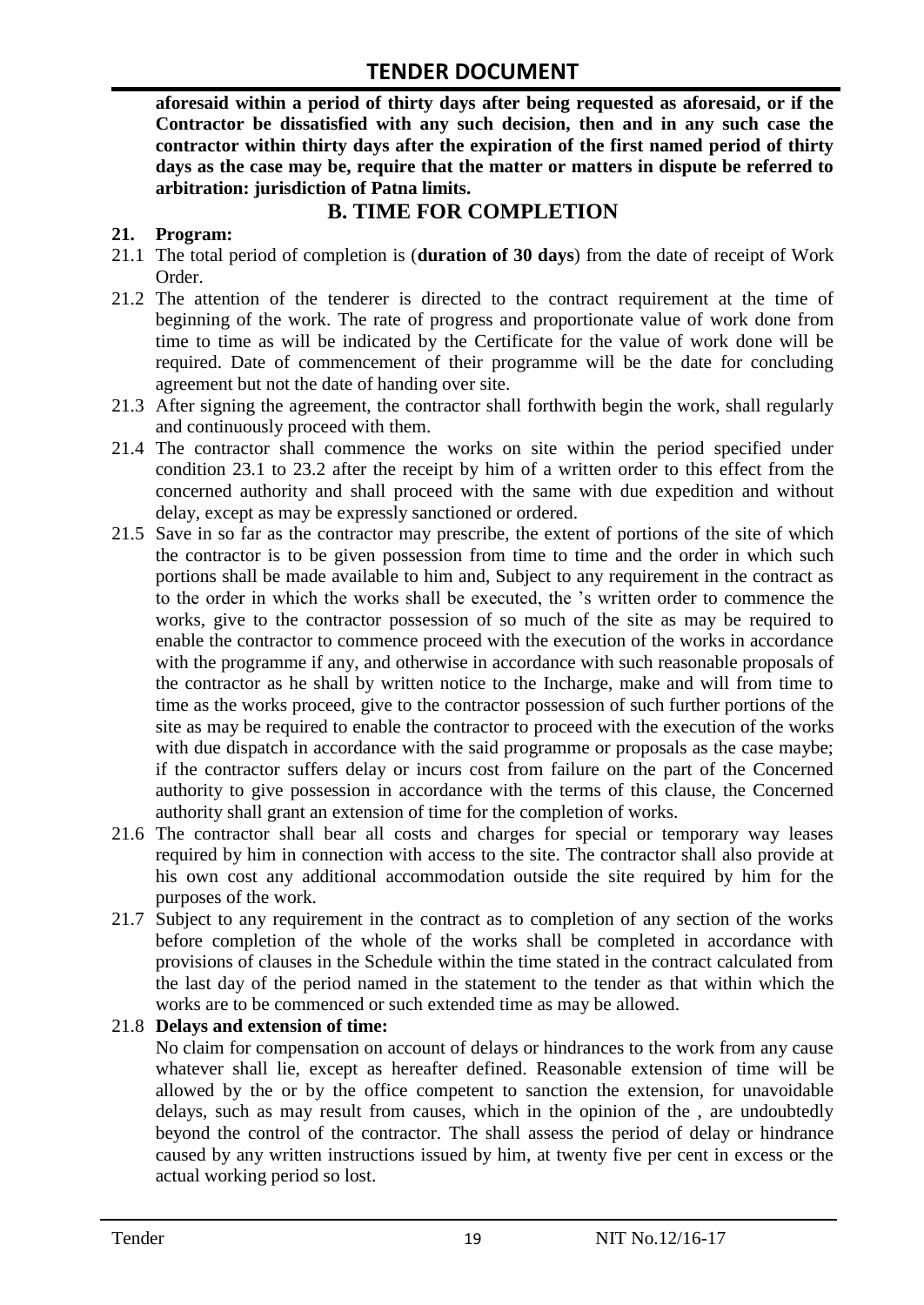In the event of the failing to issue necessary instructions and thereby causing delay and hindrance to the contractor, the latter shall have the right to claim an assessment of such delay by the Director, ICAR-RCER whose decision will be final and binding. The contractor shall lodge in writing with the statement of claim for any delay or hindrance referred to above, within fourteen days from its commencement, otherwise no extension of time will be allowed.

Whenever authorised alterations or additions made during the progress of the work are of such a nature in the opinion of the as to justify an extension of time in consequence thereof, such extension will be granted in writing by the or other competent authority when ordering such alterations or additions.

#### **22. Construction Programme:**

- 22.1 The Contractor shall furnish within 15 days of the order of the work a programme showing the sequence in which he proposed to carry out the work, monthly progress expected to be achieved, also indicating date of procurement of materials plant and machinery. The schedule should be such that it is practicable to achieve completion of the whole work within the time limit fixed and shall obtain the approval of the Incharge. Further rate of the progress as in the program shall be kept up to date. In case it is subsequently found necessary to alter this program, the contractor shall submit sufficiently in advance the revised program incorporating necessary modifications and get the same approved by the Incharge. No revised program shall be operative with out approval of Incharge.
- 22.2 The Director, ICAR-RCER shall have all times the right, without any way violating this contract, or forming grounds for any claim, to alter the order of progress of the works or any part thereof and the contractor shall after receiving such directions proceed in the order directed. The contractor shall also report the progress to the Director, ICAR-RCER within 7 days of the Incharge direction to alter the order of progress of works.
- 22.3 The Contractor shall give written notice to the Incharge whenever planning or progress of the works is likely to be delayed or disrupted unless any further drawings or order including a direction, instruction or approval is issued by the Incharge within a reasonable time. The notice shall include details of the drawing or order required and of why and by when it is required and of any delay or disruption likely to be suffered if it is late.
- 22.4 Rate of progress/percentage of work:

#### i) **(30 days) 100% of contract value**

#### **23. Speed of Work**

- 23.1 The Contractor shall at all times maintain the progress of work to conform to the latest operative progress schedule approved by the Incharge. The contractor should furnish progress report indicating the programme and progress once in a month. The Incharge may at any time in writing direct the contractor to slow down any part or whole of the work for any reason (which shall not be questioned) whatsoever, and the contractor shall comply with such orders of the Incharge. The compliance of such orders shall not entitle the contractor to any claim of compensation. Such orders of the Incharge for slowing down the work will however be duly taken into account while granting extension of time if asked by the contractor for which no extra payment will be entertained.
- 23.2 Delays in Commencement or progress or neglect of work and forfeiture of earnest money, Security deposit and withheld amounts:

If, at any time, the Incharge shall be of the opinion that the Contractor is delaying Commencement of the work or violating any of the provisions of the Contractor is neglecting or delaying the progress of the work as defined by the tabular statement. "Rate of progress" in the Articles of Agreement", he shall so advise the Contractors in writing and at the same time demand compliance in accordance with conditions of Tender notice. If the Contractor neglects to comply with such demand within seven days after receipt of such notice, it shall then or at any time there after, be lawful for the Director, ICAR-RCER to take suitable action in accordance with relevant Clauses.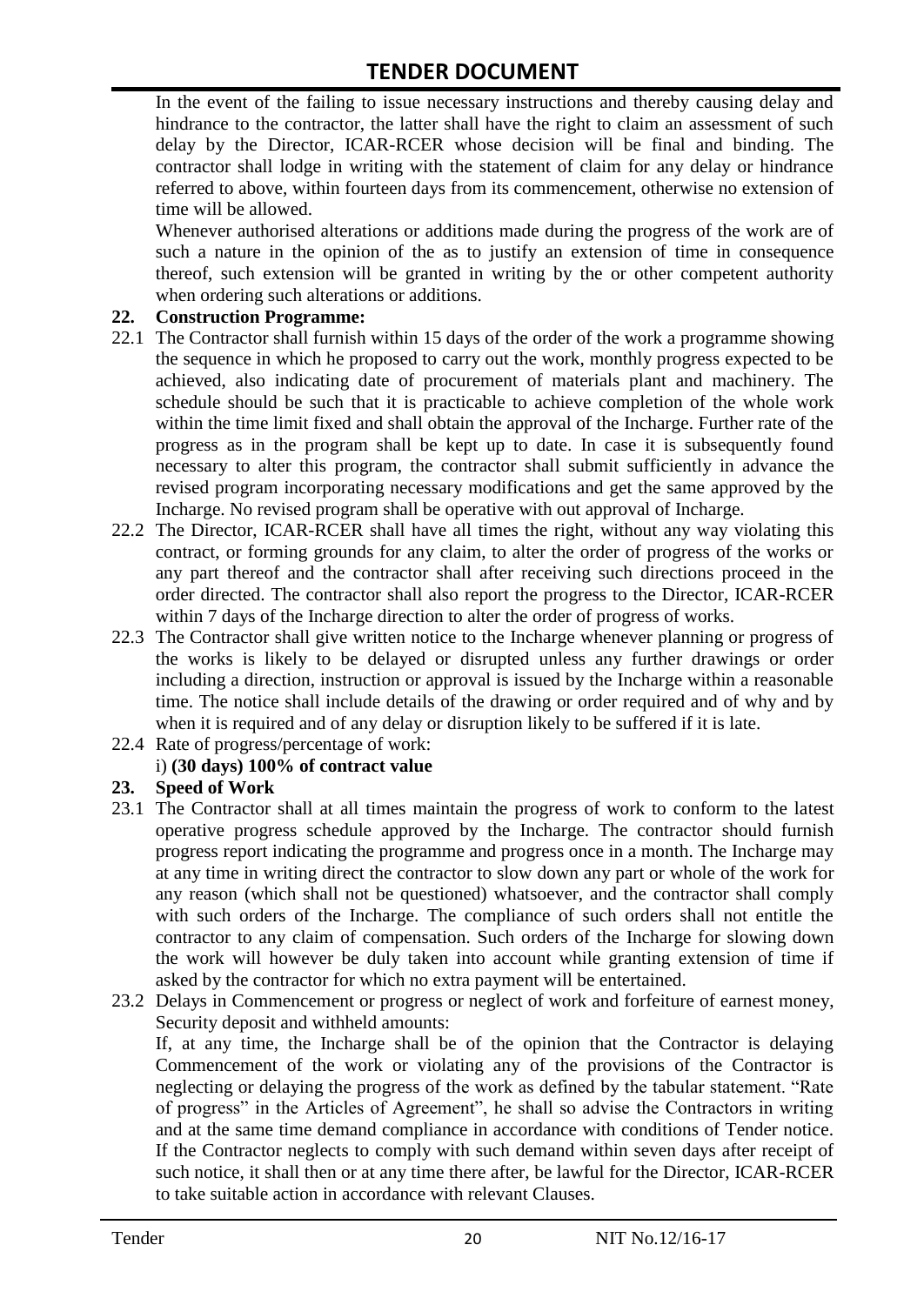#### **24. Suspension of works by the Contractor:**

- 24.1 If the Contractor shall suspend the works, or sublet the work without sanction of the Incharge, or in the opinion of the Incharge shall neglect or fail to proceed with due diligence in the performance of his part of the Contract as laid down in the Schedule rate of progress, or if he shall continue to default or repeat such default in the respects mentioned in relevant rules of GOI, Incharge shall take action in accordance with related Clauses.
- 24.2 If the Contractor stops work for 28 days and the Stoppage has not been authorised by the Incharge the Contract will be terminated as per the law.
- 24.3 If the Contractor has delayed the completion of works the Contract will be terminated under relavant Clauses.

#### **25. Extension of the Intended Completion Date:**

- 25.1 The Incharge shall extend or recommend for extension, in accordance with the Government orders in force, the Intended Completion Date if a Variation is issued which makes it impossible for Completion to be achieved by the Intended Completion Date.
- 25.2 The Incharge shall decide whether and by how much to extend the Intended Completion Date within 21 days of the Contractor asking the Engineer for a decision upon the effect of a Variation and submitting full supporting information. If the Contractor has failed to give early warning of a delay or has failed to cooperate in dealing with a delay, the delay by this failure shall not be considered in assessing the new Intended Completion Date.

#### **26. Delays Ordered by the Incharge**

26.1 The Incharge may instruct the Contractor to delay the start or progress of any activity within the Work.

#### **27. Early Warning:**

- 27.1 The contractor is to warn the Incharge at the earliest opportunity of specific likely future events or circumstances that may adversely affect the Execution of Works.
- 27.2 The Contractor shall cooperate with the Incharge in making and considering proposals for how the effect of such an event or circumstance can be avoided or reduced by anyone involved in the work and in carrying out any resulting instruction of the Incharge.

#### **28. Management Meetings:**

28.1 **The Incharge may require the Contractor to attend a management meeting. The business of a management meeting shall be to review the progress work.**

### **C. QUALITY CONTROL**

#### **29. Identifying Defects:**

29.1 The Incharge shall check the Contractor's work and notify the Contractor of any Defects that are found. Such checking shall not affect the Contractor"s responsibilities. The Incharge may instruct the Contractor to verify the Defect and to uncover and test any work that the Engineer considers may be a Defect.

#### **30. Tests:**

30.1 If the Incharge instructs the Contractor to carry out a test not specified in the Specification to check whether any work has a Defect and the Contractor shall pay for the test and any samples.

#### **31. Correction of Defects:**

- 31.1 The Incharge shall give notice to the Contractor of any Defects before the end of the Defects Liability Period, which begins on Completion. The defects liability period shall be extended for as long as defects remain to be corrected by the Contractor.
- 31.2 Every time notice of a Defect is given, the Contractor shall correct the notified defect within the length of time specified by the Incharge's notice.

#### **32. Uncorrected defects**

32.1 If the contractor has not corrected the defect within the time specified in the Incharge"s notice, the Incharge will assess the cost of having the defect corrected and the contractor will pay this amount.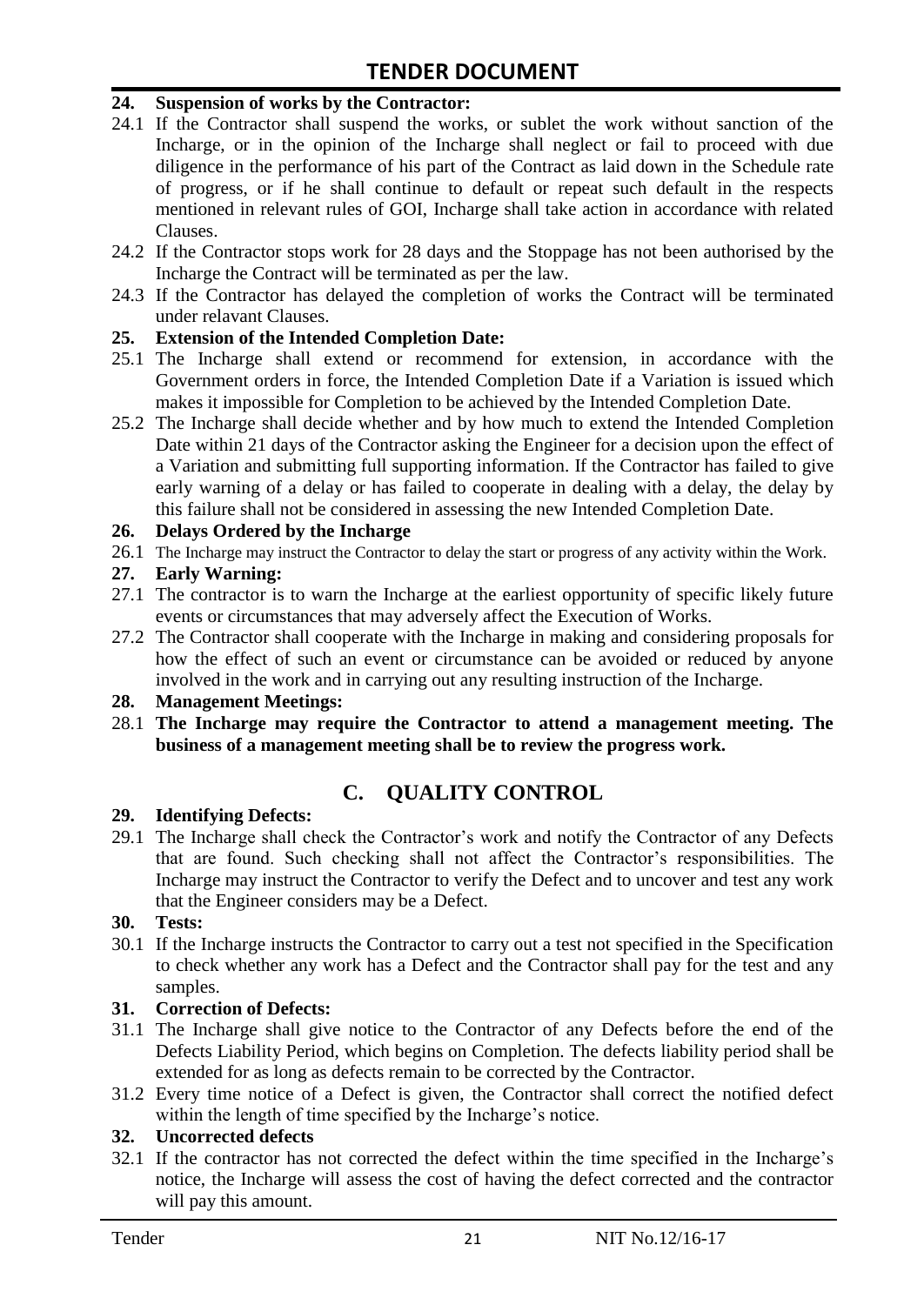#### **33. Quality Control:**

In addition to the normal inspection by the regular staff in charge of the execution of work, the work may also be inspected by the, Quality control Circle or by the State or District level Vigilance Cell Unit and any other authorised external Agency if any sub-standard work or excess payments are noticed with reference to measurement books etc., during inspection, action will be taken based on their observations and these will be effected by the Incharge of the execution of the work.

# **D. COST CONTROL**

#### **34. Bill of Quantities:**

- 34.1 The Bill Quantities shall contain items for the construction work to be done by the Contractor.
- 34.2 The Contractor is paid for the quantity of the work done as per quoted rate in the Bill of Quantities for each item.

#### **35. Changes in the Quantities:**

- 35.1 The contractor is bound to execute all supplemental works that are found essential, incidental and inevitable during execution of main work.
- 35.2 The payment of rates for such supplemental items of work will be regulated as under; Supplemental items directly deducible from similar items in the original agreement.
- 35.2.1 The rates shall be derived by adding to or subtracting from the agreement rate of such similar item the cost of the difference in the quantity of materials labour between the new items and similar items in the agreement worked out with reference to the Standard Schedule of Rates adopted in the sanctioned estimate with which the tenders are accepted.
- 35.2.2 (a) Similar items but the rates of which cannot be directly deduced from the original agreement.

(b) Purely new items which do not correspond to any item in the agreement.

35.2.3 The rates of all such items shall be Estimated Rates plus or minus overall Tender premium.

#### **36. Extra Items:**

- 36.1 Extra items of work shall not vitiate the contract. The contractor shall be bound to execute extra items of work as directed by the Incharge. The rates for extra items shall be worked out by the as per the conditions of the Contract and the same are binding on the Contractor.
- 36.2 The contractor shall before the 15th day of each month, submit in writing to the a statement of extra items if any that they have executed during the preceding month failing which the contractor shall not be entitled to claim any.

#### **36.3 Entrustment of additional items:**

- 36.3.1 Where ever additional items not contingent on the main work and outside the scope of original agreement are to be entrusted to the original contractor dispensing with bids and if the value of such items exceeds the limits up to which the officer is empowered to entrust works initially to contractor without calling for tenders, approval of next higher authority shall be obtained. Entrustment of such items on nomination shall be at rates not exceeding the estimated rates.
- 36.3.2 Entrustment of the additional items contingent on the main work will be authorised by the officers upto the monetary limits upto which they themselves are competent to accept items in the original agreement so long as the total amounts upto which they are competent to accept in an original agreement rates for such items shall be worked out in accordance with the procedure (I) For all items of work in excess of the quantities shown in the Bill of Quantities of the Tenders, the rate payable for such items shall be estimate rates for the items accepted by the competent authority.
- 36.3.3 Entrustment of either the additional or supplemental items shall be subject to the provisions of the agreement entered into by a Competent Authority after the tender is accepted. The Director being the authority next higher to the Director, who entered into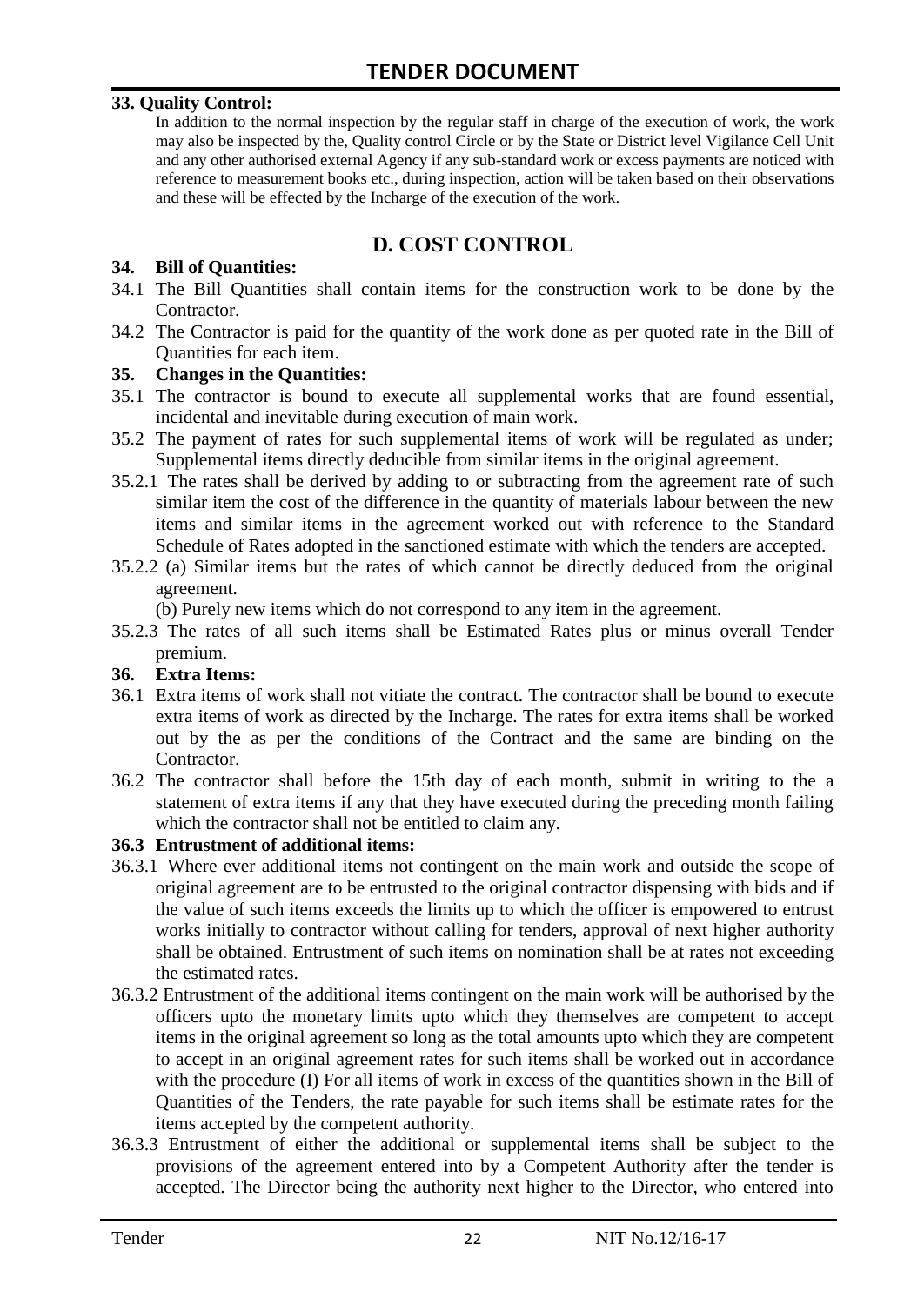the agreement approves the rate for the items / variation in quantity in the current agreement. The items shall not be ordered by an officer on his own responsibility if the revised estimate or deviation statement providing for the same requires the sanction of Director.

- Note:It may be noted that the term Estimate Rate used above means the rate in the sanctioned estimate with which the tenders are accepted, or if no such rates is available in the estimate, the rate derived will be with reference to the Standard Schedule of Rates adopted in the sanctioned estimate with which tenders are accepted.
- **37. Cash flow forecasts:**
- **37.1 When the program is updated, the contractor is to provide the Incharge with an updated cash flow forecast.**
- **38. Payment Certificates:**
- **38.1 The Contractor shall submit to the Incharge monthly statements of the estimated value of the work completed less the cumulative amount certified previously.**
- **38.2 The Incharge shall check the Contractor's monthly statement within 14 days.**
- **38.3 The value of work executed shall be determined by the Incharge.**
- **38.4 The value of work executed shall comprise the value of the quantities of the items in the Bill of Quantities completed.**
- **38.5 The Incharge may exclude any item certified in a previous certificate or reduce the proportion of any item previously certified in any certificate in the light of later information.**
- **39. Payments:**
- **39.1 Payment will be made after satisfactory completion of the work.**
- 39.2 Part Payment if any will be consider as per Govt. of India norms.
- 39.3 Part payment if any will be adjusted against the final payment
- **39.3 Payments and Certificates:**
- 39.3.1 In case of over payments or wrong payment if any made to the contractor due to wrong interpretation of the provisions of the contract a n d c ontract conditions etc., such unauthorized payment will be deducted in the subsequent bills or final bill for the work or from the bills under any other contracts with the Government or at any time there after from the deposits available with the Government.
- 39.3.2 Any recovery or recoveries advised by the Government Department either state or central, due to non-fulfilment of any contract entered into with them by the contractor shall be recovered from any bill or deposits of the contractor.
- 39.3.3 No claim shall be entertained, if the same is not represented in writing to the Incharge within 15 days of its occurrence.
- 39.3.4 The contractor is not eligible for any compensation for inevitable delay in handing over the site or for any other reason. In such case, suitable extensions of time will be granted after considering the merits of the case.

#### **40. Interest on Money due to the Contractor:**

- 40.1 No omission by the or the sub-divisional officer to pay the amount due upon certificates shall vitiate or make void the contract, nor shall the contractor be entitled to interest upon any guarantee fund or payments in arrear, nor upon any balance which may, on the final settlement of his accounts, found to be due to him.
- **41. Certificate of Completion of works:**
- **41.1 Certificate of Completion of works:**
- **41.1.1 When the whole of the work has been completed and has satisfactory passed any final test that may be prescribed by the Contract, the Contractor may give a notice to that effect to the Incharge accompanied by an undertaking to carryout any rectification work during the period of maintenance, such notice and undertaking shall be in writing and shall be deemed to be request by the Contractor for the Incharge to issue a Certificate of completion in respect of the Works. The Incharge**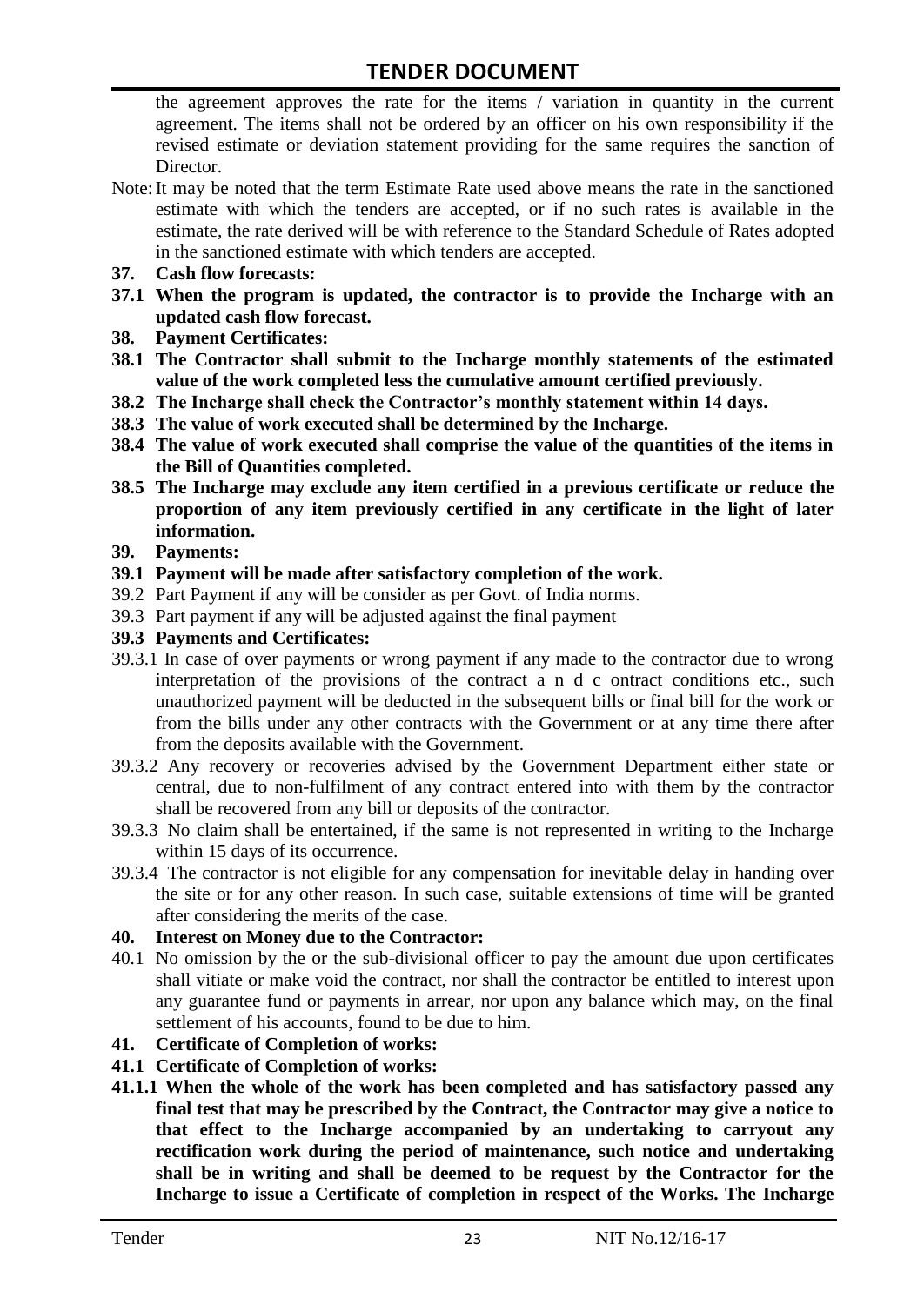**shall, within twenty one days of the date of delivery of such notice either issue to the Contractor, a certificate of completion stating the date on which, in his opinion, the works were completed in accordance with the Contract or give instructions in writing to the Contractor specifying all the Works which, in the Incharge'' opinion, required to be done by the Contractor before the issue of such Certificate.**

- **41.1.2 Incharge shall also notify the Contractor of any defects in the Works affecting completion that may appear after such instructions and before completion of the Works specified there in. The Contractor shall be entitled to receive such Certificate of the Completion within twenty one days of completion to the satisfaction of the Incharge of the Works so specified and making good of any defects so notified.**
- **41.1.3 Similarly, the Contractor may request and the Incharge shall issue a Certificate of Completion in respect of:**
- **a) Any section of the Permanent works in respect of which a separate time for completion is provided in the Contract, and**
- **b) Any substantial part of the Permanent Works which has been both completed to the satisfaction of the Incharge and occupied or used by the Department.**
- **41.1.4 If any part of the Permanent Works shall have been completed and shall have satisfactorily passed any final test that may be prescribed by the Contract, the Incharge may issue such certificate, and the Contractor shall be deemed to have undertaken to complete any outstanding work in that part of the Works during the period of Maintenance.**

#### **42. Taxes included in the Price:**

42.1 The rates quoted by the contractor shall be deemed to be inclusive of the sales Tax and other taxes on all materials that the contractor will have to purchase for performance of this contract.

#### **43. Liquidated Damages:**

- 43.1 If for any reason, which does not entitle the contractor to an extension of item, the rate of progress of works, or any section is at any time, in the opinion of the Director, ICAR-RCER too slow to ensure completion by the prescribed time or extended time for completion Director, ICAR-RCER shall so notify the contractor in writing and the contractor shall there upon take such steps as are necessary and the Director, ICAR-RCER may approve to expedite progress so as to complete the works or such section by the prescribed time or extended time. The contractor shall not be entitled to any additional payment for taking such steps. If as a result of any notice given by the Director, ICAR-RCER under this clause the contractor shall seek the Director, ICAR-RCER permission to do any work at night or on Sundays, if locally recognised as days or rest, or their locally recognised equivalent, such permission shall not be unreasonably refused.
- 43.2 If the contractor fails to complete whole of the works or any part thereof or section of the works within the stipulated periods of individual mile stones (including any bonafide extensions allowed by the competent authority without levying liquidated damages), the Director, ICAR-RCER may without prejudice to any other method of recovery will deduct one hundreds of one percent of contract value per calendar day or part of the day for the period of delays subject to a maximum of 10% of the contract value not as a penalty from any monies in his hands due or which may become due to the contractor. The payment or deductions of such damages shall not relieve the contractor from his obligation to complete the works, or from any other of his obligations and liabilities under the contract
- 43.3 The liquidated damages for the whole of the work are @0.05% of value of contract per day for delay. The maximum amount of liquidated damages for the whole of the works is ten percent of final contract price.

The effective date will be from the date of handing over of the site after agreement and after obtaining a Program of the work.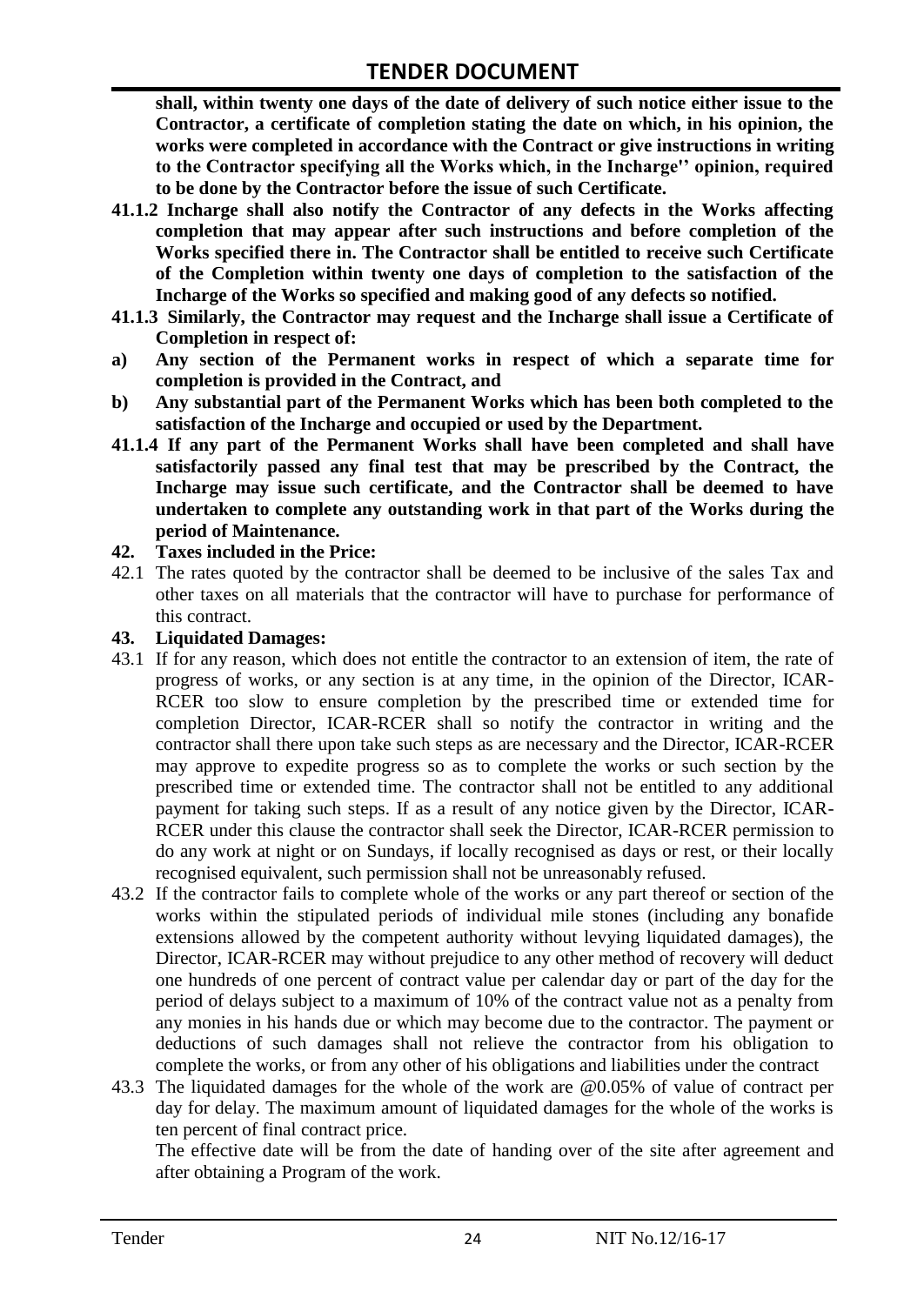#### **44. Cost of Repairs:**

44.1 Loss or damage to the works or materials to the works between the start date and the end of the defects correction periods shall be remedied by the contractor at the contractor"s cost if the loss or damage arises from the contractor's acts or omissions.

# **E. FINISHING THE CONTRACT**

#### **45. Completion:**

45.1 The Contractor shall request the Incharge to issue a Certificate of completion of the Works and the Incharge will do so upon deciding that the work is completed.

#### **46. Taking Over:**

- 46.1 The Department shall takes over the Site and the Works within seven days of the Incharge issuing a certificate of Completion based on the report given by the Consultant.
- *47. Final Account:*
- **47.1 The Contractor shall supply to the Incharge a detailed account of the total amount that the Contractor considers payable under the Contract before the end of the Defects Liability Period. The Incharge shall issue a Defects Liability Certificate and certify any final payment that is due to the Contractor within 56 days of receiving the Contractor's account if it is correct and complete. If it is not, the Incharge shall issue within 56 days a schedule that states the scope of the corrections or additions that are necessary. If the final Account is still unsatisfactory after it has been resubmitted, the Incharge shall decide on the amount payable to the Contractor and issue a payment certificate with in 56 days of receiving the Contractor's revised account.**

#### **48. Termination:**

- 48.1 The Department may terminate the Contract if the contractor causes a fundamental breach of the Contract.
- 48.2 Fundamental breaches of Contract include, but shall not be limited to the following.
- a) The Contractor stops work for 28 days when no stoppage of work is shown on the current program and the stoppage has not been authorised by the Incharge.
- b) The Contractor is made bankrupt or goes into liquidation other than for a reconstruction or amalgamation.
- c) The Incharge gives Notice that failure to correct a particular Defect is a fundamental breach of Contract and the Contractor fails to correct it within a reasonable period of time determined by the Incharge; and
- d) The Contractor does not maintain a security which is required and
- e) The Contractor has delayed the completion of works by the number of days for which the maximum amount of liquidated damages can be paid as defined.
- f) If the contractor, in the judgement of the Department has engaged in corrupt or fraudulent practices in competing for or in the executing the contract.

For the purpose of this paragraph: "corrupt practice" means the offering, giving, receiving or soliciting of any thing of value to influence the action of a public official in the procurement process or in contract execution. "Fraudulent practice" means a misrepresentation of facts in order to influence a procurement process or the execution of a contract to the detriment o the Government and includes collusive practice among Tenderers (prior to or after Tender submission) designed to establish Tender prices at artificial non-competitive levels and to deprive the Government of the benefits of free and open competition.

- 48.3 Notwithstanding the above the Department may terminate the contract for convenience.
- 48.4 If the Contract is terminated, the Contractor shall stop work immediately, make the Site safe and secured leave the Site as soon as reasonably possible.

#### **49. Payment upon Termination:**

**49.1 If the Contract is terminated because of a fundamental breach of Contract by the Contractor, the Incharge shall issue a certificate for the value of the work done less**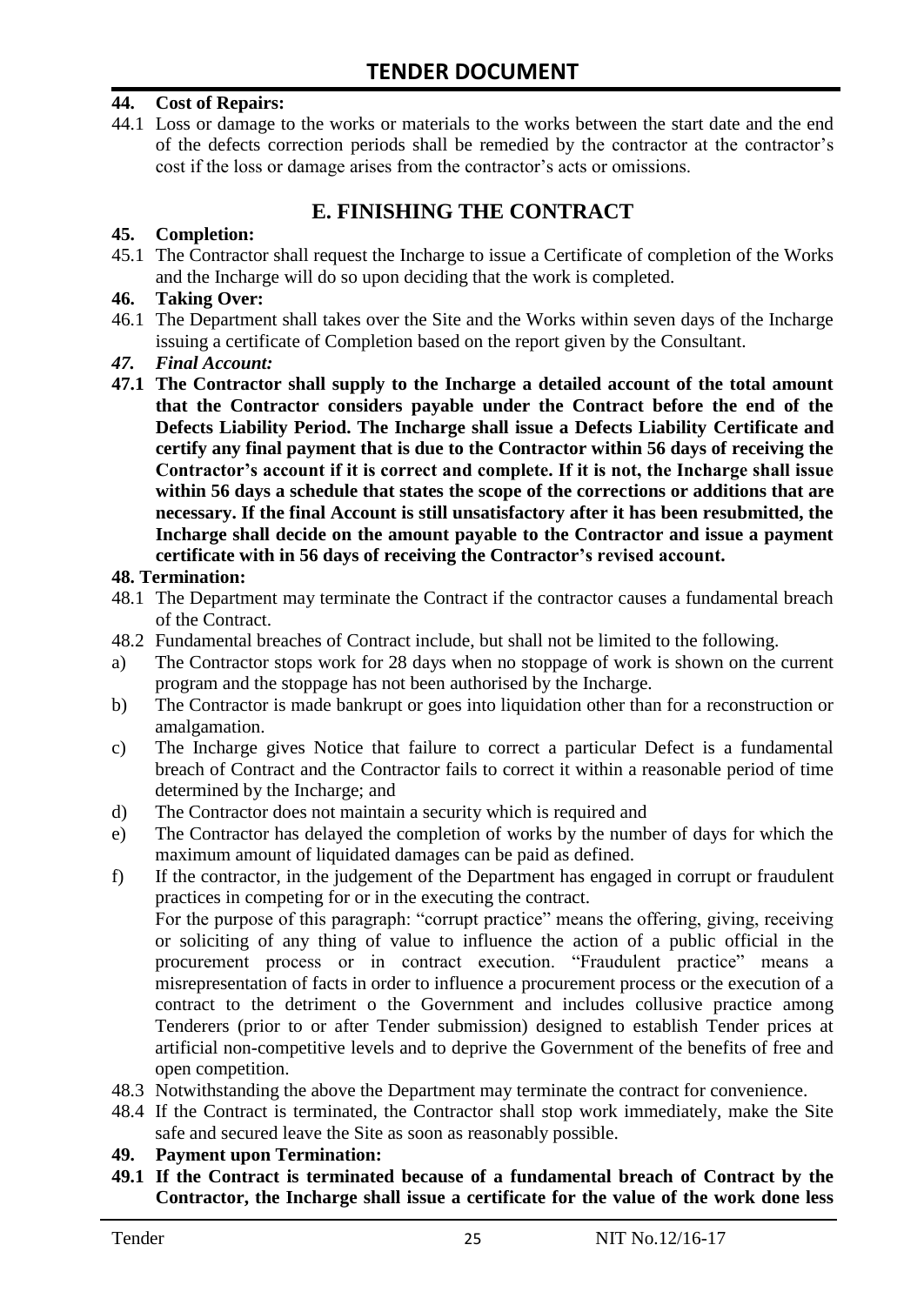**advance payments received upon the date of the issue of the certificate, less other recoveries due in terms of the Contract, less taxes due to be deducted at source as per applicable law and less the rate to apply to the work not completed.. If the total amount due to the Department exceeds any payment due to the Contractor the difference shall be a debt payable to the Department.**

- **50. Property:**
- 50.1 All materials on the Site, Plant, Equipment, Temporary Works and Works are deemed to be the property of the Department if the Contract is terminated because of Contractor's default.
- **51. Release from Performance:**
- 51.1 **If the Contract is frustrated by the outbreak of war or by any other event entirely outside the control of either the Department or the Contractor the Incharge shall certify that the contract has been frustrated. The Contractor shall make the site safe and stop work as quickly as possible after receiving this certificate and shall be paid for all works carried out before receiving it and for any work carried out after wards to which commitment was made.**

# **F. Special Conditions**

#### **52. Water Supply:**

The Contractor has to make his own arrangements for water required for the work and to the colonies and work sites, which are to be established by the Contractor.

#### **53. Electrical Power:**

The Contractors will have to make their own arrangements for drawing electric power from the nearest power line after obtaining permission from the PESU at his own cost. In case of failure of electricity, the Contractor has to make alternative arrangements for supply of electricity by Diesel Generator sets of suitable capacity at place of work. If the supply is arranged by the Department, necessary Tariff rates shall have to be paid based on the prevailing rates.

The contractor will pay the bills of Electricity Board for the cost of power consumed by him.

**The contractor shall satisfy all the conditions and rules required as per Indian Electricity Act 1910 and under rule –45(I) of the Indian Electricity Rules, 1956 as amended from time to time and other pertinent rules.**

The power shall be used for bonafide Departmental works only.

#### **53.1 Electric Power for Domestic Supply:**

- a) The contractor has to make his own arrangements for the supply of electric power for domestic purposes and the charges for this purpose have to be paid by him at the rates as fixed by the Bihar State Electricity Board from time to time.
- b) The contractor will have to make his own arrangements to lay and maintain the necessary distribution lines and wiring for the camp at his own cost. The layout and the methods of laying the lines and wiring shall have the prior approval of the Incharge. All camp area shall be properly electrified. All lines, streets, approaches for the camp etc., shall be sufficiently lighted for the safety of staff and labour of the contractor, at the cost of the Contractor and it will be subject to the approval of the Incharge.

#### **54. Land:**

#### **54.1 Land for Contractor's use:**

The contractor will be permitted to use Government land for execution of work. The contractor shall have to make his own arrangements for acquiring and clearing the site, leveling, providing drainage and other facilities for labour staff colonies, site office, workshop or stores and for related activities. The Contractor shall apply to the Department within a reasonable time after the award of the contract and atleast 30 days in advance of its use, the details of land required by him for the work at site and the land required for his camp and should any private land which has not been acquired, be required by the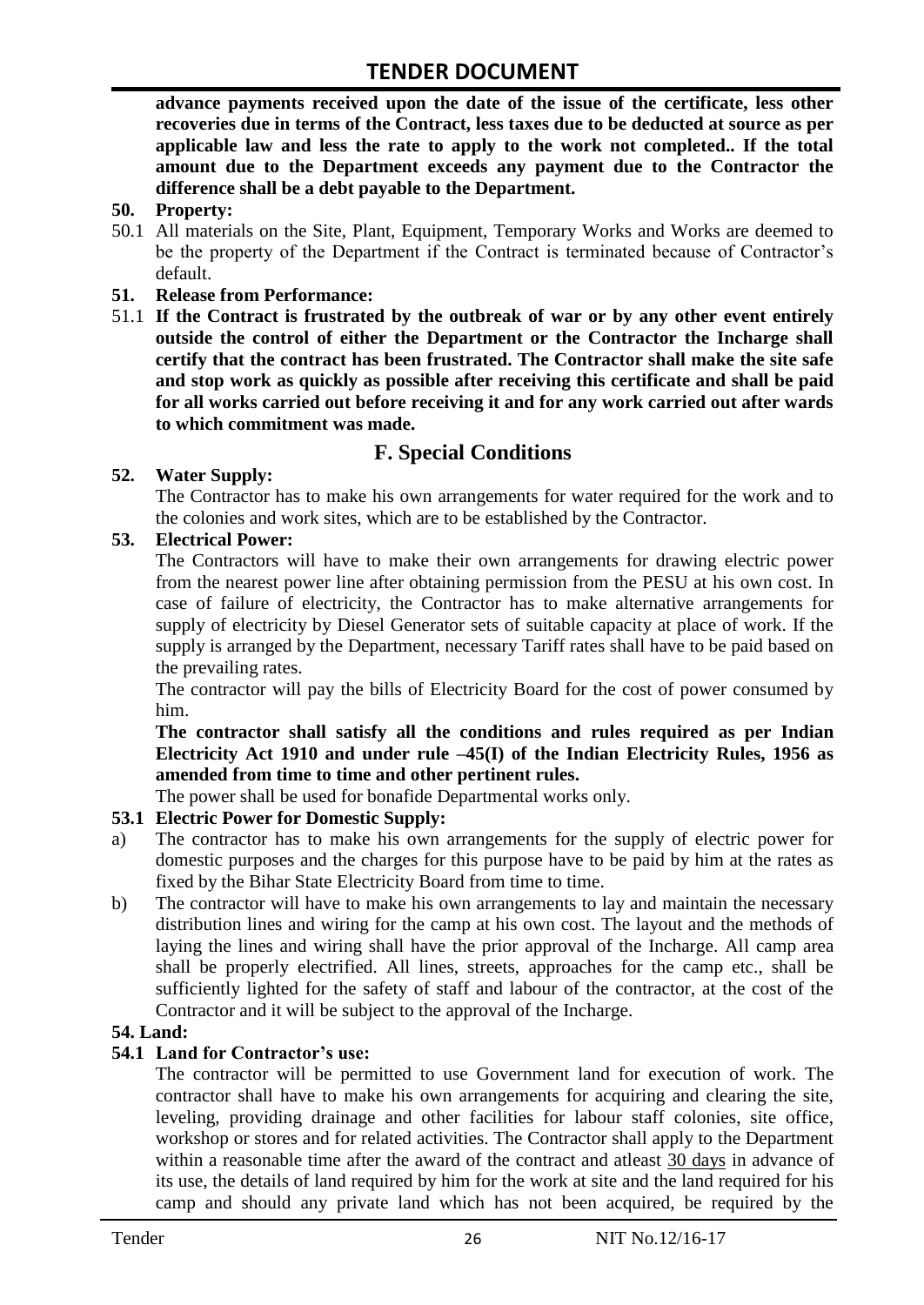contractor for his use. The same may be acquired by the contractor at his own cost by private negotiations and no claim shall be admissible to him on this account. The Incharge reserves the right to refuse permission for use of any government land for which no claim or compensation shall be admissible to the contractor. The contractor shall, however, not be required to pay cost or any rent for the Government land given to him.

#### **54.2 Surrender of occupied land**

- a) The Government land as here in before mentioned shall be surrendered to the Incharge within seven days, after issue of completion certificate. Also no land shall be held by the contractor longer than the Incharge shall deem necessary and the contractor shall on the receipt of due notice from the Incharge, vacate and surrender the land which the Incharge may certify as no longer required by the Contractor for the purpose of the work.
- b) The contractor shall make good to the satisfaction of the Incharge any damage to areas, which he has to return or to other property or land handed over to him for purpose of this work. Temporary structures may be erected by the contractor for storage sheds, offices, residences etc., for non-commercial use, with the permission of the on the land handed over to him at his own cost. At the completion of the work these structures shall be dismantled site cleared and handed over to the. The land required for providing amenities will be given free of cost from Government lands if available otherwise the contractor shall have to make his own arrangements.

#### **54.3 Contractor not to dispose off Spoil etc.,**

The contractor shall not dispose off or remove except for the purpose of fulfilment of this contract, sand, stone, clay ballast, earth, trees and shrubs or other materials obtained in the excavation made or lying on the site of the work, and all such materials and produce shall remain property of the Government. The Department may upon request from the contractor, or if so stipulated in the conditions of the contract allow the contractor to use any of the above materials for the works either free of cost or after payment as may be specifically mentioned or considered necessary during the execution of the work.

#### **55. Roads:**

In addition to existing public roads and roads Constructed by Government, if any, in work area all additional approach roads inside work area and camp required by the Contractor shall be constructed and maintained by him at his own cost. The layout design, construction and maintenance etc. of the roads shall be subject to the approval of the Incharge. The contractor shall permit the use of these roads by the Government free of charge.

It is possible that work at, or in the vicinity of the work site will be performed by the Government or by other contractors engaged in work for the Government during the contract period. The contractor shall without charge permit the government and such other contractor and other workmen to use the access facilities including roads and other facilities, constructed and acquired by the contractor for use in the performance of the works.

The contractor's heavy construction traffic or tracked equipment shall not traverse any public roads or bridges unless the contractor has made arrangement with the authority concerned. In case contractor"s heavy construction traffic or tracked equipment is not allowed to traverse any public roads or bridges and the contractor is required to make some alternative arrangements, no claim on this account shall be entertained. The contractor is cautioned to take necessary precautions in transportation of construction materials to avoid accidents.

#### **56. Payment for Camp Construction**

No payment will be made to the contractor for construction, operation and maintenance of camp and other camp facilities and the entire cost of such work shall be deemed to have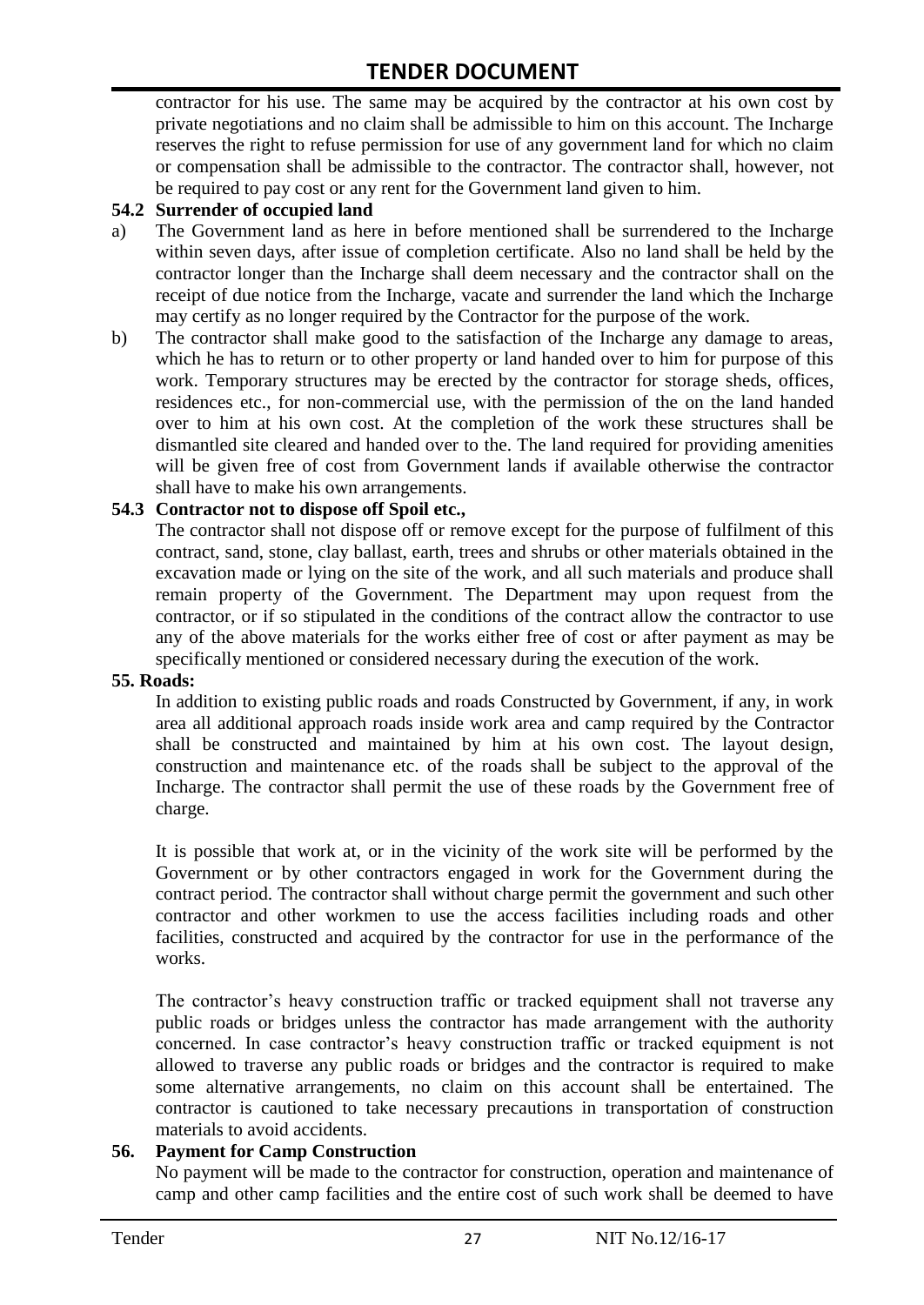been included in the tendered rate for the various items of work in the schedule of quantities and bids.

#### **57. Explosive And Fuel Storage Tanks**

No explosive shall be stored within ½ (half) KM of the limit of the camp sites. The storage of gasoline and other fuel oils or of Butane, Propane and other liquefied petroleum gases, shall confirm to the regulations of Andhra Pradesh State Government and Government of India. The tanks, above ground and having capacity in excess of 2000 liters, shall not be located within the camp area, nor within 200m, of any building.

#### **58. Labour:**

The contractor shall, make his own arrangements for the engagement of all staff and labour, local or other, and for their payment, housing, feeding and transport.

Labour importation and amenities to labour and contractor's staff shall be to the contractor's account. His quoted rate shall include the expenditure towards importation of labour amenities to labour and staff;

The contractor shall, if required by the Incharge deliver to the Incharge a written in detail, is such form and at such intervals as the Incharge may prescribe, showing the staff and the numbers of the several classes of labour from time to time employed by the contractor on the Site and such information respecting Contractor"s Equipment as the Incharge may require.

#### **58.1 Transportation of Labour:**

- I. The contractor shall make his own arrangement for the daily transportation of the labour and staff from labour camps colonies to the work spot and no labour or staff of the contractor shall stay at the work spot. No extra payment will be made to the contractor for the above transportation of the labour and his quoted rate to the work shall include the transportation charges of labour from colonies to work spot and back.
- **II. The contractor will at all times duly observe the provisions of employment of children Act XXVI of 1938 and any enactment or modification of the same and will not employ or permit any person to do any work for the purpose under the provisions of this agreement in contravention of said Act. The contractor here by agrees to indemnify the department from and against all claims, penalties which may be suffered by the department or any person employed by the department by any default on the part of the contractor in the observance and performance of the provisions of the employment of children Act. XXVI of 1938 or any enactment or modification of the same.**

**The contractor shall obtain the insurance at his own cost to cover the risk on the works to labour engaged by him during period of execution against fire and other usual risks and produce the same to the concerned before commencement of work as per govt. guidelines.**

#### **59. Safety Measures:**

- 1. The contractor shall take necessary precautions for safety of the workers and preserving their health while working in such jobs, which require special protection and precautions. The following are some of the measures listed but they are not exhaustive and contractor shall add to and augment these precautions on his own initiative where necessary and shall comply with directions issued by the or on his behalf from time to time and at all times.
- 2. Providing protective foot wear to workers situations like mixing and placing of mortar or concrete sand in quarries and places where the work is done under much wet conditions.
- 3. Providing protective head wear to workers at places like under ground excavations to protect them against rock falls.
- 4. Providing masks to workers at granulates or at other locations where too much fine dust is floating about and sprinkling water at frequent intervals by water hoses on all stone crushing area and storage bins abate to dust.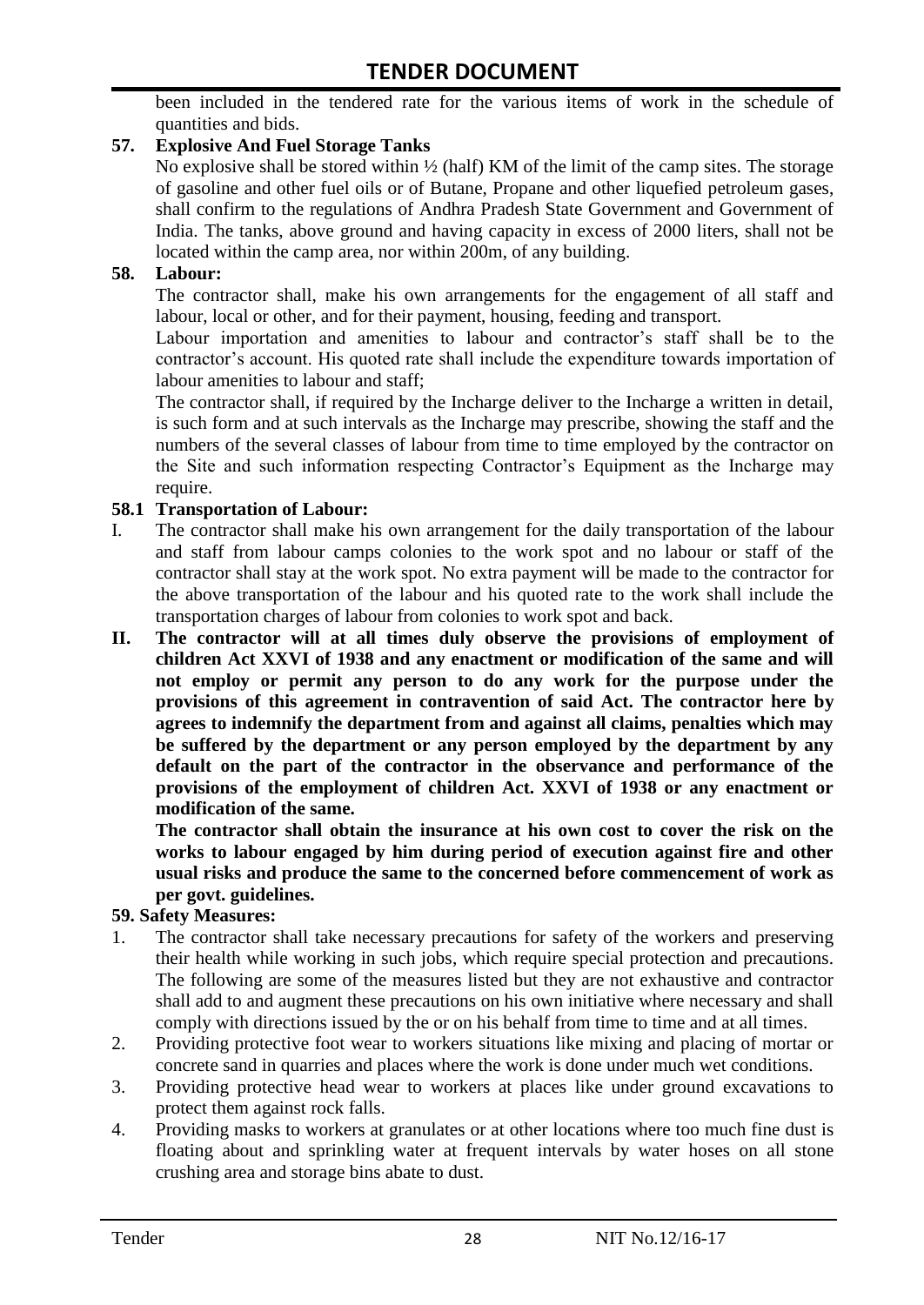- 5. Getting the workers in such jobs periodically examined for chest trouble due to too much breathing in to fine dust.
- 6. Taking such normal precautions like fencing and lightening in excavation of trenches, not allowing rolls and metal parts of useless timber spread around, making danger areas for blasting providing whistles etc.
- 7. Supply work men with proper belts, ropes etc., when working in precarious slopes etc.
- 8. Avoiding named electrical wire etc., as they would electrocute the works.
- 9. Taking necessary steps towards training the workers concerned on the machinery before they are allowed to handle them independently and taking all necessary precautions in around the areas where machines hoists and similar units are working.

#### **60. Fair Wage Clause:**

- 1. The contractor shall pay not less than fair wages to labourers engaged by him on the work.
- 2. "Fair" wages means wages whether for time of piecework notified by the Government from time in the area in which the work is situated.
- 3. The contractor shall not with-standing the revisions of any contract to the contrary cause to be paid to the labour, in directly engaged on the work including any labour engaged by the sub-contractor in connection with the said work, as if the laborers had been directly employed by him.
- 4. In respect of labour directly or indirectly employed in the works for the purpose of the contractors part of the agreement the contractor shall comply with the rules and regulations on the maintenance of suitable records prescribed for this purpose from time to time by the Government. He shall maintain his accounts and vouchers on the payment of wages to the laborers to the satisfaction of the Incharge.
- 5. The shall have the right to call for such record as required to satisfy himself on the payment of fair wages to the labourers and shall have the right to deduct from the contract amount a suitable amount for making good the loss suffered by the worker or workers by reason of the "fair wages" clause to the workers.
- 6. The contractor shall be primarily liable for all payments to be made and for the observance of the regulations framed by the Govt. from time to time without prejudice to his right to claim indemnity from his sub-contractors.
- **7. As per contract labour (Regulation and abolition) Act. 1970 the contractor has to produce the license obtained from the licensing officers of the labour department along with the tender or at the time of agreement.**
- 8. Any violation of the conditions above shall be deemed to be a breach of his contract.
- 9. Equal wages are to be paid for both men and women if the nature of work is same and similar.
- 10. The contractor shall arrange for the recruitment of skilled and unskilled labour local and imported to the extent necessary to complete the work within the agreed period as directed by the Engineer-in-charge in writing.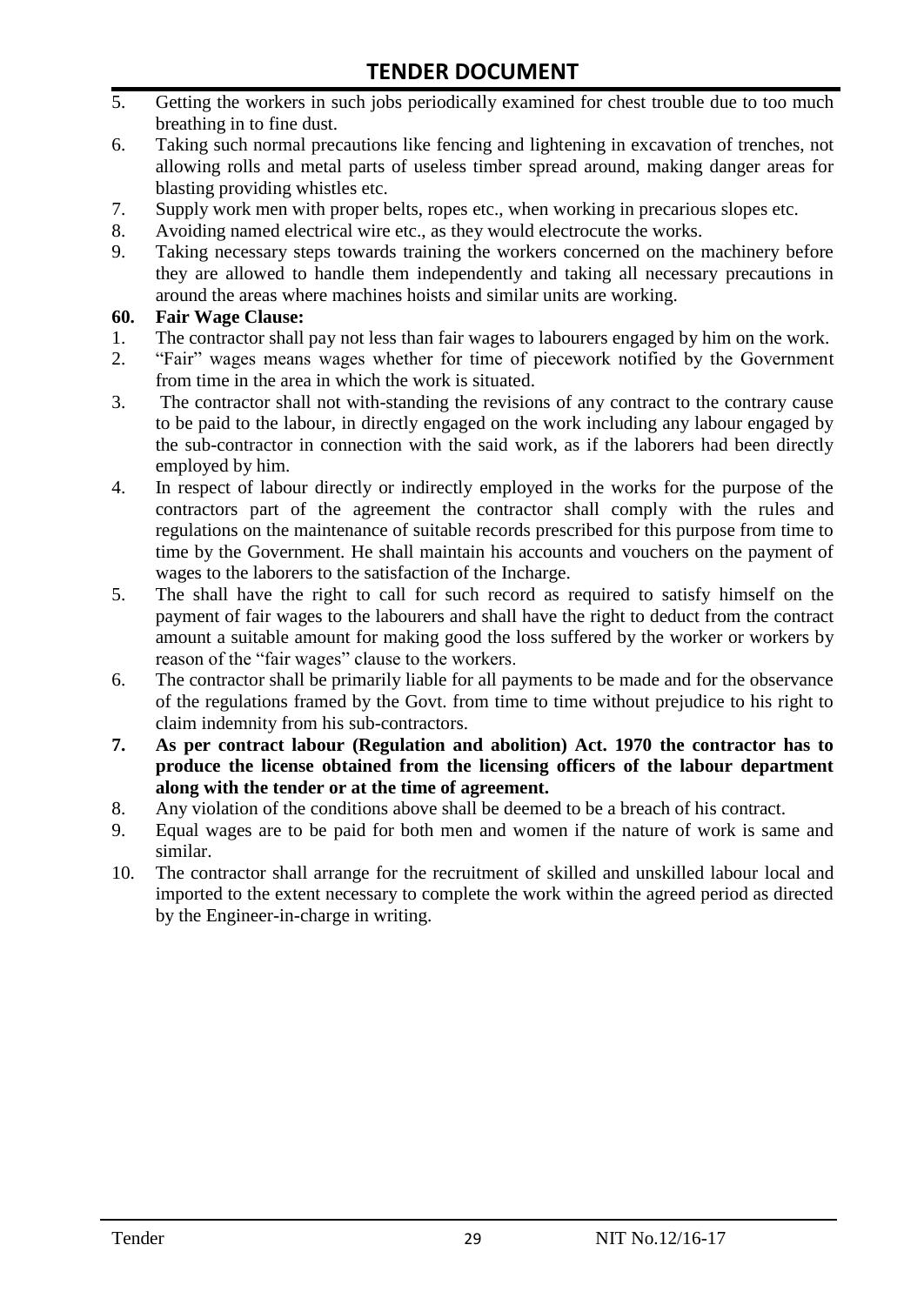#### **61. Indemnity Bond:**

**Name of work: Installation of Electric light post including laying of electric cables in the farm area towards Dairy/Fisheries/IFS Site, ICAR-RCER, Patna.**

**I …………………………………. contractor S/o……………………………………..... aged ……………………………Resident of ……………………………………………. do hereby bind myself to pay all the claims may come (a) under Workmen's Compensation Act. 1933 with any statutory modification there of and rules there under or otherwise for or in respect of any damage or compensation payable in connection with any accident or injury sustained (b) under Minimum wages Act 1948 (c) under payment of wages Act.1936 (d) under the Contractor labour (Regulation and Abolition) Act. 1970 by workmen engaged for the performance of the business relating to the above contract i.e., failing such payment of claims of workmen engaged in the above work, I abide in accepting for the recovery of such claims, effected from any of my assets with the departments.**

**62. Compliance with Labour Regulations:**

**During continuance of the contract, the contractor and his sub contractors shall abide at all times by all existing labour enactments and rules made there under, regulations, notifications and bye laws of the State or Central Government or local authority and any other labour law (including rules), regulations, bye laws that may be passed or notifications that may be issued under any labour law in future either by the State or the Central Government or the local authority and also applicable labour regulations, health and sanitary arrangements for workmen, insurance and other benefits. Salient features of some of the major labour laws that are applicable to construction industry are given below. The contractor shall keep the Department indemnified in case any action is taken against Department by the competent authority on account of contravention of any of the provisions of any Act or rules made there under, regulations or notifications including amendments. If the Department is caused to pay or reimburse, such amounts as may be necessary to cause or observe, or for non-observance of the provision stipulated in the notifications/bye laws/Acts/Rules/regulations including amendments, if any, on the part of the contractor, the Incharge /Department shall have the right to deduct any money due to the contractor including his amount of performance security. The Department/Incharge shall also have right to recover from the contractor any sum required or estimated to be required for making good the loss or damage suffered by the Department.**

**The employees of the Contractor and the Sub-contractor in no case shall be treated as the Department of the Department at any point of time.**

- **63. Salient features of some major labour laws applicable to establishment engaged in buildings and other construction work:**
- **(a) Workmen compensation Act 1923: The Act provides for compensation in case if injury by accident arising out of and during the course of employment.**
- **(b) Payment of Gratuity Act 1972: Gratuity is payable to an employee under the Act on satisfaction of certain conditions on separation if any employee has completed 5 years service or more, or on death, the rate of 15 days wages for every completed year of service. The Act is applicable to all establishments, employing 10 or more employees.**
- **(c) Employees P.F. and Miscellaneous provision Act 1952: The Act provides for monthly contributions by the Department plus workers @ 10% or 8.33%. The benefits payable under the Act are:**
- **(i) Pension or family pension on retirement or death, as the case may be.**
- **(ii) Deposit linked insurance on the death in harness of the worker.**
- **(iii) Payment of P.F. accumulation on retirement/death etc.,**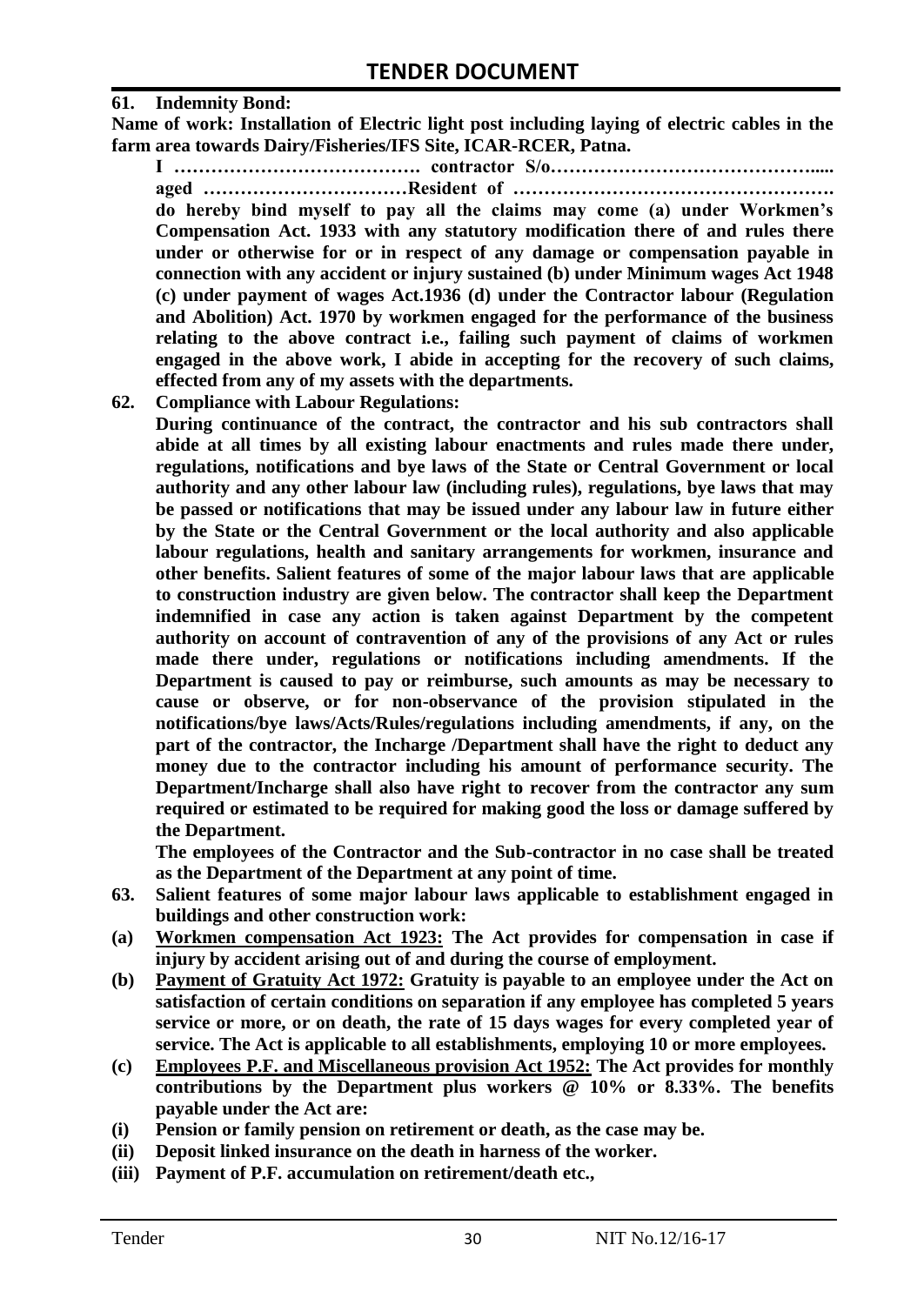- **(d) Maternity Benefit Act 1951: The Act provides for leave and some other benefits to women employees in case of confinements or miscarriage etc.**
- **(e) Contract Labour (Regulation & Abolition) Act 1970: The Act provides for certain welfare measures to be provided by the contractor to contract labour and in case the Contractor fails to provide, the same are required to be provided by the Principal Department by Law. The Principal Department is required to take certificate of Registration and the contractor is required to take license from the designated Officer. The Act is applicable to the establishments or Contractor of Principal Department if they employ 20 or more contract labour.**
- **(f) Minimum wages Act 1948: The Department is supposed to pay not less than the Minimum wages fixed by appropriate Government as per provisions of the Act if the employment is a scheduled employment construction of Buildings, Roads, Runways are scheduled employments.**
- **(g) Payment of wages Act 1936: It lays down as to by what date the wages are to be paid, when it will be paid and what deductions can be made form the wages of the workers.**
- **(h) Equal Remuneration Act 1979: The Act provides for payment of equal wages for work of equal nature to Male or Female workers and for not making discrimination against Female employee in the matters of transfers, training and promotions etc.**
- **(i) Payment of Bonus Act 1965: The Act Is applicable to all establishments employing 20 or more employees. The Act provides for payment of annual bonus subject to a minimum of 8.33% of wages and maximum of 20% of wages to employees drawing Rs. 3500/- per month or less. The bonus to be paid to employees getting Rs.2500/- per months or above and upto Rs.3500/- per month shall be worked out by taking wages as Rs.2500/- per monthly only. The Act does not apply to certain establishments. The newly set-up establishments are exempted for five years in certain circumstances. Some of the State Governments have reduced the employment size from 20 to 10 for the purpose of applicability of this Act.**
- **(j) Industrial Disputes Act 1947: The Act lays down the machinery and procedure fo resolution of Industrial disputes, in what situations a strike or lock- out becomes illegal and what are the requirements for laying off or retrenching the employees or closing down the establishment.**
- **(k) Industrial Employment (Standing Orders) Act 1946: It is applicable to all establishments employing 100 or more workmen (employment size reduced by some of the State and Central Government to 50). The Act provides for laying down rules governing the conditions of employment by the Department on matters provided in the Act and get the same certified by the designated Authority.**
- **(l) Trade Unions Act 1926: The Act lays down the procedure for registration of trade unions of workmen and Departments. The Trade Unions registered under the act have been given certain immunities from civil and criminal liabilities.**
- **(m) Child Labour (Prohibition & Regulation) Act 1986: The Act prohibits employment of children below 14 years of age in certain occupations and processes and provides for regulation of employment of children in all other occupations and processes, Employment Child Labour is prohibited in Building and Construction Industry.**
- **(n) Inter-State Migrant workmen's (Regulation of Employment & Conditions of service) Act 1979: The Act applicable to an establishment, which employs 5 or more interstate migrant workmen through an intermediary (who has recruited workmen in one state for employment in the establishment situated in another State). The inter State migrant workmen, in an establishment to which this Act becomes applicable, are required to be provided certain facilities such as housing, medical aid, traveling expenses from home upto the establishment and back, etc.**
- **(o) The Building and Other Construction workers (regulation of Employment and conditions of service) Act 1996 and the Cess Act of 1996: All the establishments who**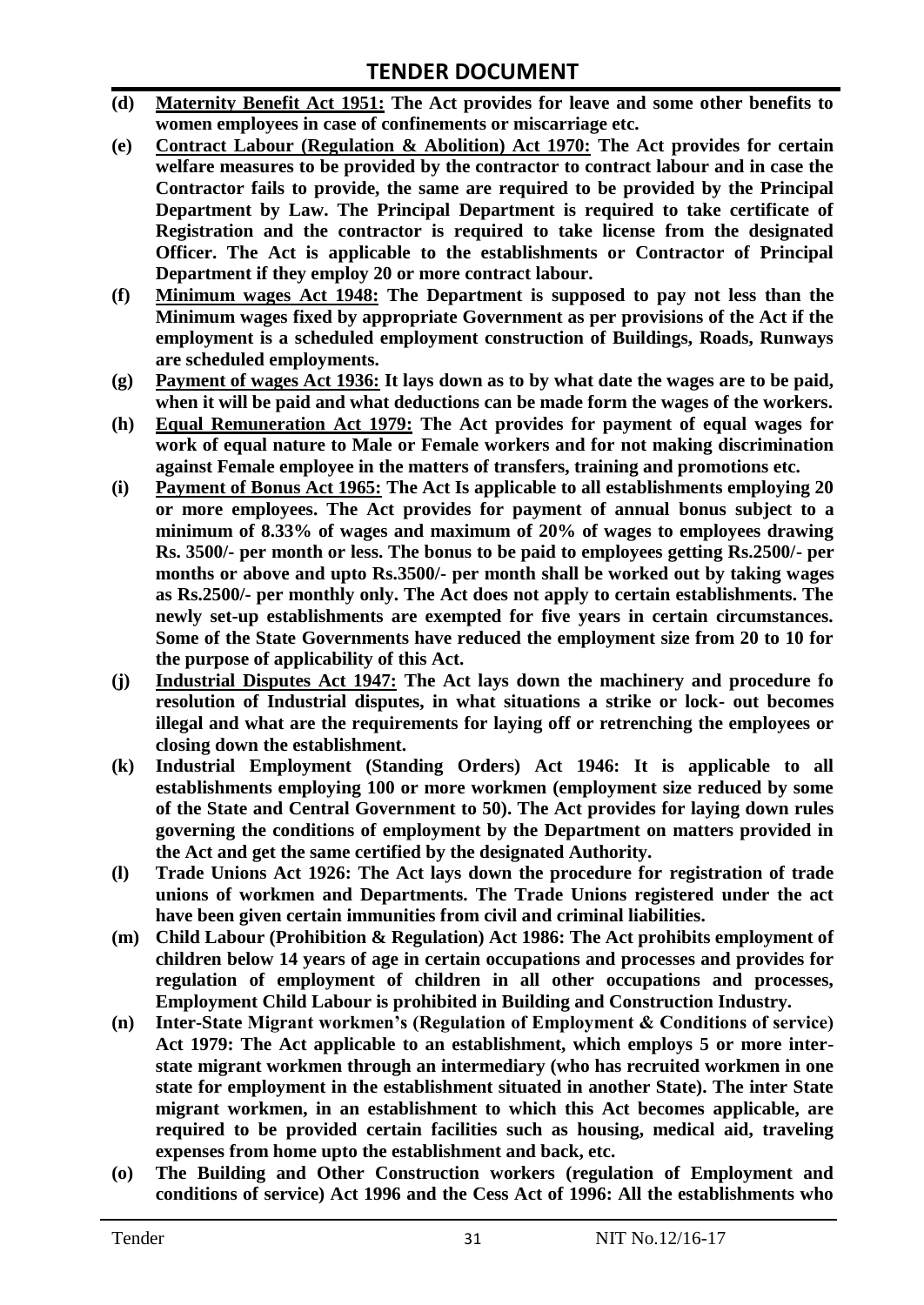**carryon any building or other construction work and employs 10 or more workers are covered under this Act. All such establishments are required to pay cess at the rate not exceeding 2% of the cost of construction as may be modified by the Government. The Department of the establishment is required to provide safety measures at the Building or construction work and other welfare measures, such as Canteens, First-aid facilities, Ambulance, Housing accommodations for workers near the work place etc. The Department to whom the Act applies has to obtain a registration certificate from the Registering Officer appointed by the Government.**

**(p) Factories Act 1948: The Act lays down the procedure for approval of plans before setting up a factory, health and safety provisions, welfare provisions, working hours, annual earned leave and rendering information regarding accidents or dangerous occurrences to designated authorities. It is applicable to premises employing 10 person or more with aid of power or 20 or more persons without the aid of power engaged in manufacturing process.**

#### **64. Liabilities of the Contractor**

64.1 Accident Relief and workmen compensation:

The contractor should make all necessary arrangements for the safety of workmen on the occurrence of the accident, which results in the injury or death of any of the workmen employed by the contractor, the contractor shall within 24 hours of the happenings of the accident and such accidents should intimate in writing to the Consultant and Incharge of the Centre. The contractor shall indemnify Centre against all loss or damage sustained by the Centre resulting directly or indirectly from his failure to give intimation in the manner aforesaid including the penalties or fines if any payable by Centre as a consequence of Centre failure to give notice under workmen"s compensation Act or otherwise conform to the provisions of the said Act in regard to such accident.

- 64.2 In the event of an accident in respect of which compensation may become payable under the workmen"s compensation Act VIII 23 whether by the contractor, by the Government it shall be lawful for the Incharge to retain such sum of money which may in the opinion of the Incharge be sufficient to meet such liability. The opinion of the Incharge shall be final in regard to all matters arising under this clause.
- 64.3 The contractor shall at all times indemnify the Centre against all claims which may be made under the workmen"s compensation act or any statutory modification thereafter or rules there under or otherwise consequent of any damage or compensation payable in consequent of any accident or injuries sustained or death of any workmen engaged in the performance of the business relating to the contractor.

#### **65. Contractor's Staff, Representatives and Labour:**

- (a) The contractor shall, at all times, maintain on the works, staff of qualified Engineers, and Supervisors of sufficient experience of similar other jobs to assure that the quality of work turned out shall be as intended in the specifications. The contractor shall also maintain at the works, a Work Manager or sufficient status, experience and office and duly authorize him to deal with all aspects of the day-today work. All communications to any commitments by the Work Manager shall be considered as binding on the Contractor.
- (b) The Contractor shall at all times submit details of skilled and unskilled labour and equipment employed to the Incharge in prescribed proforma as he may require to assess and ensure the proper progress of work.
- (c) If the contractor does not employ the technical person agreed to on the work a fine may be imposed as decided by the Competent Authority.

#### **66. Accommodation and food:**

The contractor should arrange accommodation he needs, at his own cost. The contractor shall make his own arrangements for supply of food grains, fuel and other provision to his staff and labourers including controlled commodities.

#### **67. Relationship :**

Contractor shall have to furnish information along with tender, about the relationship he is having with any officer of the Centre.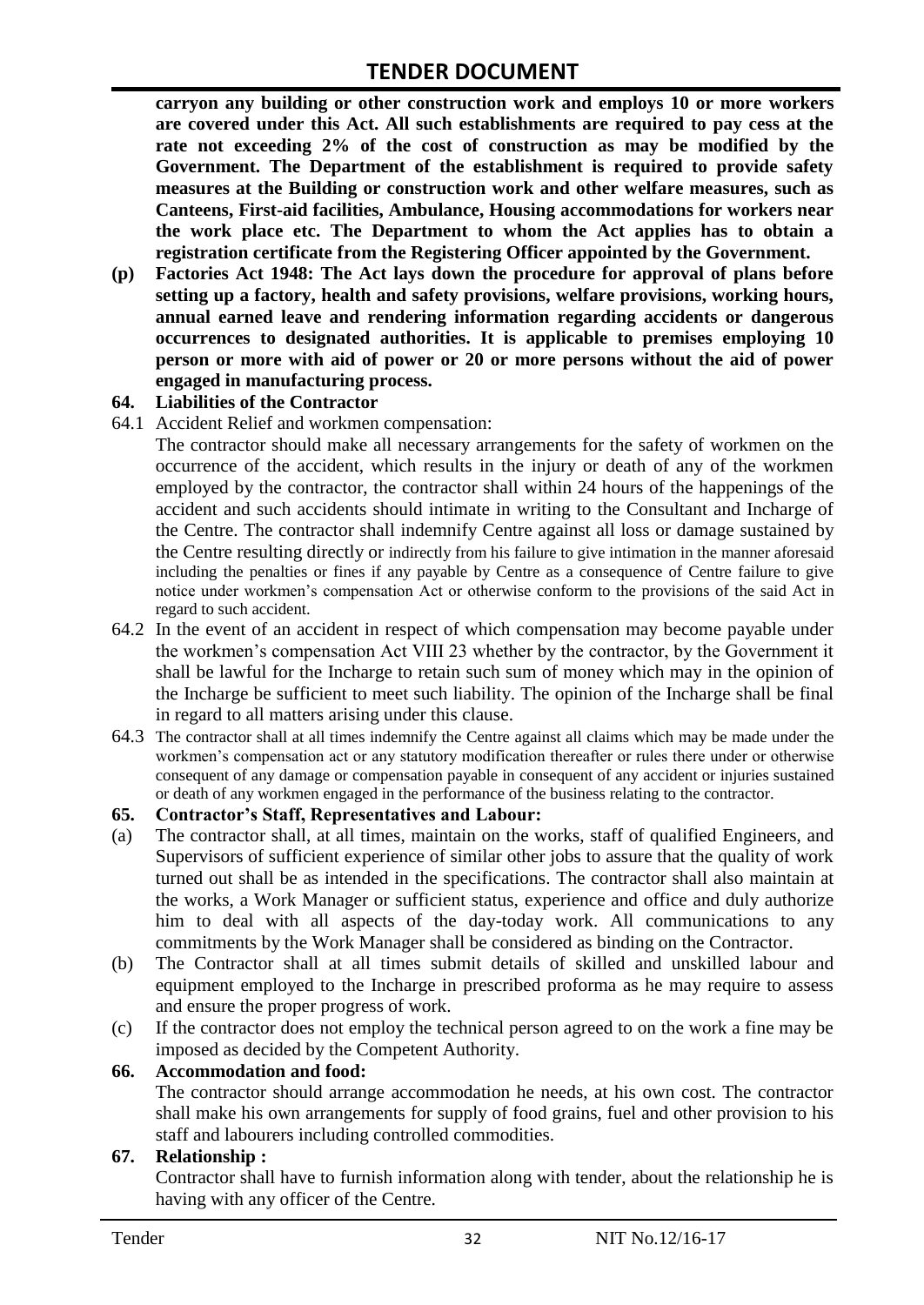#### **68. Protection of adjoining premises:**

The contractor shall protect adjoining sites against structural, decorative and other damages that could be caused by the execution of these works and make good at his cost any such damages.

#### **69. Work during night or on Sundays and holidays:**

The works can be allowed to be carried out during night, Sundays or authorised holidays in order to enable him to meet the schedule targets and the work shall require almost round the clock working keeping in view:

- (i) The provisions of relevant labour laws being adhered to:
- (ii) Adequate lighting, supervision and safety measures are established to the satisfaction of the and
- (iii) The construction programme given by the Contractor and agreed upon by the envisages such night working or working during Sundays or authorised holidays

#### **70. Layout of materials stacks:**

The contractor shall deposit materials for the purpose of the work on such parts only of the ground as may be approved by the Incharge before starting work. A detailed survey, clearly indicating position and areas where materials shall be stacked and sheds built is to be conducted by the contractor at his own cost and only after obtaining necessary approval of the plan for use of sites by the Incharge, the Contractor can use the sites accordingly.

#### **71. Use of blasting materials:**

Procurement of blasting materials and its storage is the responsibility of the contractor. The contractor shall engage licensed blaster for blasting operation. The contractor is to act in accordance with Indian Explosive Act and other rules prevailing, during the execution of work. It is the responsibility of the contractor to see, that works by other agencies in the vicinity are not hampered, in such cases if any claim is made by other agencies that should be borne by the contractor. Carriage of blasting materials, from the magazine to the work site, is the responsibility of the contractor.

#### **72. Plant and Equipment:**

- 72.1 The contractor shall have sufficient plant, equipment and labour and shall work such hours and shifts as may be necessary to maintain the progress on the work as per the approval progress schedule. The working and shifts hours shall comply with the Govt. Regulations in force.
- 72.2 It is to expressly and clearly understood that contractor shall make his own arrangements to equip himself with all machinery and special tools and plant for the speedy and proper execution of the work and the department does not undertake responsibility towards their supply.
- 72.3 The department shall supply such of the machinery that may be available on hire basis but their supply cannot be demanded as matter of right and no delay in progress can be attributed to such non-supply of the plant by the department and the department cannot be made liable for any damage to the contractor. The Contractor shall be responsible for safe custody of the departmental machinery supplied to him (which will be delivered to contractor at the machinery yard at site of work) and he has to make good all damages and losses if any other than fire, wear and tear to bring it to the conditions that existed at the time of issue to the contractor before handing over the same to the department. The hire charges for the machinery handed over to the contractor will be recovered at the rate prevalent at the time of supply. The contractor will have to execute supplemental agreement with at the time of supply of the machinery.
- 72.4 The acceptance of departmental machinery on hire is optional to the contractor.

#### **73. Steel forms:**

Steel forms should be used for all items involving and use of centering and shuttering shall be single plane without any dents and undulations.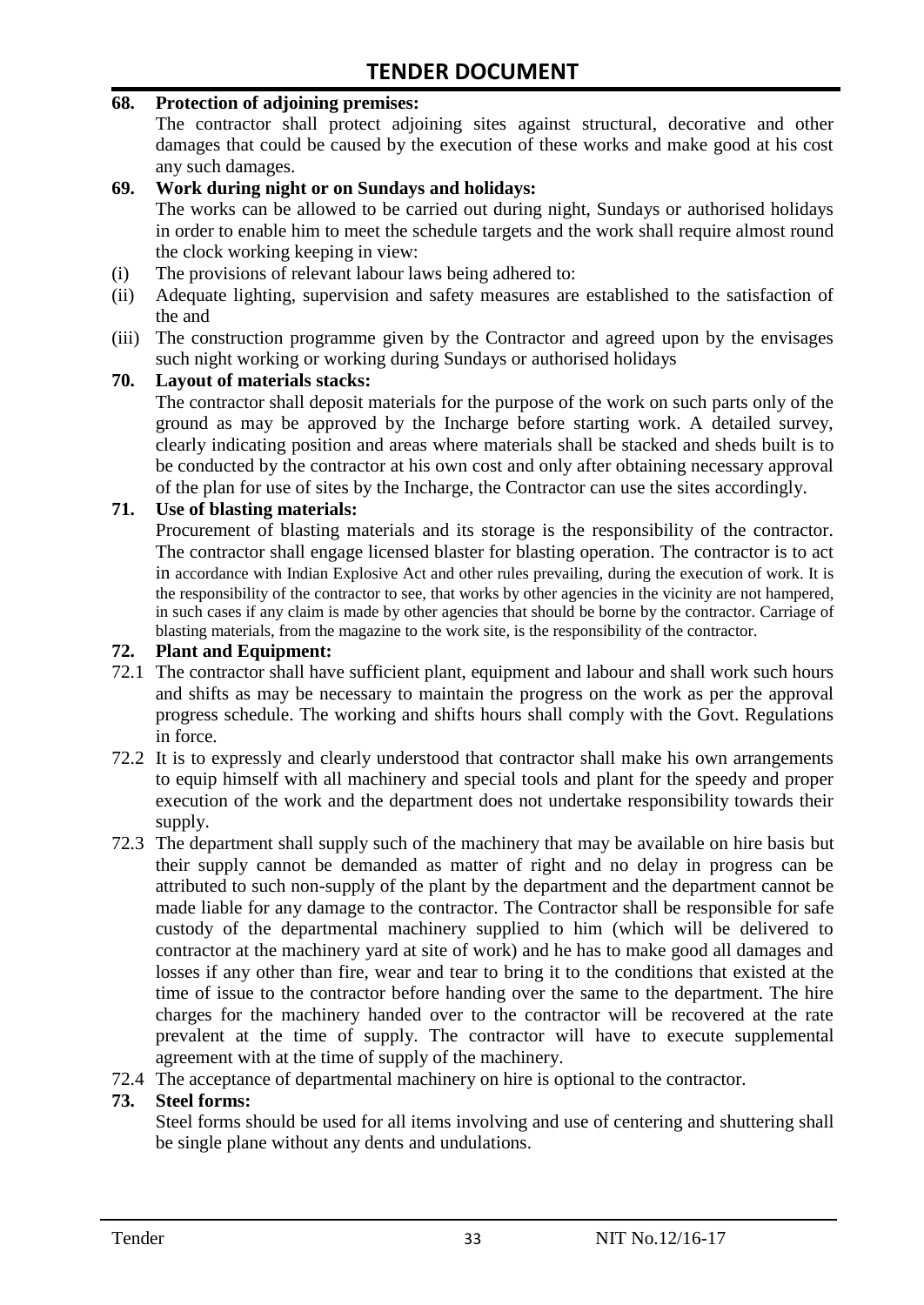#### **74. Inconvenience to public:**

The contractor shall not deposit materials at any site, which will cause inconvenience to public. The Incharge may direct the contractor to remove such materials or may undertake the job at the cost of the contractor.

**75. Conflict of interest:**

**Any bribe, commission, gift or advantage given, promised or offered by on behalf of contractor or his partner, agent or servant or any one on his behalf to any officer, servant, representatives, agents of Incharge or any persons on their behalf, in relation to the obtaining or to execution of this, or any other contract with Incharge shall in addition to any criminal liability, which it may occur, subject to the cancellation of this or all other contracts and also to payment of any loss or damage resulting from any such cancellation. Incharge shall then be entitled to deduct the amount, so payable from any money, otherwise due to the contractor under this or any other contract.**

#### **76. Contract documents and materials to be treated as confidential:**

All documents, correspondences, decisions and orders, concerning the contract shall be considered as confidential and/or restricted in nature by the contractor and he shall not divulge or allow access to them by any unauthorized person

#### **77. General obligations of Contractor:**

- 77.1 The contractor shall, subject to the provision of the contract and with due care and diligence, execute and maintain the works in accordance with specifications and drawings.
- 77.2 The contractor shall promptly inform the Department and the Incharge of any error, omission, fault and such defect in the design of or specifications for the works which are discovered when reviewing the contract documents or in the process of execution of the works.
- 77.3 If Contractor believes that a decision taken by the Incharge was either outside the authority given to the Incharge by the Contract or that the decision was wrongly taken, the decision shall be referred to the technical expert within 14 days of the notification of the Incharge's decisions.
- 77.4 Pending finalisation of disputes, the contractor shall proceed with execution of work with all due diligence

#### **78. Security measures:**

- a) Security requirements for the work shall be in accordance with the Government's general requirements including provisions of this clause and the Contractor shall conform to such requirements and shall be held responsible for the actions of all his staff, employees and the staff and employees of his sub-contractors
- b) All contractors' employees, representatives and sub-contractor's employees shall wear identifications badges provided by the contractor. Badges shall identify the contractor, showing and employee"s number and shall be worn at all times while at the site. Individual labour will not be required to wear identification badges.
- c) All vehicles used by the contractor shall be clearly marked with contractor"s name.
- d) The contractor shall be responsible for the security of the works for the duration of the contract and shall provide and maintain continuously adequate security personnel to fulfil these obligations. The requirements of security measures shall include, but not limited to maintenance of order on the site, provision of all lighting, fencing, guard flagmen and all other measures necessary for the protection of the works within the colonies, camps and elsewhere on the site, all materials delivered to the site, all persons employed in connection with the works continuously throughout working and non working period including nights, Sundays and holidays for duration of the contract.
- e) Other contractors working on the site concurrently with the contractor will provide security for their own plant and materials. However, their security provisions shall in no way relieve the contractor of his responsibilities in this respect.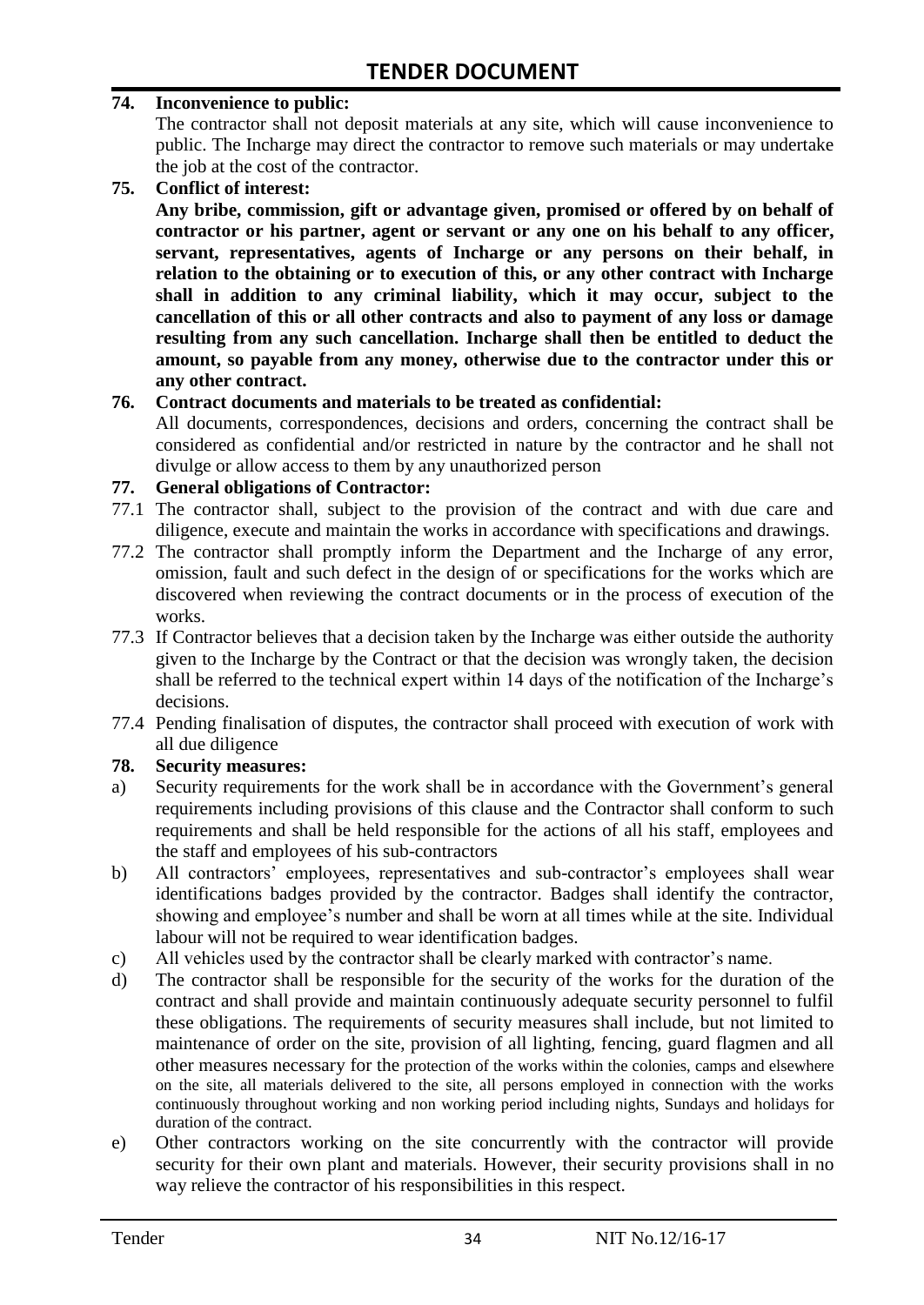f) Separate payment will not be made for provision of security services.

#### **79. Fire fighting measures:**

- a) The contractor shall provide and maintain adequate fire fighting equipment and take adequate fire precaution measures for the safety of all personnel and temporary and permanent works and shall take action to prevent damage to destruction by fire of trees shrubs and grasses.
- b) Separate payment will not be made for the provision of fire prevention measures.

#### **80. Sanitation:**

The contractor shall implement the sanitary and watch and ward rules and regulations for all forces employed under this contract and if the Contractor fails to enforce these rules, the Incharge may enforce them at the expenses of the Contractor.

#### **81. Training of personnel:**

The contractor, shall, if and as directed by the Incharge provide free of any charge adequate facilities, for vocational training of Government Officers, students, Engineers, supervisors, foremen, skilled workmen etc. not exceeding six in number at any one time on the contractor"s work. Their salaries, allowances etc. will be borne by the Government and the training schemes will be drawn up by the Incharge in consultation with the contractor.

#### **82. Ecological balance:**

- a) The contractor shall maintain ecological balance by preventing de-forestation, water pollution and defacing of natural landscape. The contractor shall so conduct his construction operation as to prevent any unnecessary destruction, scarring, or defacing of the natural surrounding in the vicinity of the work. In respect of the ecological balance, Contractor shall observe the following instructions.
- i) Where unnecessary destruction, scarring, damage or defacing may occur, as result of the operation, the same shall be repaired replanted or otherwise corrected at the contractor"s expense. The contractor shall adopt precautions when using explosives, which will prevent scattering of rocks or other debris outside the work area. All work area including borrow areas shall be smoothened and graded in a manner to conform to the natural appearances of the landscape as directed by the Incharge.
- ii) All trees and shrubbery which are not specifically required to be cleared or removed for construction purposes shall be preserved and shall be protected from any damage that may be caused by the contractor's construction operation and equipment. The removal of trees and shrubs will be permitted only after prior approval by the Incharge. Special care shall be exercised where trees or shrubs are exposed to injuries by construction equipment, blasting, excavating, dumping, chemical damage or other operation and the contractor shall adequately protect such trees by use of protective barriers or other methods approval by the Incharge. Trees shall not be used for anchorages. The contractor shall be responsible for injuries to trees and shrubs cause by his operations. The term "injury" shall include, without limitation bruising, scarring, tearing and breaking of roots, trunks or branches. All injured trees and shrubs be restored as nearly as practicable without delay to their original condition at the contractor"s expense.
- (iii) The contractor's construction activities shall be performed by methods that will present entrance or accidental spillage of solid matter contaminants, debris and other objectionable pollutants and wastage into river. Such pollutant and waste include earth and earth products, garbage, cement concrete, sewage effluent, industrial wastes, radio-active substances, mercury, oil and other petroleum products, aggregate processing, mineral salts and thermal pollution. Pollutants and wastes shall be disposed off in a manner and at sites approved by the Incharge.
- (iv) In conduct of construction activities and operation of equipments the contractor shall utilize such practicable methods and devices as are reasonably available to control, prevent and otherwise minimize the air pollution. The excessive omission of dust in to the atmosphere will not be permitted during the manufacture, handling and storage of concrete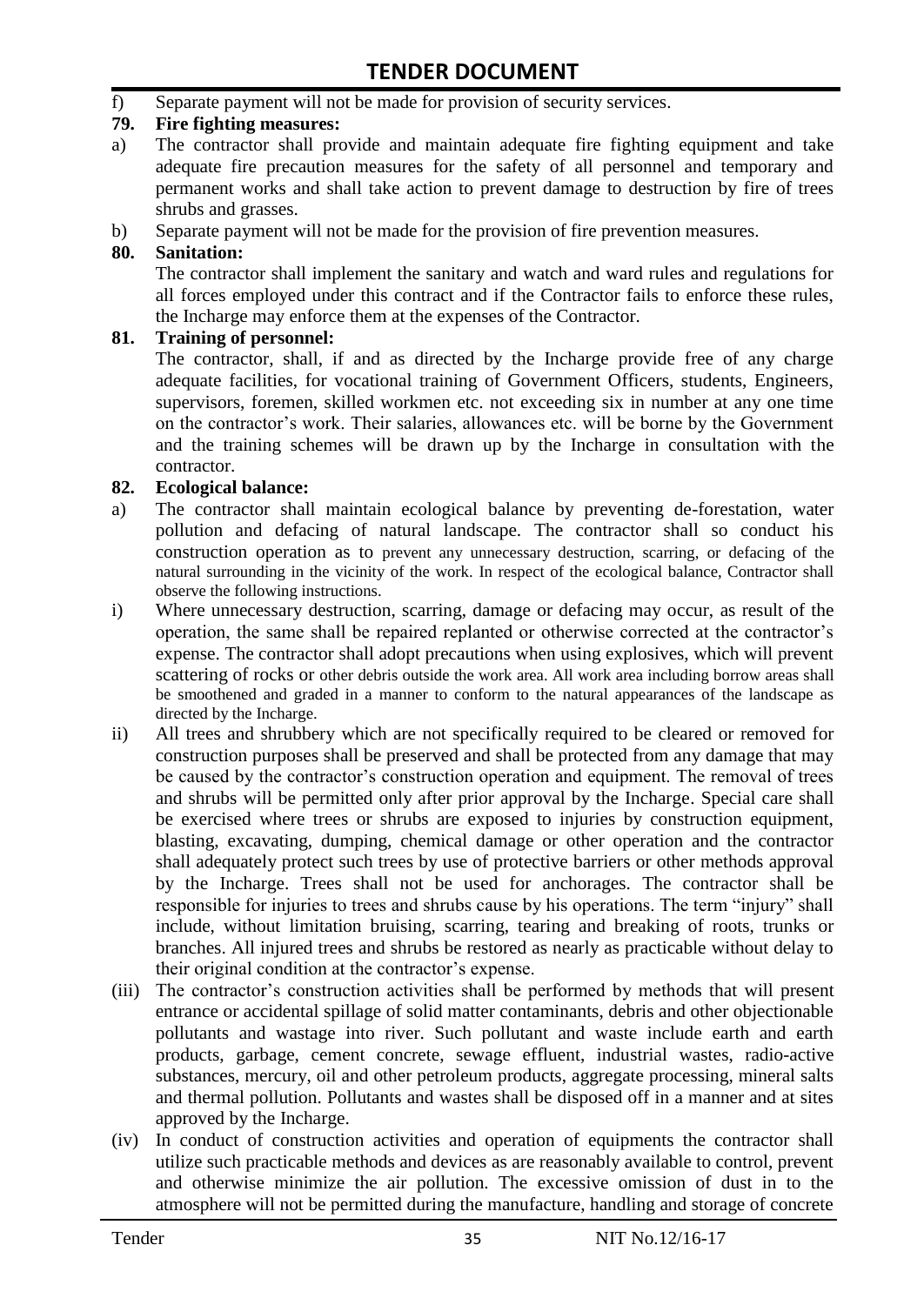aggregates and the contractor shall use such methods and equipment as a necessary for collection and disposal or prevention of dust during these operation. The contractor's methods of storing and handling cement shall also include means of eliminating atmospheric discharges of dust, equipment and vehicles that give objectionable omission of exhaust gases shall not be operated. Burning of materials resulting from clearing of trees, bushes, combustible construction materials and rubbish may be permitted only when atmospheric conditions for burning are considered favourable.

b) Separate payment will not be made for complying with the provisions of this clause and all cost shall be deemed to have been included in the unit rates and prices included in the contract if any provision is not complied with within a reasonable time even after issue of a notice in this respect, the necessary operations would be carried out by the Incharge at the cost of the Contractor, Orders of the Incharge in this respect would be final and binding on the contractor.

#### **83. Preservation of existing vegetation:**

- a) The contractor will preserve and protect all existing vegetation such as trees, on or adjacent to the site which do not unreasonably interfere with the construction as may be determined by the Incharge. The contractor will be held responsible for all unauthorized cutting or damage of trees, including damage due to careless operation of equipment, stockpiling of materials or tracking of grass areas by equipment. Care shall be taken by the Contractor in felling tress authorised for removal to avoid any unnecessary damages to vegetation and tress that are to remain in place and to structures under construction or in existence and to workmen.
- b) All the produce from such cutting of trees by the contractor shall remain the property of Government and shall be properly stacked at site, approved by the Incharge. No payment whatsoever, shall be made for such cutting and its stacking by the Contractor. If an produce from such cutting is not handed over to the Government by the contractor, he shall be charged for the same at the rates to be decided by the Incharge. The recovery of this amount shall be made in full from the intermediate bill that follows.
- c) The contractor shall also make arrangements of fuel deposits for supply of required fuel for the labourer to be employed for cooking purpose at his own cost in order to prevent destruction of vegetation growth in the surrounding area of the work site.

#### **84. Possession prior to completion:**

The Incharge shall have the right to take possession of or use any completed part of work or works or any part there of under construction either temporarily or permanently. Such possession or use shall not be deemed as an acceptance of any work either completed or not completed in accordance with the contract, except where expressly otherwise specified by the Incharge.

#### **85. Payment upon termination:**

If the contract is terminated because of a fundamental breach of contract by the contractor, the Incharge shall issue a certificate for the value of the work done less advance payment received upon the date of the issue of the certificate and less the rate to apply to the work not completed as indicated in the contract data. Additional liquidated damages shall not apply. If the total amount due to the Department exceeds any payment due to the contractor the difference shall be a debt payable to the Department. In case of default for payment within 28 days from the date of issue of notice to the above effect, the contractor shall be liable to pay interest at 12% per annum for the period of delay.

#### **86. Access to the contractor's books:**

Whenever it is considered necessary by the Incharge to ascertain the actual cost of execution of any particular extra item of work or supply of the plant or material on which advance is to be made or of extra items or claims, he shall direct the contractor to produce the relevant documents such as payrolls, records of personnel, invoices of materials and any or all data relevant to the item or necessary to determine its cost etc. and the contractor shall when so required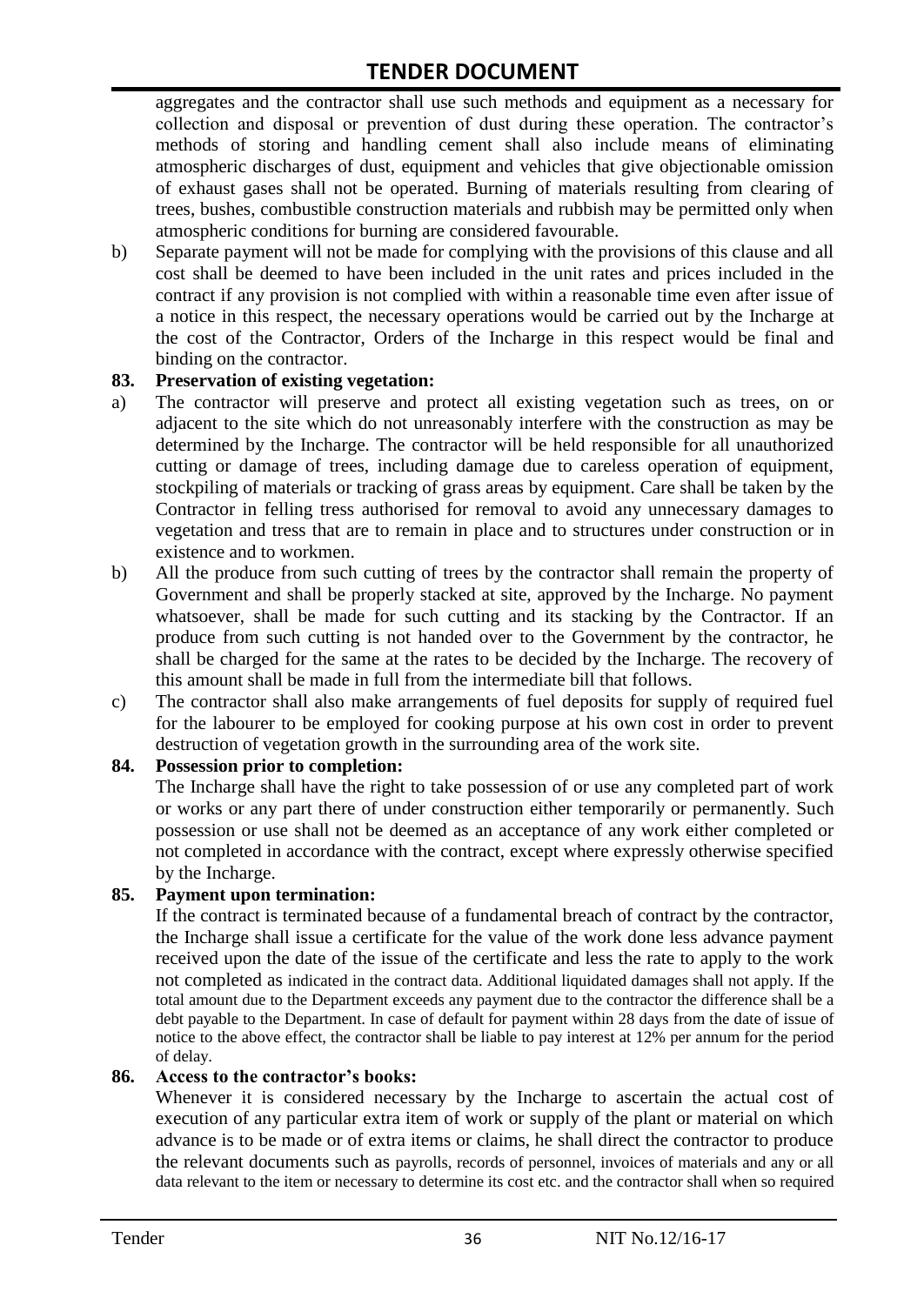furnish all information pertaining to the aforesaid items in the mode and manner that may be specified by the Incharge.

#### **87. Drawing to be kept at site:**

One copy of the drawings furnished to the contractor shall be kept by the contractor on the site and the same shall at all reasonable time be available for inspection and use by the Incharge and the Incharge"s representative and by any other persons authorized by the Incharge in writing.

#### **88. B.I.S. [I.S.I.] books to be kept at site:**

A complete set of Indian Standard specification referred to in "Technical Specifications" shall be kept at site for reference.

#### **89. Site Order Book:**

An order book shall be kept at the site of the work. As far as possible, all orders regarding the work are to be entered in this book. All entries shall be signed and dated by the Department Officer in direct charge of the work and by the contractor or by his representative. In important cases, the Incharge will countersign the entries, which have been made. The order book shall not be removed from the work, except with the written permission of the Incharge.

#### **90. Variations by way of modification, omissions or additions:**

For all modifications, omissions from or additions to the drawings and specifications, the will issue revised plans, or written instructions, or both and no modification, omission or addition shall be made unless so authorised and directed by the Incharge in writing. The shall have the privilege of ordering modifications, omission or additions at any time before the completion of the work and such orders shall not operate to annual those portions of the specifications with which said changes do not conflict. "s Decision:

It shall be accepted as in separable part of the contract that in matters regarding materials, workmanship, removal of improper work, interpretation of the contract drawings and contract specification, mode of the procedure and the carrying out o the work, the decision of the Incharge, which shall be given in writing shall be binding on the contractor.

- **91. Income tax**
- **a) During the currency of the contract deduction of income tax at 2.24% shall be made from the gross value of each bill of the contract, the contract value of which is in excess of Rs. 10,000/- for deduction of tax at rates lower than 2.24% procedure stipulated under section 194-C(4) of Income Tax Act, 1961 shall be followed.**
- **b) Income Tax clearance certificate should be furnished before the payment of final bill.**
- **c) The contractor's staff, personnel and labour will be liable to pay personnel income taxes in respect of their salaries and wages as are chargeable under the laws and regulations for the time being in force, and the contractor shall perform such duties in regard to such deductions thereof as may be imposed on him by such laws and regulations.**
- **92. Value Added Tax (VAT):**
- **92.1. The Contractor has to pay the Sales Tax/ VAT wherever payable.**
- **92.2. The contractor should produce a valid Value Added Tax Clearance Certificate before the payment of the final bill, otherwise payment to the contractor will be withheld.**

#### **93. Supply of construction materials:**

- i) The contractor has to make his own arrangements for procurements, supply and use of construction materials.
- ii) All materials so procured should confirm to the relevant specifications indicated in the bidding documents.
- iii) The contractor shall follow all regulations of the Department/Government of India in respect of import licenses etc., of the procurement of the materials is through imports and he shall be responsible for the payment of applicable duties and taxes, port clearances, inland transportation etc.
- iv) The contractor shall make his own arrangements for adequate storage of the materials.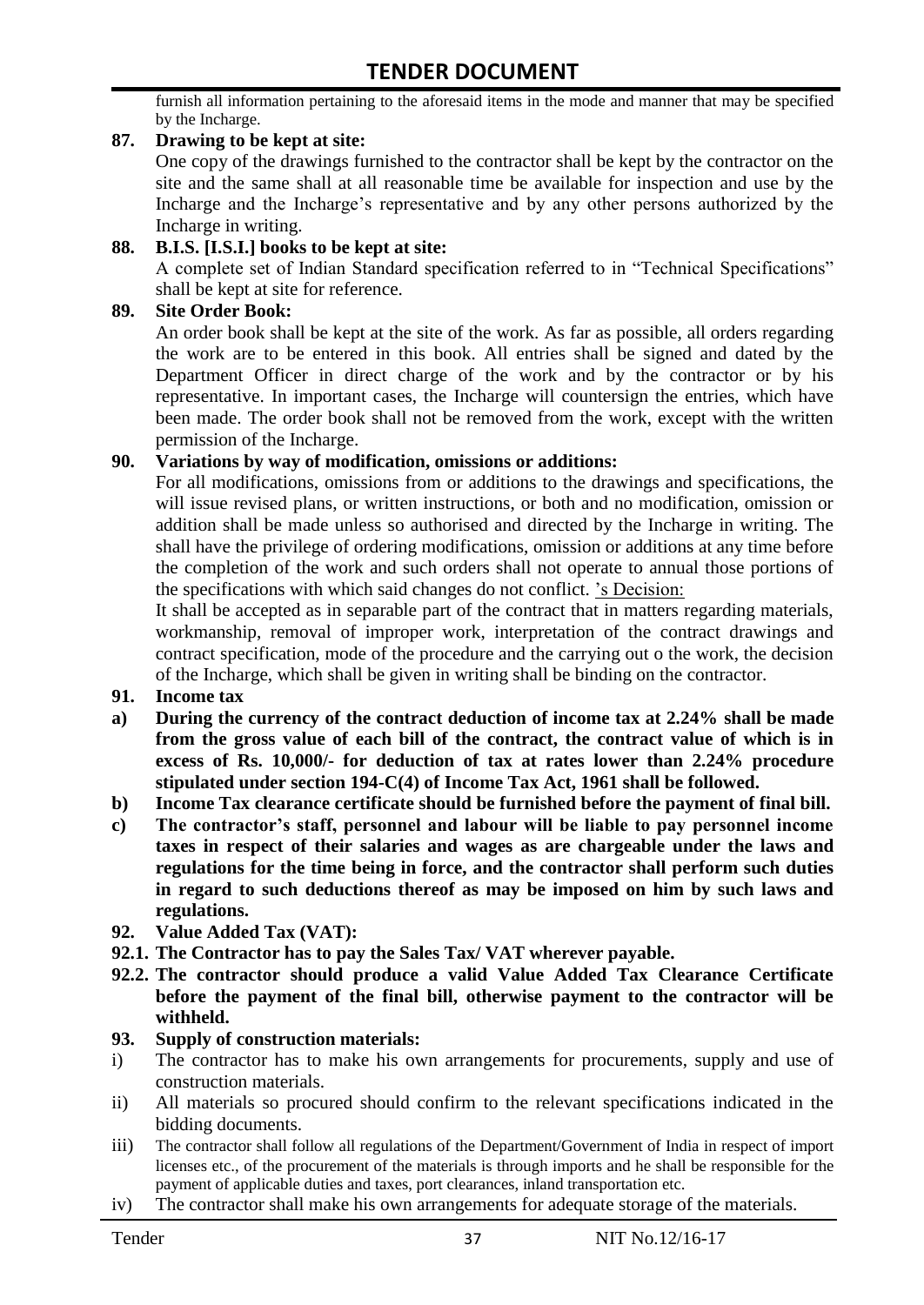# **ADDITIONAL CONDITIONS TO TENDER NOTICE**

A Statement giving brief particulars of equipment and resources that will be put at the disposal of the work under the following classification should accompany the tender

- 1. a. Equipment transport for material viz. Lorrie / Carts, Crushers etc.,
	- b. Organization: 1.Technical 2. Unskilled
	- c. Methods that will be adopted to speed up the work to ensure completion within the prescribed time.
- 2. The contractor shall make his own arrangements for all the tools and plants required for the execution of the work. The equipment if any, available with the Department may be hired to the contractor at rates and conditions prescribed by the Department.
- 3. National Savings Certificates and other Government Bonds will not be accepted towards the Earnest Money Deposit.
- 4. A Separate tender must be submitted to each work as mentioned in the list of works enclosed. Tenders submitted for more than one work in one cover will be rejected. Only one tender should be enclosed in the cover.
- 5. All rejected materials shall be removed from the site, within 24 hours after written instructions of rejecting and materials and ordering their removal have been issued in case of default, on the part of the contractor to carryout such order, the materials will be got removed through other agency at the contractor's risk and cost.
- 6. All materials rejected or obstructing traffic shall be removed by the Contractor, with the least possible delay, within the time specified, failing which it is open to the Department to remove them at the contractor's risk, through other agency. All labour in testing and measuring during measurements and check measurements should be borne by the contractor.
- 7. The contractor shall with his own expenses, make all the arrangements and take all possible steps and precautionary measures, for the safety of the public, during the execution of the electrical works. The rates offered by the contractor should be inclusive of such incidental charges.
- 8. Fully accepted agreement rates will be paid only after all the items of work are completed. The agreement executing authority will decide the exact items, the rates of which are considered to be high, for the purpose of this clause and his decision of the Incharge shall be final and binding on the contractor.
- **9. As per new section 104 – C of the Income Tax 1961, deduction at the rate of 2.24% on the gross amounts of payments, will be made towards Income Tax should the value of the contract exceeds Rs. 10,000/- (Vide Government of India Reference F. N. 275 / 100/ 72 –1 – TJI – dated 29-5-72).**
- 10. Where the value of the contract exceeds the sum of Rs. 10,000/- the contractor has to produce a valid income tax clearance certificate along with the tender, atleast at the time of payment of final bill of the work. In case the final bill is withheld, the bill will be paid only after production of the certificate.
- 11. Once a contractor buys a tender schedule he shall not be permitted to return the schedule.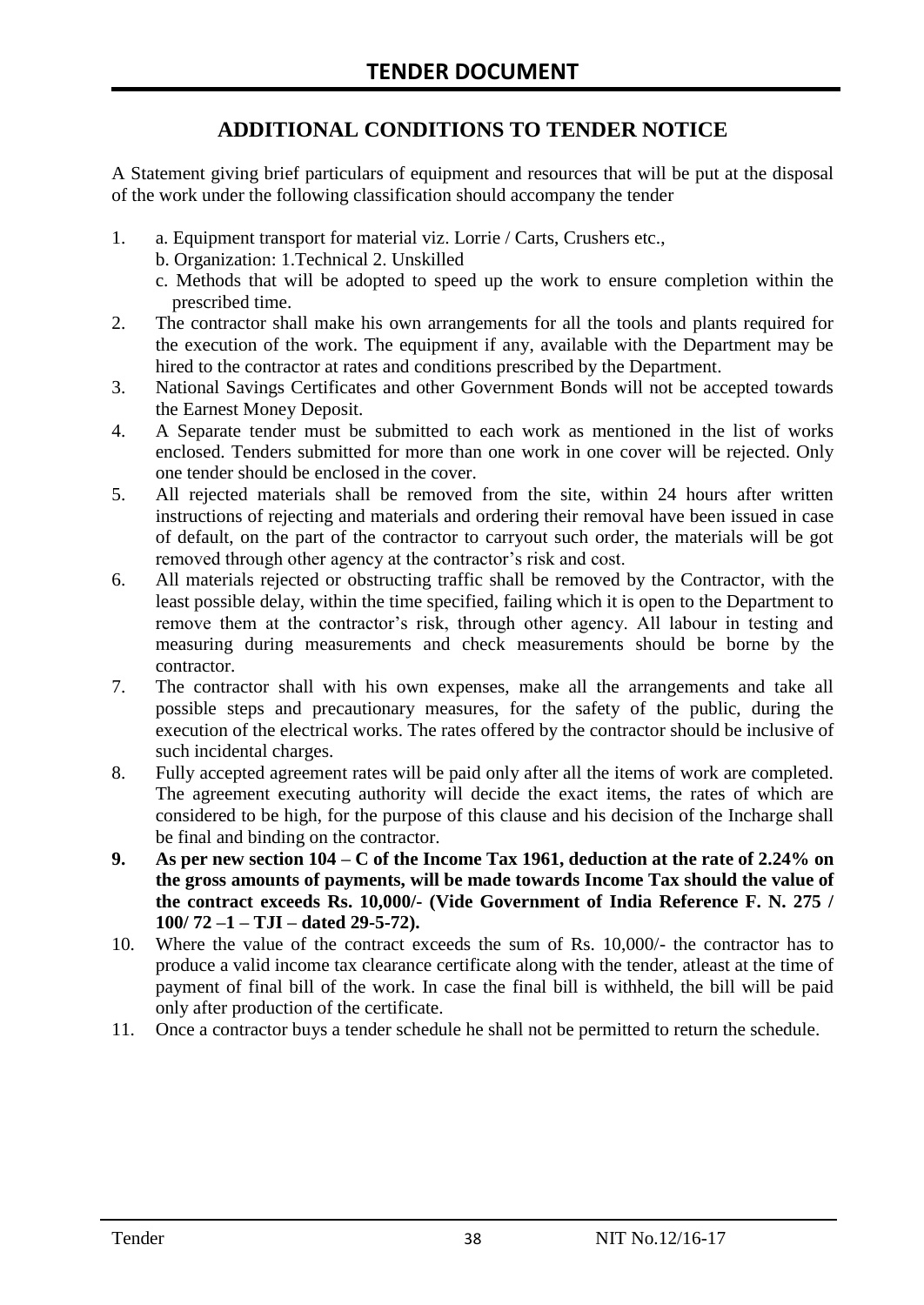# **GENERAL SPECIFICATIONS**

#### **1. General Specifications for (Name of the work)**

#### **2. General Specifications and Instructions for Electrical Work**

- 1. I.E. RULES 1956: The installation shall generally be carried out in conformity with the Indian Electricity rule 1956 as amended from time to time and National Electrical code which contains specific regulations to be adhered to in the supply and use of electricity energy in the interest of safety.
- 2. PRESSURE AND FREQUENCY OF SUPPLY: All current consuming devices shall be suitable for the pressure and frequency of supply stated in the special conditions of contract
- 3. SYSTEM OF WIRING: The wiring shall be carried out on such a system as may be specified in the conditions of contract. "Power wiring shall be kept separate and distinct from lighting wiring. All conductors shall be run as far as possible along the walls and ceiling, so as to be easily accessible for inspection. The balancing of circuits in 3 phase

#### **a) General Conditions for Electrical Works**

- 1. The make of material mentioned in the Schedule A, should be used on the work in variably and the Department reserves the right to insist upon using any of the make of the material mentioned in the Schedule – A from their choice.
- 2. The work shall be carried out strictly in conformity with (i) code of practice for Electrical wiring and fittings in Government Building (ii) The Indian Standard Specification (iii) The Department specification, if the work carried out does not comply with the code of practice and Departmental specifications and if the work man ship is unsatisfactory it will be binding of the contractor to redo the job without any extra cost and pay penalty as decided by the department towards inconvenience caused , if any.
- 3. The work should be carried out under the direct supervision of persons holding a certificate of competency for the type of work involved.
- 4. After completion of work a plan of building should be furnished indicating the location of various main and sub- boards and all the fittings together with a circuit diagram duly numbered ( in the diagram)
- 5. The contractor will be responsible for any defect noticed during either improper workmanship or defective materials supplied by him for two calendar years from the date of final completion of work.
- 6. Lugs should be provided for all earth connections.
- 7. The contractor himself should arrange for the transportation of men and material to their work spot.
- 8. All Civil works and patch works indicated for providing electrical installations should be well finished to the satisfaction of the authorities. A certificate from them should be obtained to the effect that the Civil and patch work done is to the satisfaction of authorities. It will be the responsibility of the electrical contractor to obtain such certificate from the Engineer. Unless such certificate is produced this office will have right to with held the bill.
- 9. Concreting to the pole and providing independent earthing should be done in presence of departmental staff.
- 10. The distribution boards with Switch controls shall be separate in each floor for normal supply and essential supply.
- 11. The lighting circuits shall be provided with separate conductor to enable to connect the normal lighting and essential lighting without linking to any of the above systems to ensure to switch over to essential supply in order to have minimum lighting to avoid inconvenience to the staff working.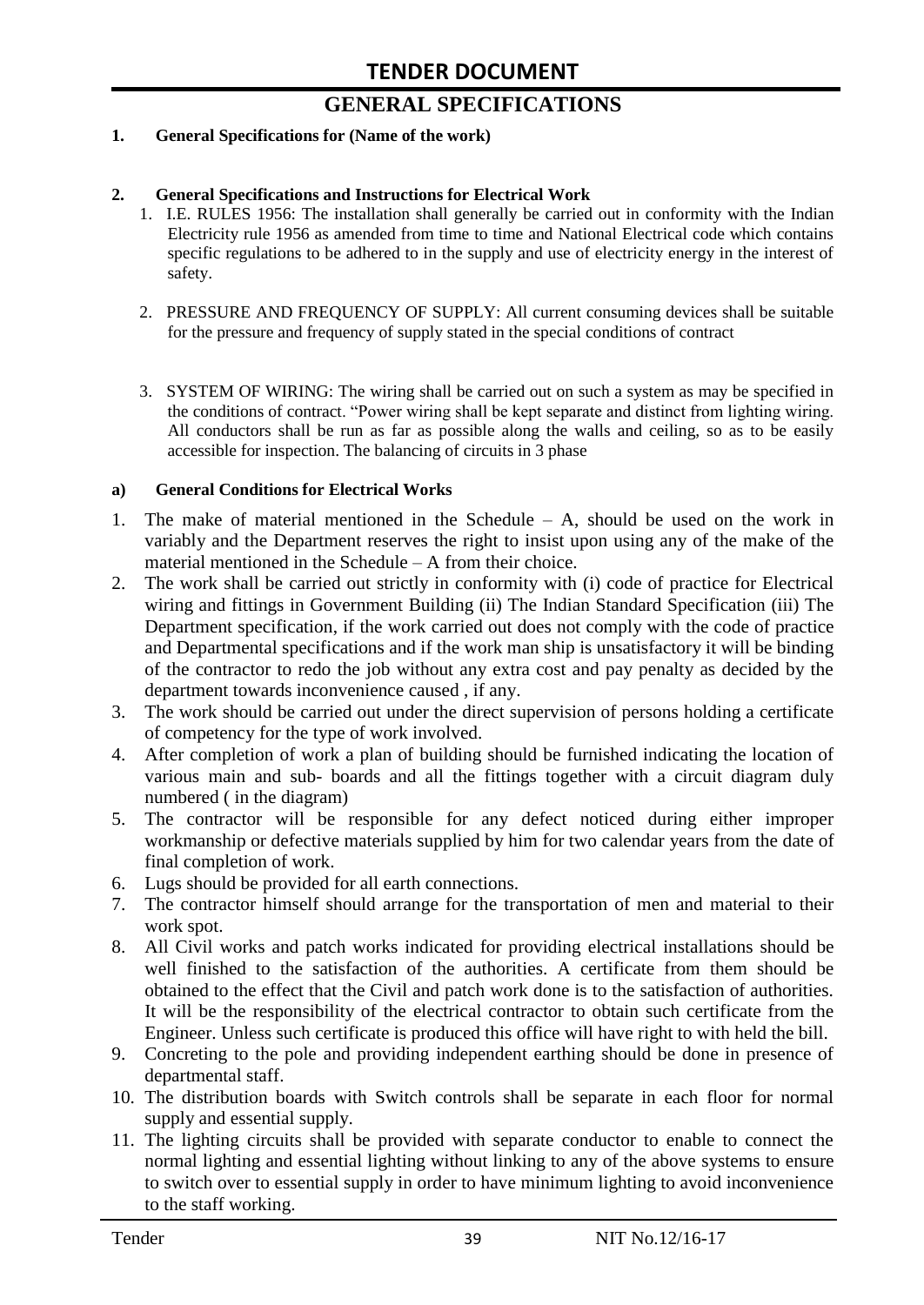- 12. The control for the luminaire to be provided in the hall for both to be connected to the normal supply and essential supply shall be separate and away from the each system.
- 13. For the points to be connected to essential supply, a separate conduit system is to be laid as enumerated in the above conditions includes circuit main of any system.
- 14. The locations for the D. B"s and Switch controls for essential supply will be decided during the course of execution where the circuit conduit way have to be terminated.
- 15. The tenderer / agency is bound to supply the materials prescribed in Schedule A and no change of specification and make will be entertained. The tenderer has to survey the market regarding availability of the materials for specified item brand / specified make in schedule – A of the tender schedules before tendering for the work. In case of Discrepancy Final Decision will be taken by the tender accepting authority.
- 16. The tenderer has to furnish the copy of the relevant test certificates /delivery challan against the materials supplied in support of genuine electrical materials.
- 17. Tenderer has to furnish compliance report comprising the details of the testing of the installation duly indicating IR values and fitness before the Energisation as per IE rules and he is solely responsible after Energisation of the installation during the defect liability.
- 18. It is bounded duty of the tenderer to see that the site is taken over after issue of the work order or after signing the agreement and should commence the work without delay. Any failure in this regard will be viewed seriously and necessary penalty will be levied as per agreement conditions.
- 19. The tenderer has to keep the necessary test equipment at site at his own cost for the convenience of the inspecting officers till the work is completed.

#### **Drawings**

#### **1. Discrepancies**

- 1.1 In case of discrepancies between documents the following order of procedure shall apply:-
- 1.1.1 Between the written description of written dimensions in the drawings and the corresponding one in the specifications, the latter shall apply.
- 1.1.2 Figured dimensions shall supersede scaled dimensions. The drawings on a larger scale shall take precedence over those on a smaller scale.
- 1.1.3 Drawings issued as construction drawings from time to time shall supersede tender drawings and also the correspondence drawings previously issued.
- Note: The contractor should not execute any component of work without obtaining the working drawings. Any work done without drawings shall be at the contractor"s responsibility only. Acceptance for such work will be at the discretion of the Incharge.

#### **2.0 SECRECY CLAUSE**

The drawings and specifications made available to the tenderer shall exclusively be used on the work and they are retained from passing on each plan to any unauthorized hand either in parts or in full under the provisions of Section-3 and 5 of the official secrets Act 1923. Any violation in this regard will entail suitable action under appropriate clause or official secret Act 1923.

- 3. The Drawings enclosed to the tender are as follows:
	- a. Site plan and Building Plan **(as per page No.).**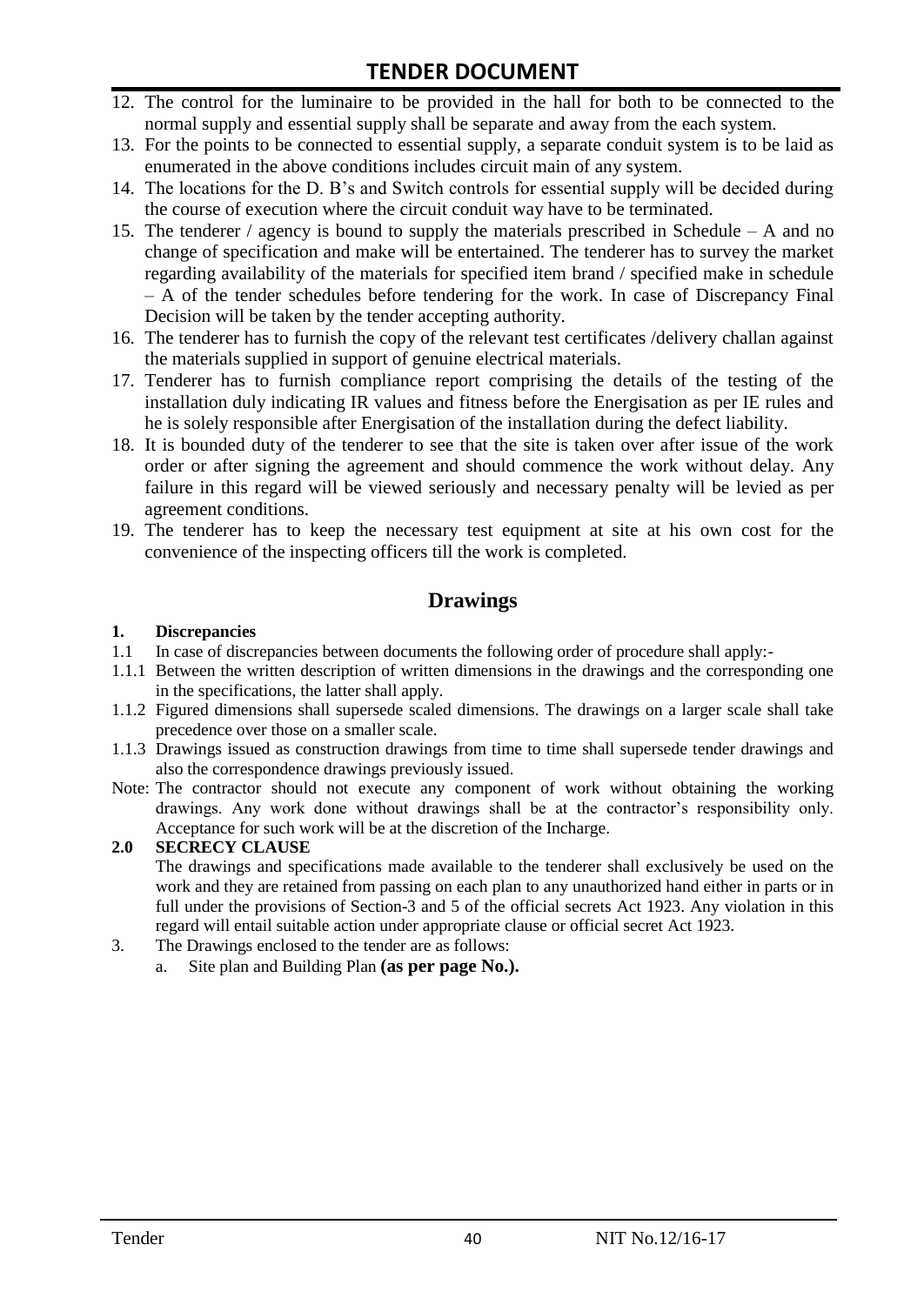#### **BILL OF QUANTITIES**

#### **Name of work: Installation of Electric light post including laying of electric cables in the farm area towards Dairy/Fisheries/IFS Site, ICAR-RCER, Patna. PREAMBLE**

- 1. The Bill of Quantities shall be read in conjunction with the instructions to Tenderers, General and Special conditions of Contract Technical Specifications and Drawings.
- 2. The quantities given in the Bill of Quantities are estimated and provisional and are given to provide common basis for tendering. The quantities here given are those upon which the lumpsum tender cost of the work is based but they are subject to alterations, omissions, deductions or additions as provided for in the conditions of this contract and do not necessarily show the actual quantities of work to be done. The basis of payment will be actual quantities of work ordered and carried out as measured by the Contractor and verified by the Engineer and valued at the estimate rate plus or Bill of Quantities where applicable, and otherwise at such rates and prices as the Incharge may fix within the terms of Contract.
- 3. The estimate rates in the Bill of Quantities shall, except in so-far as it is otherwise provided under the Contract include cost of all constructional material, labour, machinery, transportation, erection, maintenance, profit, taxes and duties together with all general risks, liabilities and obligations set out or implied in the Contract.
- 4. The plans enclosed with the tender are liable to be altered during execution of work as per necessity of site conditions. The Tender rate quoted by the tenderer shall hold good for execution of work even with altered plans.
- 5. The whole cost of complying with the provisions of the Contract shall be included in the estimated rates for items provided in the Bill of Quantities and where no items are provided in the Bill of Quantities, their cost shall be deemed to be distributed among the estimate rates entered for the related items of work.
- 6. General directions and descriptions of work and materials are not necessarily repeated nor summarised in the Bill of Quantities. References to the relevant sections of the Contract documentation shall be made before entering estimate rate against each item in the Bill of Quantities.
- 7. The method of measurements of completed work for payment shall be in accordance with the relevant B.I.S. Codes.
- 8. All items of work are to be executed as per the drawings / specifications supplied with the contract documents. If there is any contradiction between the drawings and the text of the specifications, the

later shall prevail.

- 9. The Tenderer should inspect and select the quarries of his choice before he quotes the tender rate in the Schedule of Bill of Quantities and satisfy himself about the availability of required quantum of materials.
- 10. Diversion drains should be excavated before completion of the embankments and the useful soils should be used in the nearby embankments.
- 11. The actual mix proportion by weight to be adopted during execution will be got designed in the laboratories to suit the grade of concrete and mortar to be used. It will be the responsibility of the contractor to manufacture concrete and mortar of required strength.
- 12. The quantum of measurement for all items of earthwork involving conveyance manually or by machinery shall be as assessed by level measurement. The measurements for the embankment will be for the consolidated banks only.
- 13. Wherever bailing out of water is involved either for excavation or for foundations or for constructions, the rate quoted shall take into account the dewatering charges necessary. No separate payment will be made for dewatering.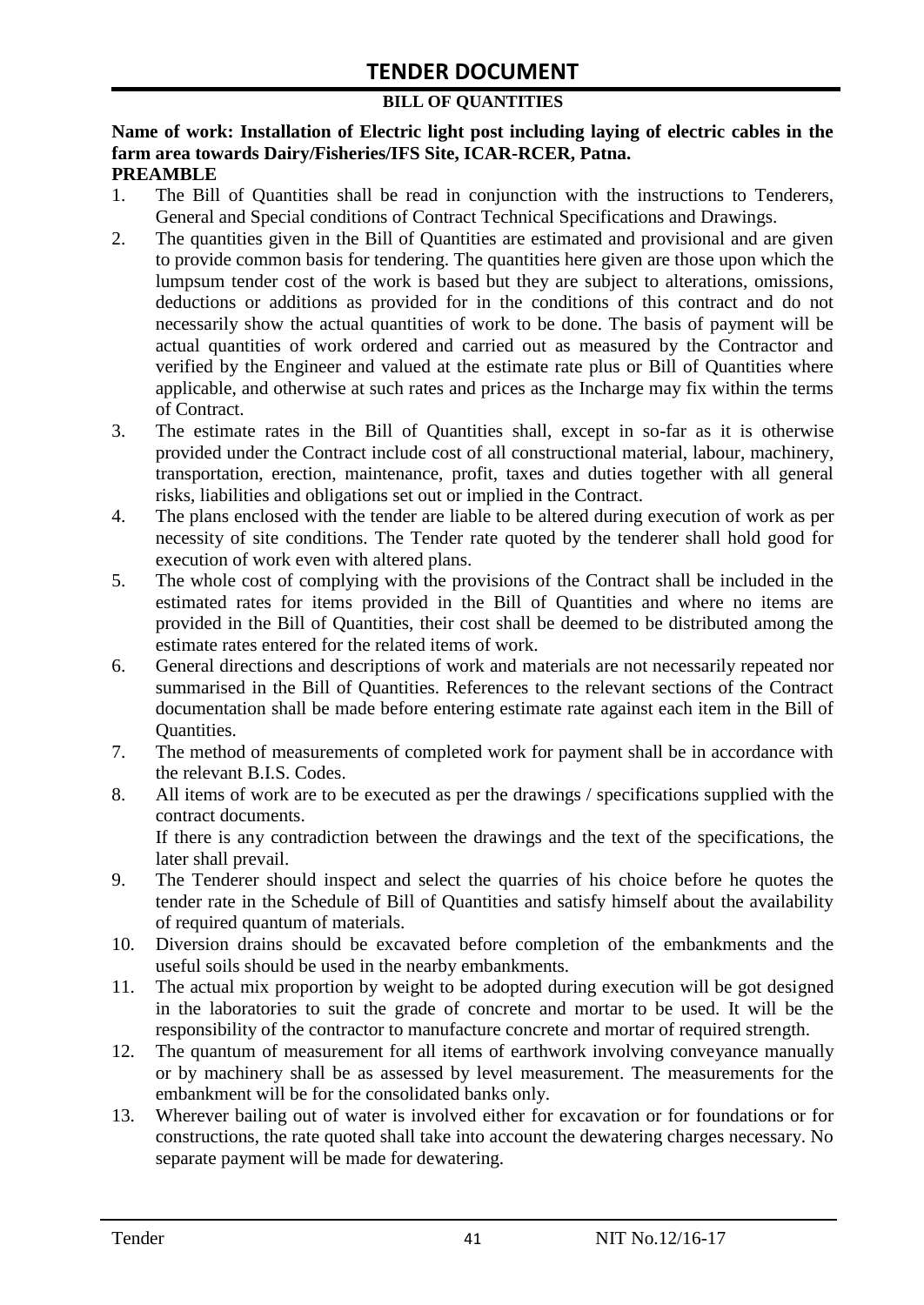- 14. Wherever embankment work is involved, useful soils approved by the Incharge from the cutting reaches and diversion drains shall be taken and used for forming nearby embankments soils used for constructions will be at free of cost.
- 15. The quoted tender rates shall also include the work of any kind necessary for the due and satisfactory construction, completion and maintenance of the works according to the drawings and these specifications and further drawings and orders that may be issued by the Incharge from time to time. The quoted tender rate shall include compliance by the Contractor with all the general conditions of contract, whether specifically mentioned or not in the various clauses of these specifications, all materials, machinery, plant, equipment, tools, fuel, water, strutting, timbering, transport, offices, stores, workshop staff, labour and the provision of proper and sufficient protective works, diversions, temporary fencing and lighting. It shall also include safety of workers, first aid equipments suitable accommodation for the staff and workmen, with adequate sanitary arrangements, the effecting and maintenance of all insurances, the payment of all wages, salaries, fees, royalties / Taxes, duties or other charges arising out of the execution of works and the regular clearance of rubbish, reinstatement and clearing-up of the site as may be required on completion of works safety of the public and protection of the works and adjoining land. The work of Building in quality control / assurance shall be deemed to be covered in the quoted rate.
- 16. The Contractor shall ensure that, the quoted tender r a t e shall cover all stages of work such as setting out, selection of materials, selection of construction methods, selection of equipment and plant, deployment of personnel and supervisory staff, quality control testing etc. The work quality assurance shall be deemed to be covered in the tender rate.
- 17. a) The special attention of the tenderer is drawn to the conditions in the tender notices and the Standard preliminary specifications containing therein. These preliminary specifications shall apply to the agreement to be entered into between the contractor and the ICAR-RCER and shall form an in-separable condition of the contract along with the estimate. All these documents taken together shall be deemed to form one contract and shall be complimentary to another.

b) The tenderer shall examine, closely the BIS also the standard preliminary specifications contained therein and sign the Incharge office copy of the BIS and its addenda volume in token of such study before submitting his overall tender rate which shall be for finished work in-situ. He shall also carefully study the drawings and additional specifications and all the documents, which form part of the agreement to be entered into by the successful tenderer.

- 18. The tenderers attention is directed to requirements for materials conforming to the Bureau of Indian Standards specifications etc., shall be used on the work and the tenderers shall quote his overall tender rate accordingly.
- 19. The tenderer has to do his own testing of materials and satisfy himself that they conform to the specifications of respective I.S.I. Codes before tendering.
- 20. The contractor shall himself procure the required construction materials of approved quality including the earth for formation of embankment and water from quarries / sources of his choice. All such quarries / sources of materials required for the work shall be got approved by the Incharge in writing well before their use of the work.
- 21. The contractor shall himself procure the steel, cement, Bitumen, Blasting materials, sand, metal, soils, etc., and such other materials required for the work well in advance. The contractor has to bear the cost of materials for conveyance. The department will not take any responsibility for fluctuations in market in cost of the materials, transportation and for loss of materials etc.
- 22. Inspection of site and quarries by the tenderer: Every tenderer is expected before quoting his overall tender rate, to inspect the site of proposed work. He should also inspect the quarries and satisfy himself about the quality, and availability of materials. The best class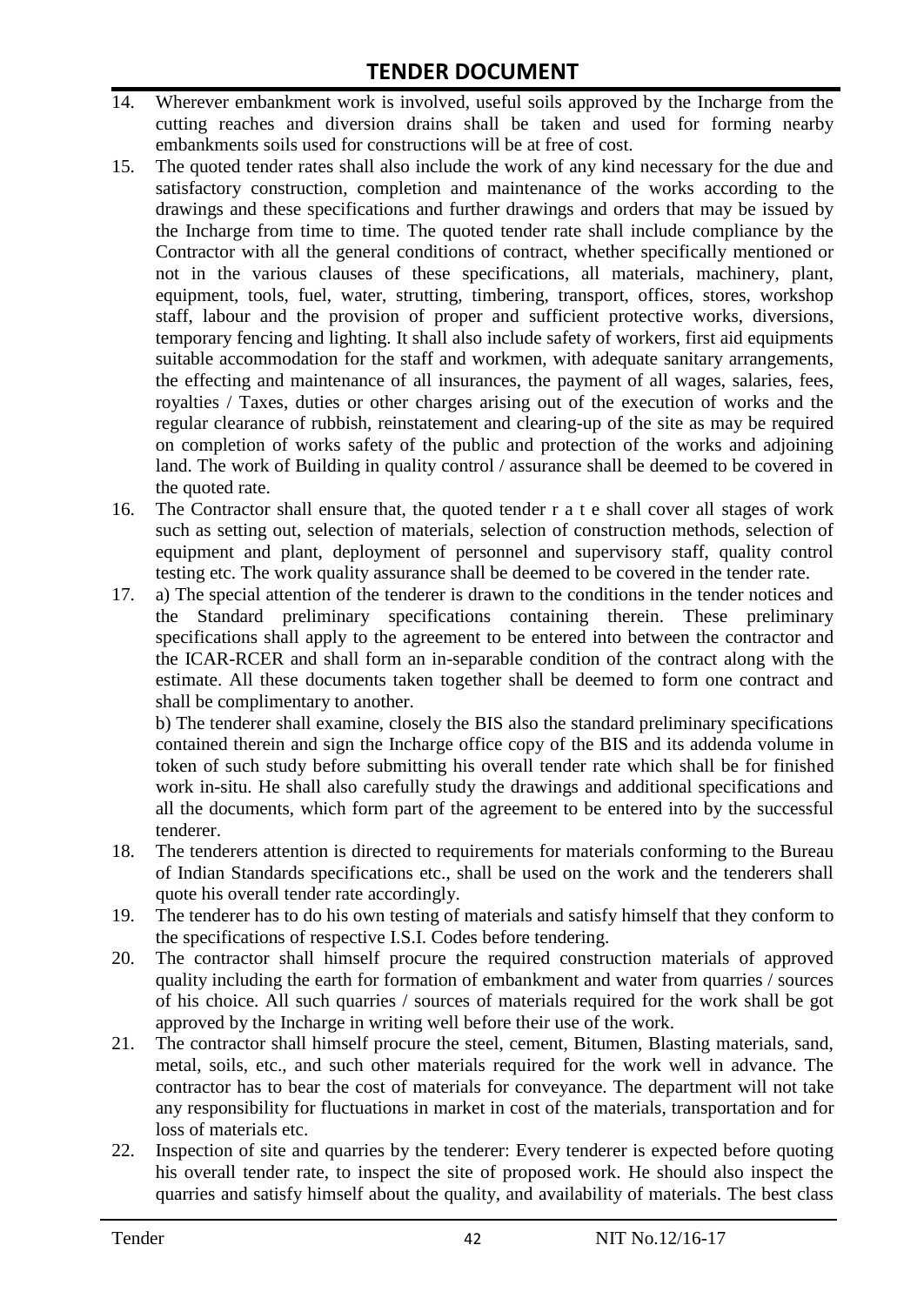of materials to be obtained from quarries, or other sources shall be used on the work. In every case the materials must comply with the relevant standard specifications. Samples of materials as called for in the standard specifications or in this tender notice, or as required by the, in any case, shall be submitted for the "s approval before the supply to site of work is begun.

- 23. The tenderer"s particular attention is drawn to the sections and clauses in the BIS/CPWD specification dealing with
	- a) Test, inspection and rejection of defective materials and work.
	- b) Carriage
	- c) Construction plant
	- d) Water and lighting
	- e) Cleaning up during the progress and for delivery.
	- f) Accidents
	- g) Delays
	- h) Particulars of payments.

The contractor should closely peruse all the specification clauses, which govern the overall tender rate he is tendering.

- 24. The defect liability period of contract in terms of GO Ms No: 8, T(R&B)Dept.dated: 8.1.2003 is twenty four months.
- 25. The estimate rates for items shown in the Schedule "A" include all construction materials. No escalation in rates will be paid unless specified in the tender document. The tenderer has to quote an overall tender rate considering all the aspects of the tender to complete the finished item of work as per the B.I.S. specifications, the special specifications appended, Drawings etc.
- 26. If there is any contradiction between UE / and B.I.S. specifications, listed and detailed technical specifications, the latter shall prevail.
- 27. In case of a job for which specifications are not available with the Schedule or in B.I.S. code and are required to be prescribed, such work shall be carried out in accordance with the written instructions of the Incharge.
- 28. The contractor should use the excavated useful soils and stone for construction purpose. Soils used for construction either for homogeneous section in hearting or in casing zone based on the suitability will be at free of cost and the cost of stone used for construction purpose will be recovered from the contractor's bill.

The contractor should quote his tender rate keeping in view of the above aspects.

- 29. Additions and alternations by the Tenderer in the Schedule of quantities will disqualify the tender.
- 30. In the case of discrepancies between the written description of the item in the Schedule "A" and the detailed description in the specification of the same item, the latter shall be adopted.
- 31. The Unit rates noted below are those governing payment of extras or deductions for omissions according to the conditions or the contract as set-forth in the preliminary specifications of the Indian standard specifications and other conditions of specification of this contract.
- 32. It is to be expressly understood that the measured work is to be taken according to the actual quantities when in place and finished according to the drawings or as may be ordered from time to time by the and the cost calculated by measurement or weight at their respective rates without any additional charge for any necessary or contingent works connected works connected herewith. The rate quoted are for works in situ and complete in every respect.
- 33. For all items of work in excess of the quantities indicated the rates payable for such excess quantities will be tendered rates.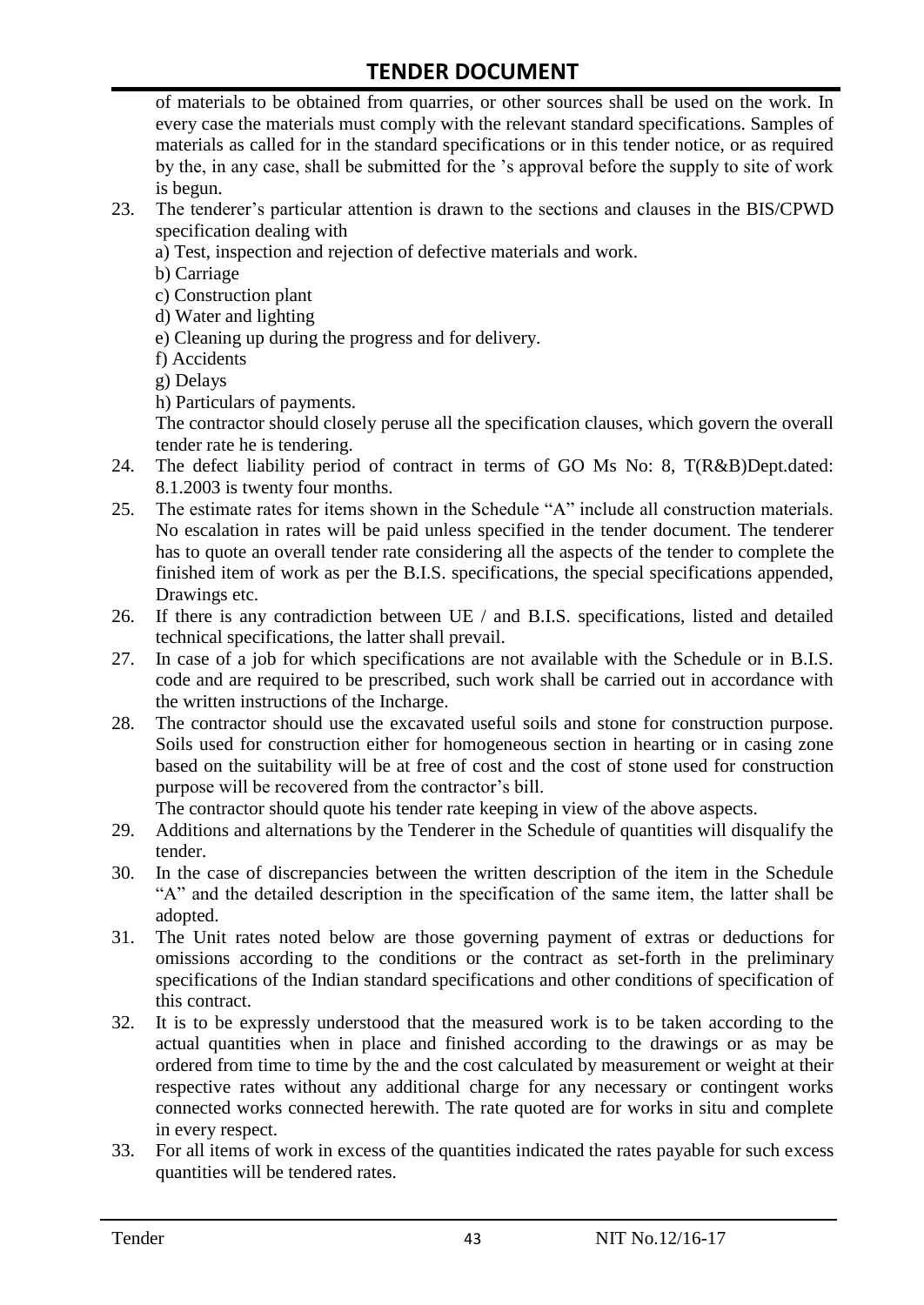- 34. For all items of work, intermediate payment will be made provisionally as per relevant clause. Full-accepted agreement rates will be paid only after all the items of works are completed.
- 35. The contractor is bound to execute all supplemental works that are found essential incidental and inevitable during execution of main work.
- 36. The payment of rates for supplement items of work will be regulated as under.

Supplemental items directly deductible from similar items in the original agreement.

The rates shall be derived by adding to or subtracting from the agreement rate of such similar item the cost of the difference in the quantity of materials labour between the new items and similar items in the agreement worked out with reference to the schedule of rates adopted in the sanctioned estimate with which the tenders are compared.

a) Similar items but the rates of which cannot be directly deducted from the original agreement.

b) Purely new items which do not correspond to any item in the agreement.

The rate of all such items shall be overall tender rate.

#### **37. ENTRUSTMENT OF ADDITIONAL ITEMS.**

- a) Where ever additional items not contingent on the main work and outside the scope of original agreement are to be entrusted to the original contractor dispensing with tenders and if the value of such items exceeds the limits upto which the officer is empowered to entrust works initially to contractor without calling for tenders approval of next higher authority shall be obtained. Entrustment of all such items on nomination shall be rates not exceeding the estimate rates.
- b) Entrustment of supplement items contingent on the main work will be authorised by the officers upto the monetary limits upto which they themselves are competent to accept items in the original agreement so long as the total amounts upto which they are competent to accept in an original agreement rates for such items shall be worked in accordance with the procedure prescribed by CPWD.
- c) Entrustment of either the additional supplemental items shall be further subject to the provisions under CPWD Code viz., the items shall not be ordered by an officer on his own responsibility if the revised estimate or deviation statement providing for the same requires the sanction of higher authority.
- Note:It may be noted that the term estimate rate used above means the rate in the sanctioned estimate with which the tender"s compared or if no such rate is available in the estimate the rate derived will be with reference to the schedule of rates adopted in the sanctioned estimate with which tenders are compared.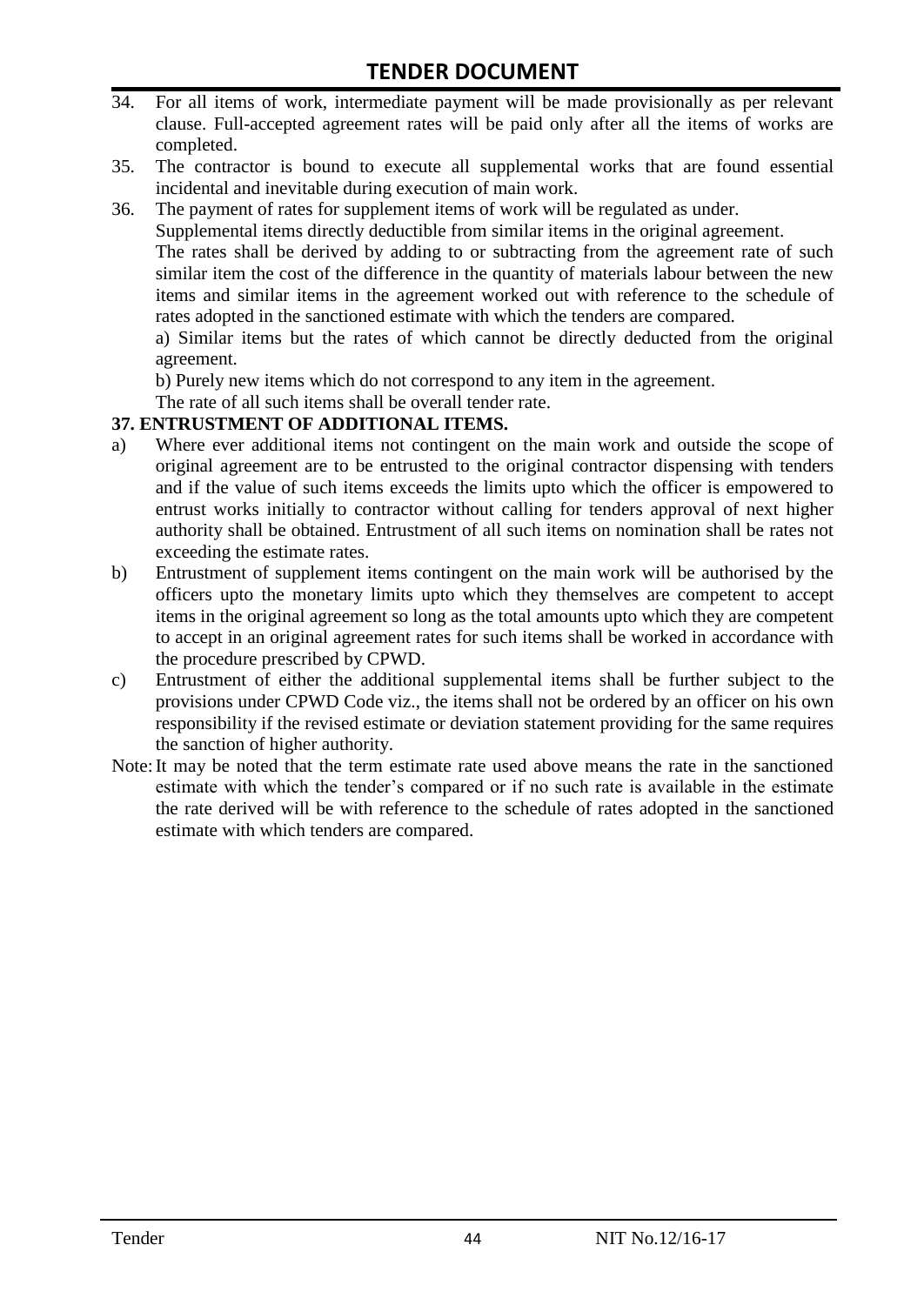# **Schedule - A Price Schedule & Bill of Quantities**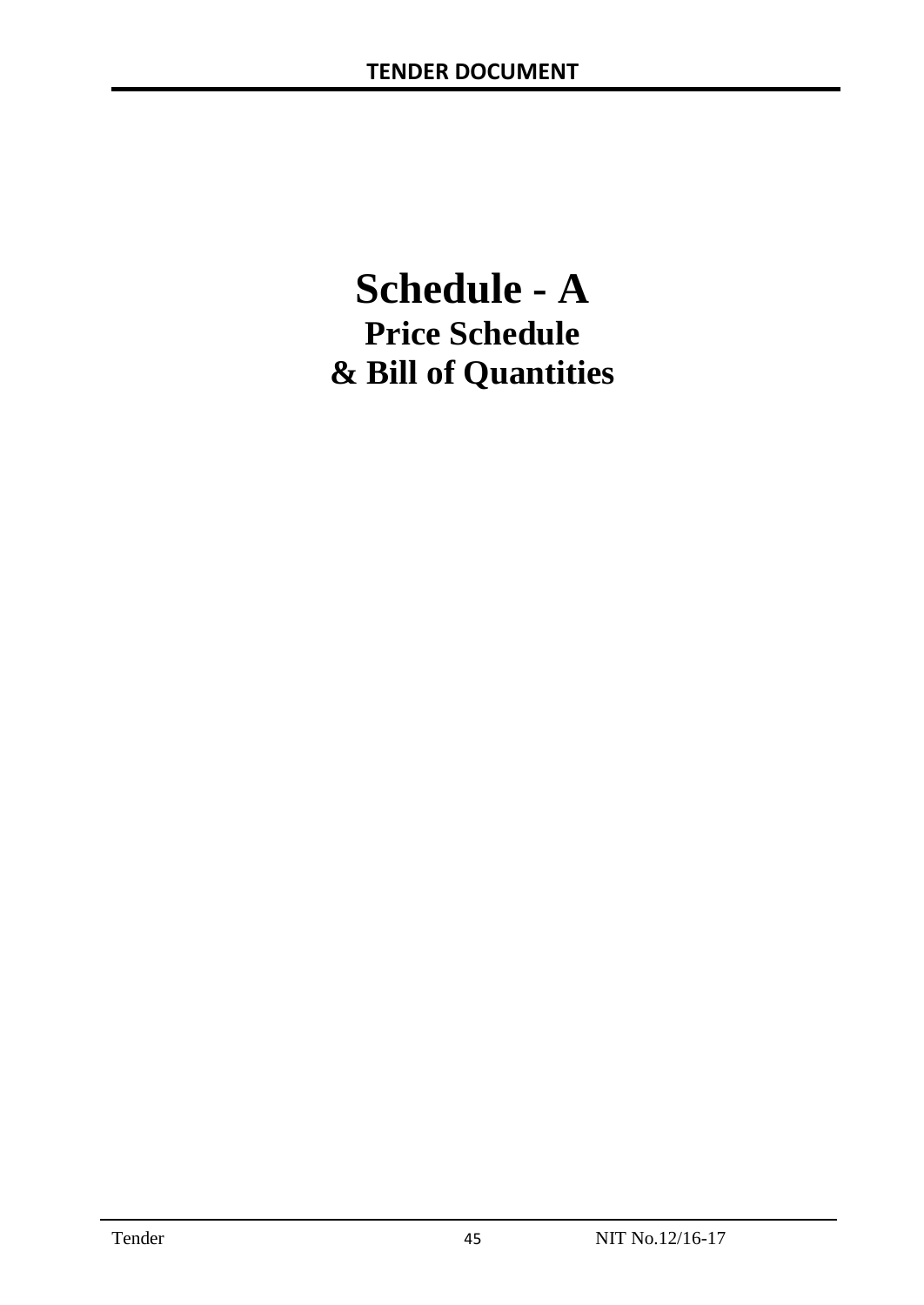#### **PRICE SCHEDULE OF CONTRACT**

Date : …………………

To, Director, ICAR-RCER, ICAR Parisar, Patna-14 Sir,

I/We do hereby tender and if this tender is accepted, undertake to execute the following work viz **(Installation of Electric light post including laying of electric cables in the farm area towards Dairy/Fisheries/IFS Site, ICAR-RCER, Patna)** as per the specifications, drawings and such other data furnished.

I/We have studied the scope of work, including item wise specifications, with unit rates and agree to execute the work, when the lump sum payment under the terms of the agreement is varied by payment on measurement quantities. I/We certify that I/We have inspected the site of the work before quoting my rate excess or less on ECV, I/We have satisfied about the quality, availability and transport facilities for all the materials.

I/We undertake to execute the work indicated in price schedules of this tender at the rates quoted below:

| Package   Description | Price   | Price      |
|-----------------------|---------|------------|
| of package            | In Rs.) | (In Words) |
| Civil Works           |         |            |

I/We hereby distinctly and expressly, declare that the rates quoted by us is inclusive of all taxes and duties, prevailing at the time of execution of work. Further, I/We declare that I/We will not claim any price escalation or extra compensation on this account.

I/We agreed to keep the offer in this tender valid for a period of 6 (Six) Months mentioned in Tender Notice and not to modify the whole or any part of it for any reason within above period. If the tender is withdrawn by me / us for any reasons whatsoever, the earnest money deposit (EMD) paid by me / us will be forfeited to the Government.

IF MY / OUR tender is not accepted the sum shall be returned to me/us on application when intimation is sent to me/us of rejection or at the expiration of three months from last date of receipt of this tender, whichever is earlier. If my/our tender is accepted the earnest money shall be retained by the Government as security for the due fulfilment of this contract. If upon written intimation to me/us by the Office, I/We fail to attend the said office on the date herein fixed or if upon intimation being given to me/us or acceptance of my/our tender, and if I/We fail to make the additional security deposit or to enter into the required agreement as defined in the tender notice, then I/We agree the forfeiture of the earnest money. Any notice required to be served on me/us here under shall be sufficiently served on me/us if delivered to me/us hereunder shall be sufficiently served on me/us if delivered to me/us personally or forwarded to me/us by post to (registered or ordinary) or left at my/our address given herein. Such notice shall if sent by post be deemed to have been served on me/us at the time when in due course of post it would be delivered at the address to which it is sent.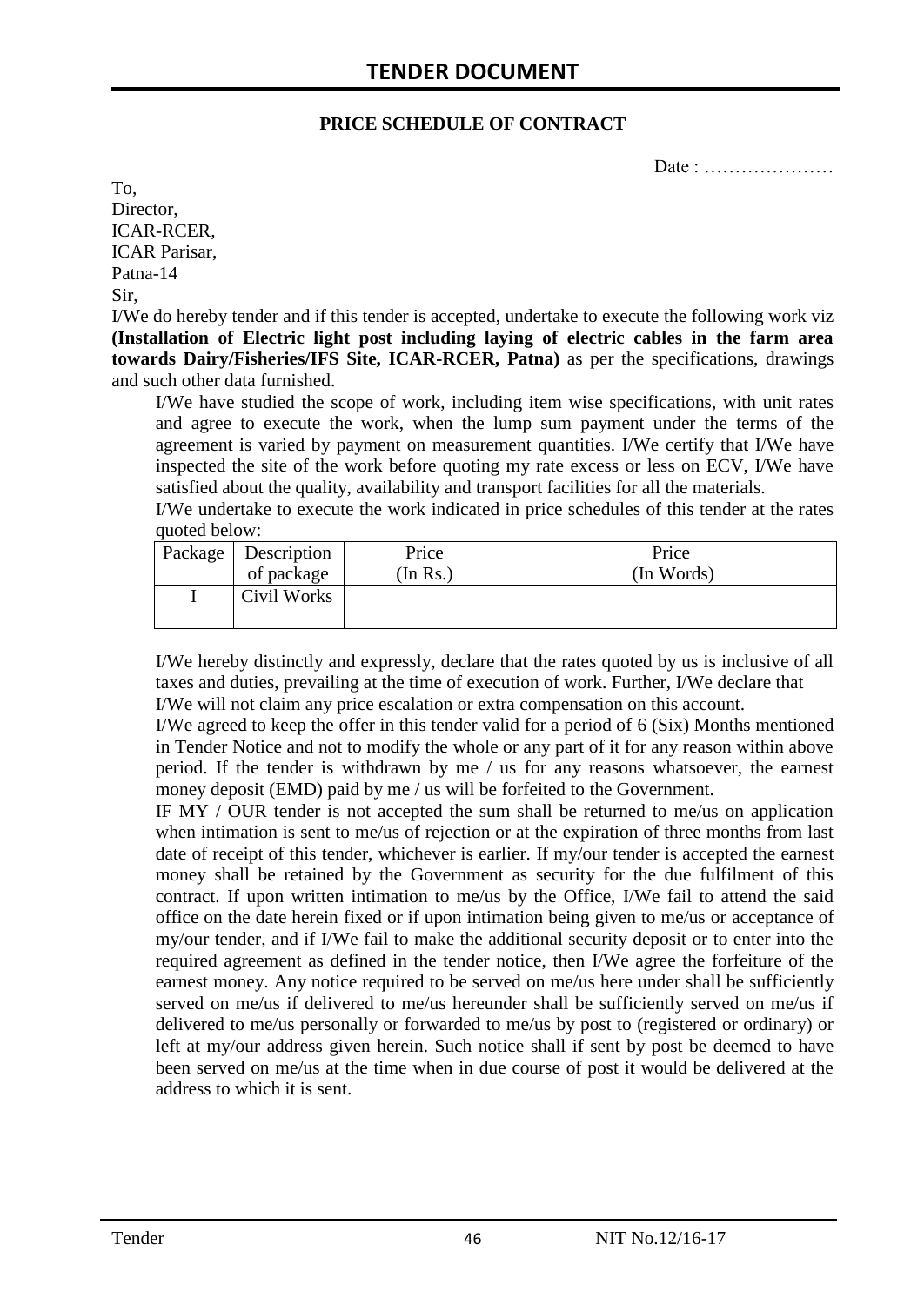I/WE fully understand that the written agreement to be entered into between me/us and Government shall be the foundation of the rights of the both the parties and the contract shall not be deemed to be complete until the agreement has first been signed by me/us and then by the proper officer authorised to enter into contract on behalf of Government. The bid form of the tender is duly signed by the authorized signatory of the Firm/company and sealed in presence of the following witness.

| Address of the Tenderer:                                                                  | (Signature of Tender). |
|-------------------------------------------------------------------------------------------|------------------------|
|                                                                                           |                        |
|                                                                                           |                        |
|                                                                                           |                        |
| $(Fax No: \dots \dots \dots \dots \dots \dots \dots \dots \dots \dots \dots \dots \dots)$ |                        |
|                                                                                           |                        |

#### WITNESS:

| ⌒ |  |
|---|--|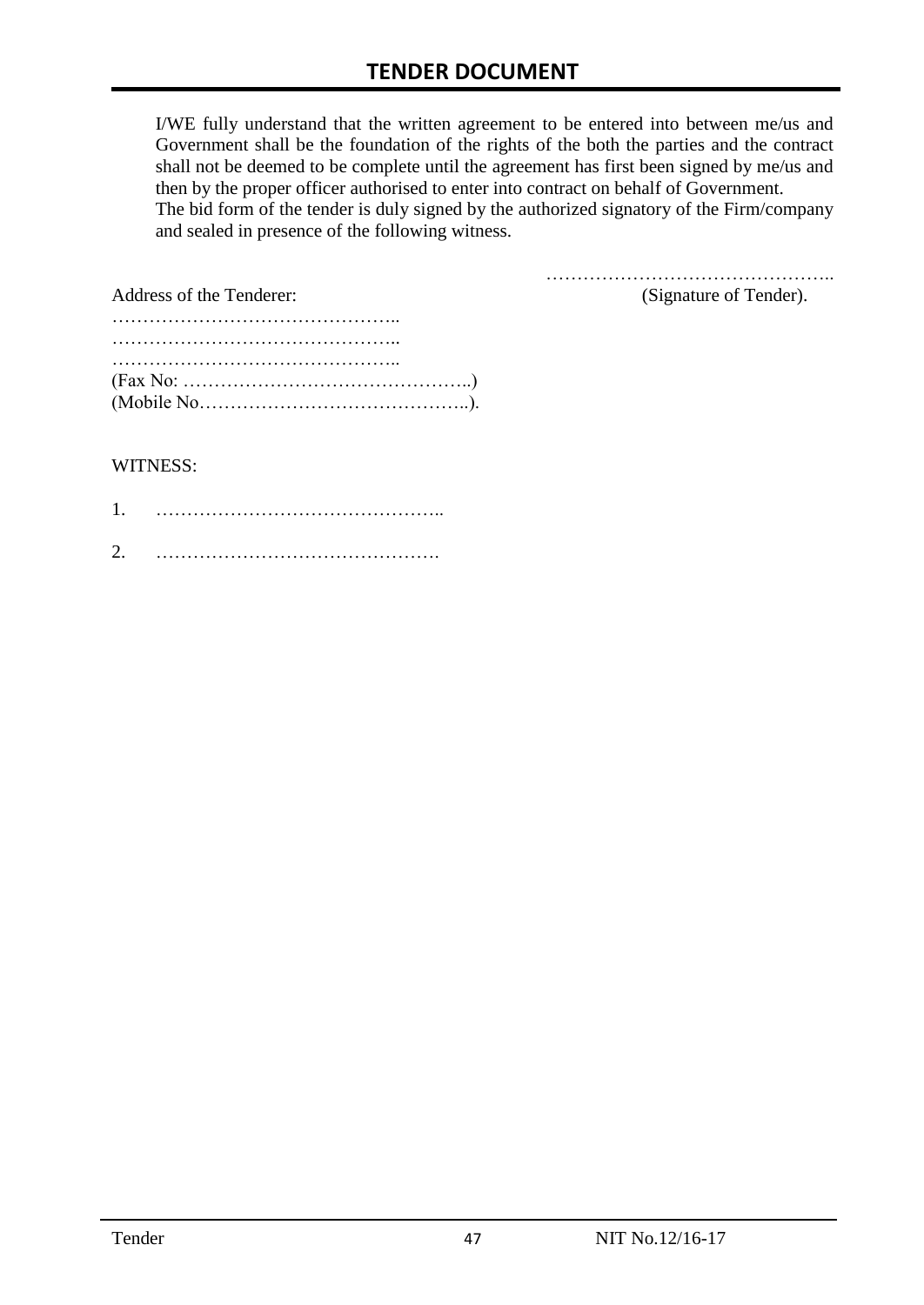#### **PRICE SUMMARY**

**Name of the work: Installation of Electric light post including laying of electric cables in the farm area towards Dairy/Fisheries/IFS Site, ICAR-RCER, Patna.**

PACK-I : CIVIL & ALLIED WORKS: AMOUNT. (Rs).

1 Civil Works.

GRAND TOTAL FOR PROJECT (INCL.TAXES)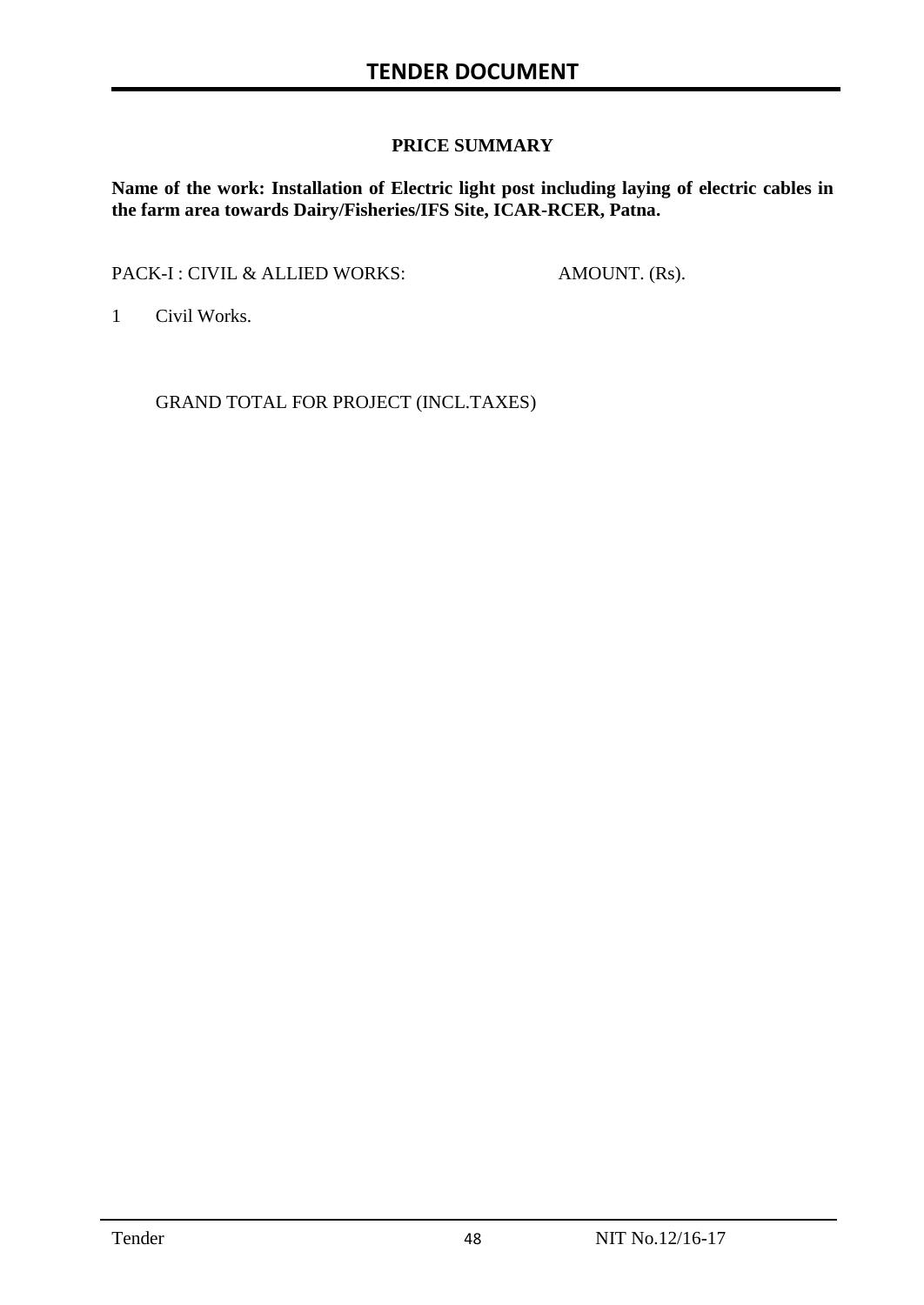**Price Schedule for: Installation of Electric light post including laying of electric cables in the farm area towards Dairy/Fisheries/IFS Site, ICAR-RCER, Patna.**

| Name of Work:- Installation of Electric light post including laying of electric cables in the |                                                                                                                                                                                                                                                                                                                                                                                    |       |      |      |               |
|-----------------------------------------------------------------------------------------------|------------------------------------------------------------------------------------------------------------------------------------------------------------------------------------------------------------------------------------------------------------------------------------------------------------------------------------------------------------------------------------|-------|------|------|---------------|
|                                                                                               | farm area towards Dairy/Fisheries/IFS Site, ICAR-RCER, Patna.                                                                                                                                                                                                                                                                                                                      |       |      |      |               |
| Sl.                                                                                           | <b>Description of item</b>                                                                                                                                                                                                                                                                                                                                                         |       |      |      | <b>Amount</b> |
| $\bf No$                                                                                      |                                                                                                                                                                                                                                                                                                                                                                                    | Qty   | Unit | Rate | (in Rs.)      |
| $\mathbf{1}$                                                                                  | Earth work in excavation by mechanical means<br>(Hydraulic excavator) / manual means over areas<br>(exceeding 30cm in depth. 1.5 m in width as well<br>as 10 sqm on plan) including disposal of<br>excavated earth, lead upto 50m and lift upto 1.5m,<br>disposed earth to be levelled and neatly dressed.<br>All kinds of soil<br>870mx0.30x0.76+32x0.45x03x0.3=199.69=200<br>cum | 200   | cum  |      |               |
| $\overline{2}$                                                                                | Supplying and filling in plinth with Jamuna sand<br>under floors, including watering, ramming,<br>consolidating and dressing complete<br>$870x0.30x(0.15+0.15)=78.3$ cum                                                                                                                                                                                                           | 78.3  | cum  |      |               |
| 3                                                                                             | Brick soiling with bricks of class designation 7.5<br>on a bed of sand, including filling the joints with<br>sand<br>$870x0.25=217.5$ sqm                                                                                                                                                                                                                                          | 217.5 | sqm  |      |               |
| $\overline{4}$                                                                                | Cement concrete flooring 1:2:4 (1 cement : 2)<br>coarse sand : 4 graded stone aggregate) finished<br>with a floating coat of neat cement, including<br>cement slurry, but excluding the cost of nosing of<br>steps etc. complete<br>$1x0.3x0.3x32=2.88>3$ cum                                                                                                                      | 3     | sqm  |      |               |
|                                                                                               | Total (Rs.)                                                                                                                                                                                                                                                                                                                                                                        |       |      |      |               |

#### **(Signature of Contractor/Firm with seal and date)**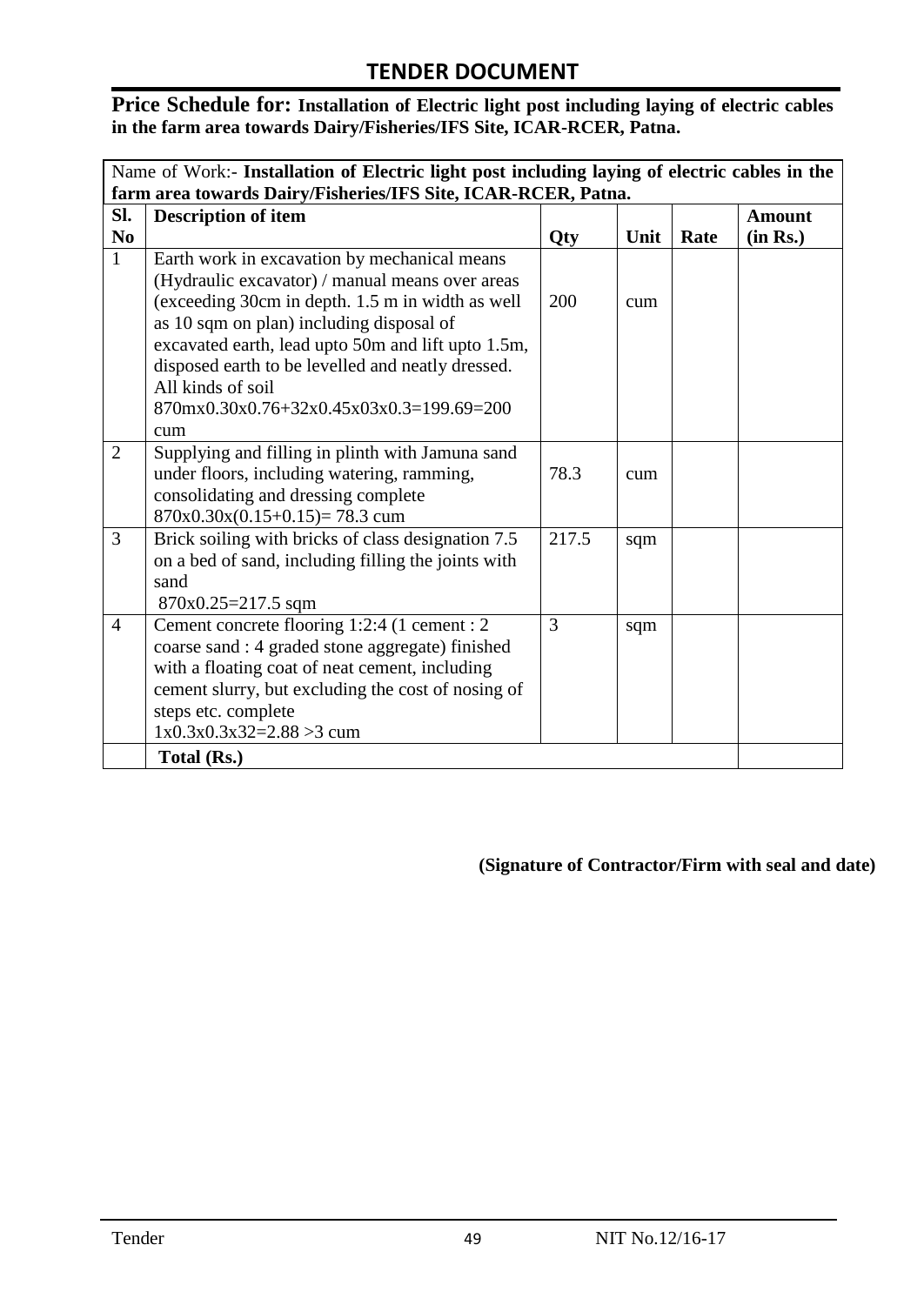#### **CONTRACT FORM**

|  |  | This Contract made the                                                                                   |
|--|--|----------------------------------------------------------------------------------------------------------|
|  |  | (Month), ________________(Year) between the Hon'ble President of Indian Council of                       |
|  |  | Agricultural Research acting through the Director, ICAR Research Complex for Eastern                     |
|  |  | <b>Region</b> (Indian Council of Agricultural Research), <b>Patna – 800014</b> (Bihar) (name and address |
|  |  |                                                                                                          |
|  |  | (name and address of contractor) (hereinafter called "the <b>Contractor</b> " of the other party).       |

WHEREAS the Employer is desirous that the Contractor executes the Work of:-

#### **1. Installation of Electric light post including laying of electric cables in the farm area towards Dairy/Fisheries/IFS Site, ICAR-RCER, Patna.**

(Ref. No………………………………….) (name and identification number of contract) (hereinafter called "the **Works**") at ICAR-RCER, Patna -800014 (Bihar) and the **Employer** has accepted the Bid by the **Contractor** for the execution and completion of such works and the remedying of any defects therein, at a contract price of **Rs……………(Rupees …………………………………… only)**

#### NOW, THEREFORE, IT IS HEREBY AGREED BETWEEN THE PARTIES AS FOLLOWS:

- 1. In this Contract, words and expressions shall assume the same meanings as are respectively assigned to them in the conditions of Contract hereinafter referred to and they shall be deemed to form and be read and construed as part of this Agreement.
- 2. In consideration of the payments to be made by the Employer to the Contractor as hereinafter mentioned, the Contractor hereby covenants with the Employer to execute and complete the works and remedy the defects therein in conformity in all aspects with the provisions of the contract.
- 3. The Employer hereby covenants to pay the Contractor in consideration of the execution and completion of the works and in remedying the defects wherein the Contract Price or such other sum as may become payable under the provisions of the Contract at the times and in the manner prescribed by the Contract.
- 4. The following documents shall be deemed to form and be read and construed as part of this Contract, viz.:
	- i) Letter of Acceptance
	- ii) Notice to proceed with the works
	- iii) Contractor's Bid
	- iv) Bidding data
	- v) General conditions of contract (including special conditions of contract)
	- vi) Specifications
	- vii) Drawings
	- viii) Bill of quantities
	- ix) Any other documents listed in the contract data as forming part of the contract